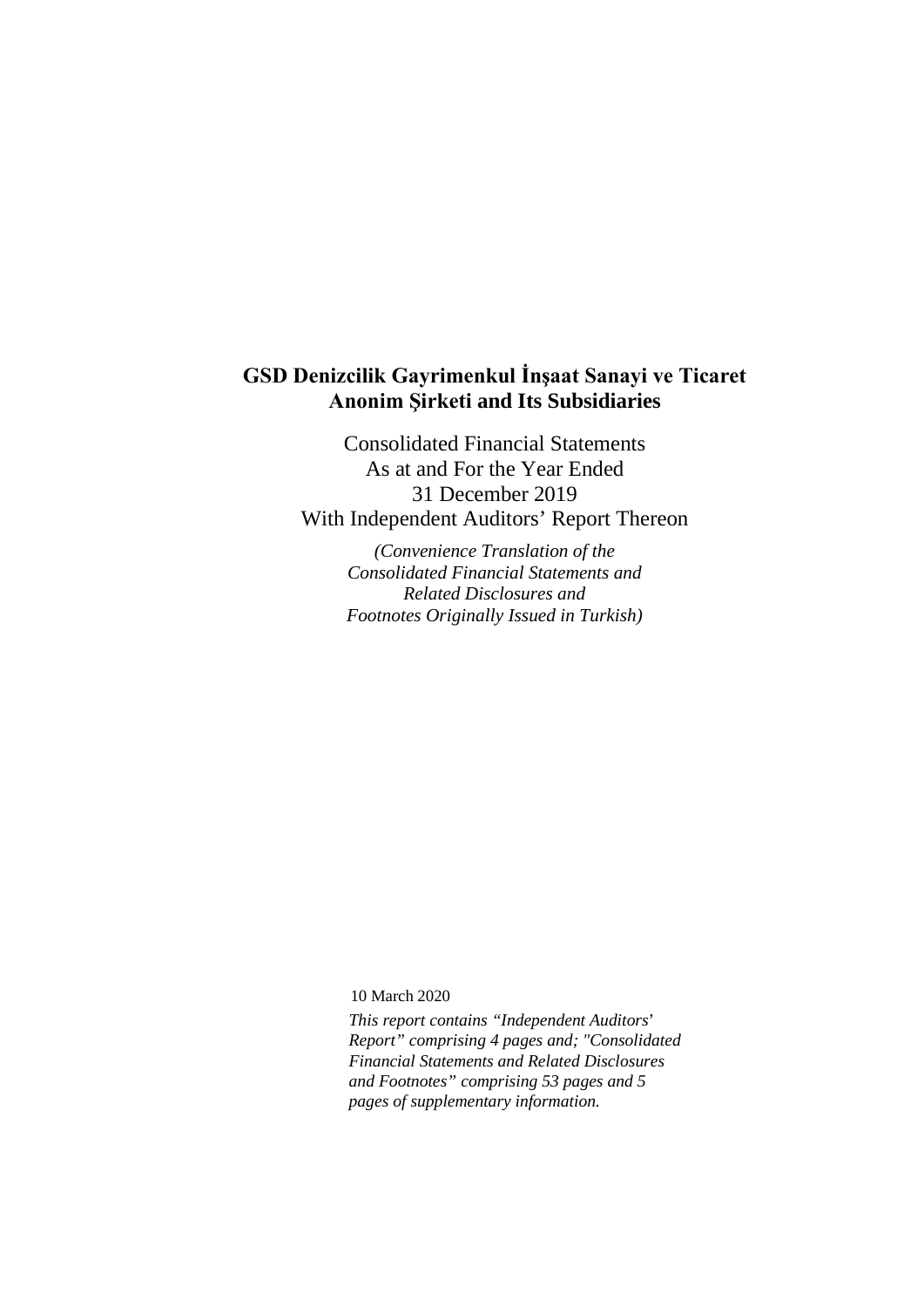

KPMG Bağımsız Denetim ve Serbest Muhasebeci Mali Müşavirlik A.Ş. Is Kuleleri Kule 3 Kat: 2-9 Levent 34330 Istanbul Tel +90 212 316 6000 Fax +90 212 316 6060 www.kpmg.com.tr

### INDEPENDENT AUDITORS' REPORT

To the Shareholders of GSD Denizcilik Gayrimenkul Insaat Sanayi ve Ticaret Anonim Sirketi

#### $\mathsf{A}$ Audit of the Consolidated Financial Statements

#### Opinion

We have audited the consolidated statement of financial position of GSD Denizcilik Gayrimenkul İnşaat Sanayi ve Ticaret Anonim Şirketi and its subsidiaries (together will be referred to as "the Group") as at 31 December 2019, the consolidated statement of profit or loss, the consolidated statement of profit or loss and other comprehensive income, consolidated statement of changes in equity and consolidated statement of cash flows for the year then ended, and notes to the consolidated financial statements, including a summary of significant accounting policies.

In our opinion, the accompanying consolidated financial statements present fairly, in all material respects, the consolidated financial position of the Group as at 31 December 2019, and its consolidated financial performance and its consolidated cash flows for the year then ended in accordance with Turkish Financial Reporting Standards ("TFRSs").

#### **Basis for Opinion**

We conducted our audit in accordance with standards on auditing issued by the Capital Markets Board of Turkey ("CMB") and Standards on Auditing which is a component of the Turkish Auditing Standards published by the Public Oversight Accounting and Auditing Standards Authority ("POA") ("Standards on Auditing issued by POA"). Our responsibilities under those standards are further described in the Auditor's Responsibilities for the Audit of the Consolidated Financial Statements section of our report. We declare that we are independent of the Group in accordance with the Code of Ethics for Auditors issued by POA ("POA's Code of Ethics") and the ethical requirements in the requlations issued by POA that are relevant to audit of consolidated financial statements, and we have fulfilled our other ethical responsibilities in accordance with the POA's Code of Ethics and regulations. We believe that the audit evidence we have obtained is sufficient and appropriate to provide a basis for our opinion.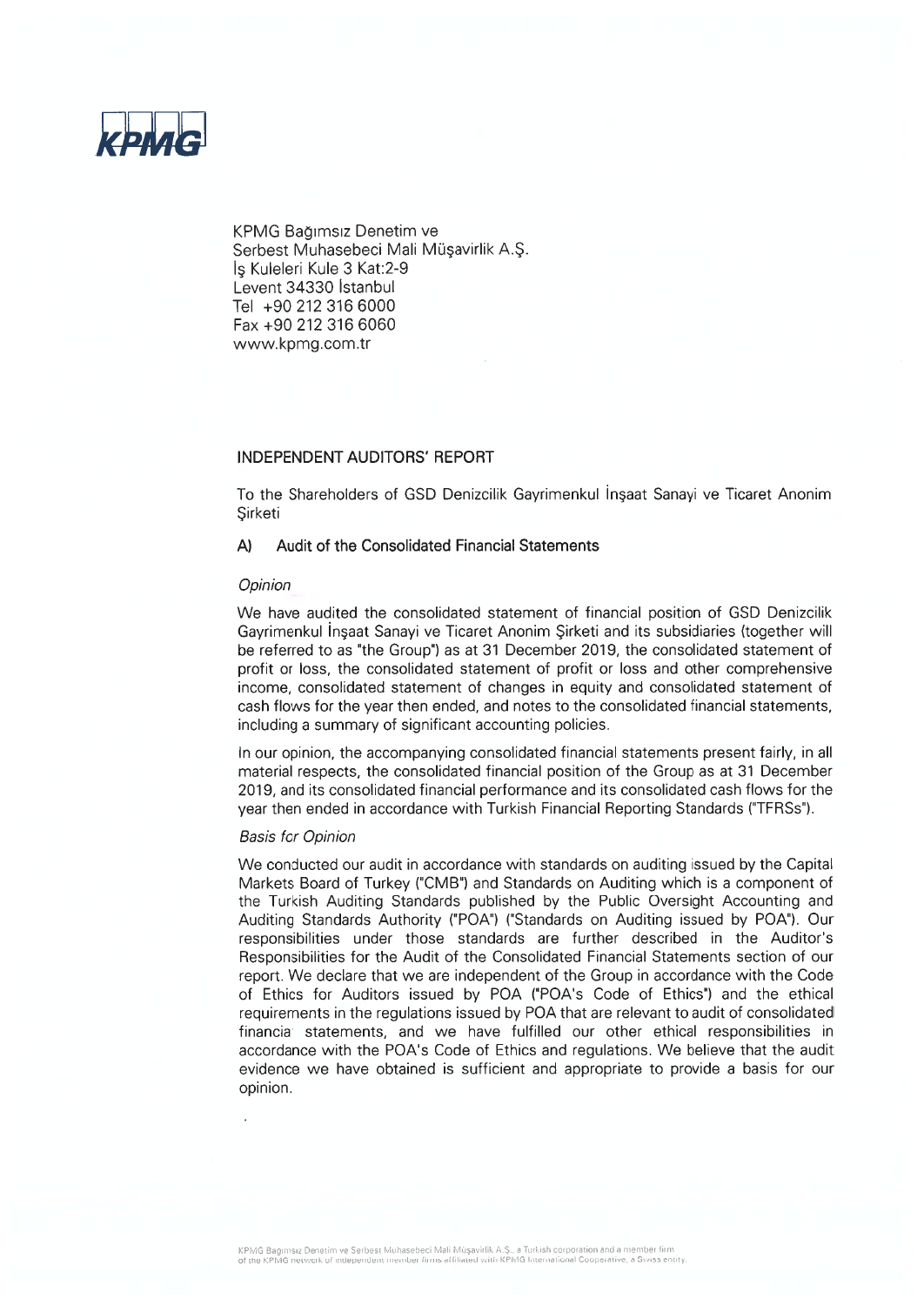

#### **Kev Audit Matters**

Key audit matters are those matters that, in our professional judgment, were of most significance in our audit of the financial statements of the current period. These matters were addressed in the context of our audit of the financial statements as a whole, and in forming our opinion thereon, and we do not provide a separate opinion on these matters.

### Impairment of tangible assets

See Note 2.5 and Note 14 for the details of the accounting policies used for impairment of and for the important accounting estimates and assumptions used for tangible assets.

#### **Kev Audit Matter**

### Impairment of tangible assets

As at 31 December 2019, ships which are presented in the tangible assets, comprise 94% of the Group's total assets.

The Group assesses if there is indication of impairment by comparing each ship's, as regarded as cash-generating unit's, fair value less costs to sell and its value in use based on discounted cash flows. The management has used estimates and assumptions for the determination of impairment.

Impairment of ships was considered to be a key audit matter, due to the significance of ships in the Group's total assets and significant Management estimates and assumptions used in applying valuation methods.

How our audit addressed the key audit matter

Our procedures for auditing significant estimates and assumptions used in testing the impairment of ships included below:

We evaluated the valuation model prepared by the management.

We evaluated the appropriateness of valuation models and discount rate used in valuation model, with the involvement of specialists.

We evaluated income and expense expectations used in valuation models.

We tested the consistency.  $\bullet$ appropriateness and mathematical accuracy of estimates and assumptions used in the discounted cash flow calculations used by management to determine recoverable amount.

We evaluated the assumptions used in  $\bullet$ determining the useful lives of the ships and the market knowledge for the determination of salvage value at the end of the useful life.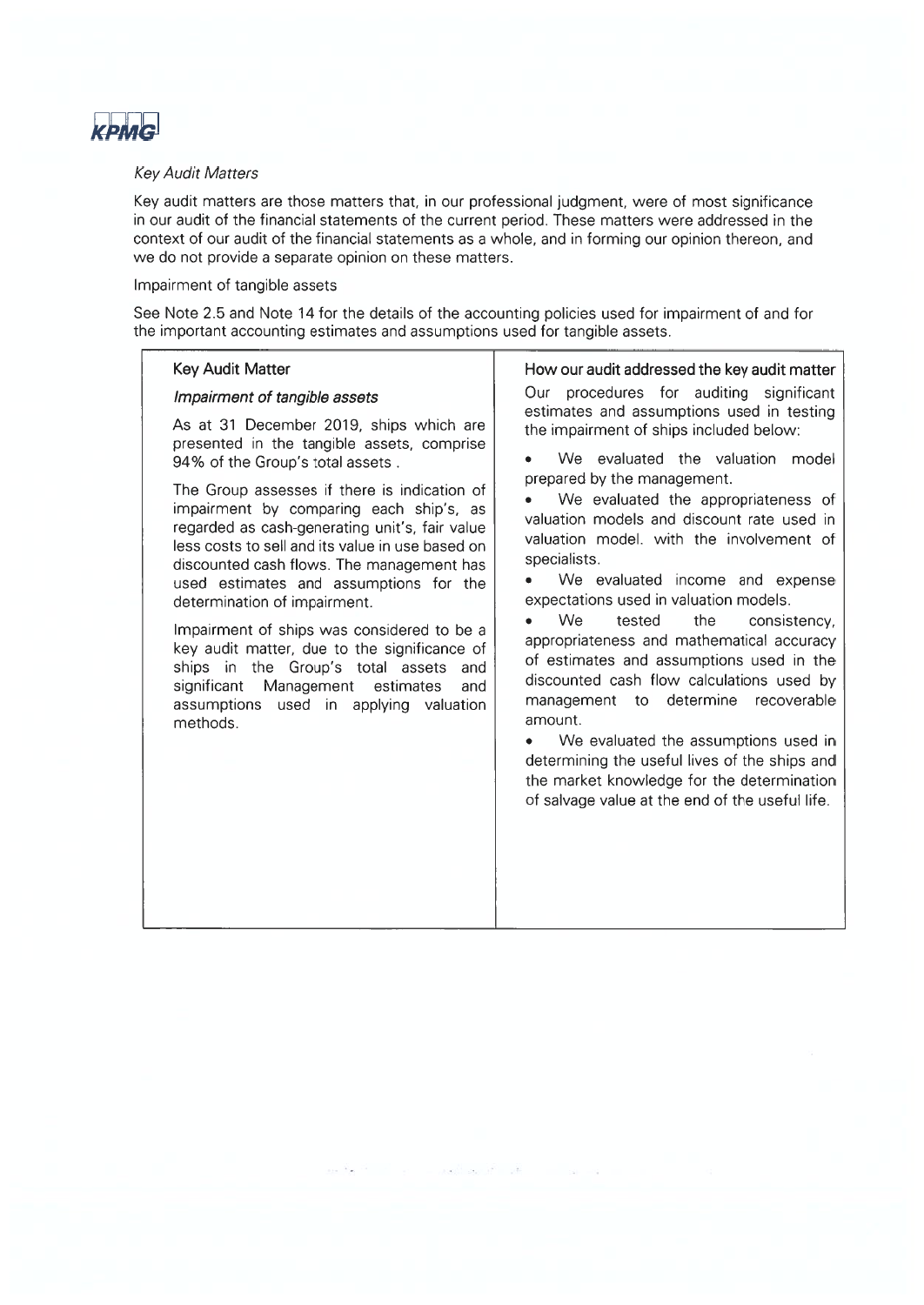

Responsibilities of Management and Those Charged with Governance for the Consolidated Financial **Statements** 

Management is responsible for the preparation and fair presentation of the consolidated financial statements in accordance with TFRSs, and for such internal control as management determines is necessary to enable the preparation of consolidated financial statements that are free from material misstatement, whether due to fraud or error.

In preparing the consolidated financial statements, management is responsible for assessing the Group's ability to continue as a going concern, disclosing, as applicable, matters related to going concern and using the going concern basis of accounting unless management either intends to liquidate the Group or to cease operations, or has no realistic alternative but to do so.

Those Charged with Governance are responsible for overseeing the Group's financial reporting process.

#### Auditor's Responsibilities for the Audit of the Consolidated Financial Statements

Responsibilities of auditors in an audit are as follows:

Our objectives are to obtain reasonable assurance about whether the consolidated financial statements as a whole are free from material misstatement, whether due to fraud or error, and to issue an auditor's report that includes our opinion. Reasonable assurance is a high level of assurance, but is not a quarantee that an audit conducted in accordance with standards on auditing issued by the CMB and Standards on Auditing issued by POA. Misstatements can arise from fraud or error. They are considered material if, individually or in the aggregate, they could reasonably be expected to influence the economic decisions of users taken on the basis of these consolidated financial statements.

As part of an audit in accordance with the standards on auditing issued by the CMB and Standards on Auditing issued by POA, we exercise professional judgment and maintain professional skepticism throughout the audit.

We also:

• Identify and assess the risks of material misstatement of the consolidated financial statements, whether due to fraud or error, design and perform audit procedures responsive to those risks, and obtain audit evidence that is sufficient and appropriate to provide a basis for our opinion. The risk of not detecting a material misstatement resulting from fraud is higher than for one resulting from error, as fraud may involve collusion, forgery, intentional omissions, misrepresentations, or the override of internal control.

. Obtain an understanding of internal control relevant to the audit in order to design audit procedures that are appropriate in the circumstances, but not for the purpose of expressing an opinion on the effectiveness of the Group's internal control.

• Evaluate the appropriateness of accounting policies used and the reasonableness of accounting estimates and related disclosures made by management.

• Conclude on the appropriateness of management's use of the going concern basis of accounting and, based on the audit evidence obtained, whether a material uncertainty exists related to events or conditions that may cast significant doubt on the Group's ability to continue as a going concern. If we conclude that a material uncertainty exists, we are required to draw attention in our auditor's report to the related disclosures in the consolidated financial statements or, if such disclosures are inadequate, to modify our opinion. Our conclusions are based on the audit evidence obtained up to the date of our auditor's report. However, future events or conditions may cause the Group to cease to continue as a going concern.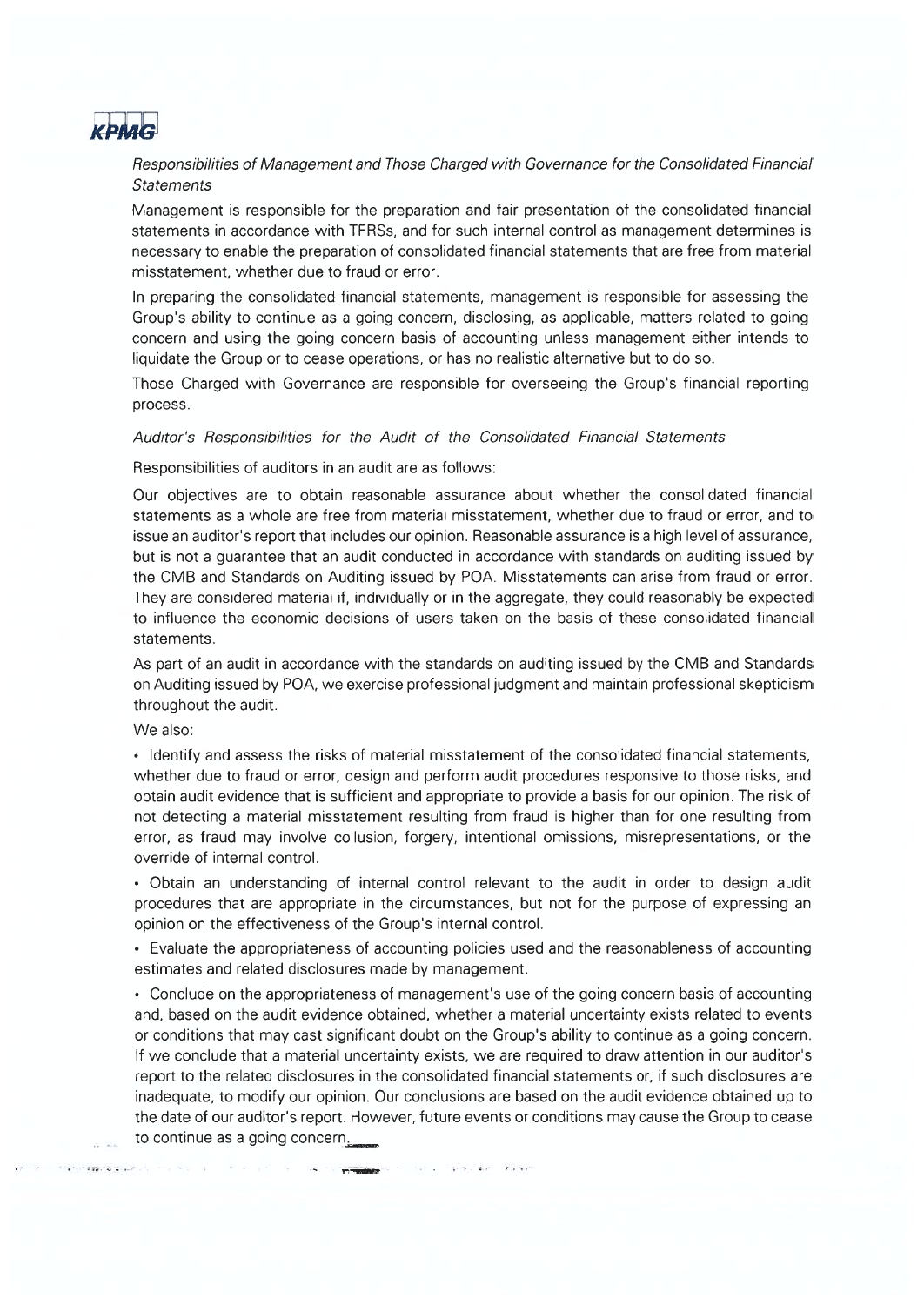

• Evaluate the overall presentation, structure and content of the consolidated financial statements, including the disclosures, and whether the consolidated financial statements represent the underlying transactions and events in a manner that achieves fair presentation.

• Obtain sufficient appropriate audit evidence regarding the financial information of the entities or business activities within the Group to express an opinion on the consolidated financial statements. We are responsible for the direction, supervision and performance of the group audit. We remain solely responsible for our audit opinion.

We communicate with those charged with governance regarding, among other matters, the planned scope and timing of the audit and significant audit findings, including any significant deficiencies in internal control that we identify during our audit.

We also provide those charged with governance with a statement that we have complied with relevant ethical requirements regarding independence, and to communicate with them all relationships and other matters that may reasonably be thought to bear on our independence, and where applicable, related safeguards.

From the matters communicated with those charged with governance, we determine those matters that were of most significance in the audit of the consolidated financial statements of the current period and are therefore the key audit matters. We describe these matters in our auditor's report unless law or regulation precludes public disclosure about the matter or when, in extremely rare circumstances, we determine that a matter should not be communicated in our report because the adverse consequences of doing so would reasonably be expected to outweigh the public interest benefits of such communication.

### B) Report on Other Legal and Regulatory Requirements

1) Pursuant to the fourth paragraph of Article 398 of Turkish Commercial Code ("TCC") no. 6102; Auditors' Report on System and Committee of Early Identification of Risks is presented to the Board of Directors of the Company on 10 March 2020.

2) Pursuant to the fourth paragraph of Article 402 of the TCC; no significant matter has come to our attention that causes us to believe that for the period 1 January - 31 December 2019, the Group's bookkeeping activities and consolidated financial statements are not in compliance with TCC and provisions of the Company's articles of association in relation to financial reporting.

3) Pursuant to the fourth paragraph of Article 402 of the TCC; the Board of Directors provided us the necessary explanations and required documents in connection with the audit.

KPMG Bağımışız Denetim ve Serbest Muhasebeci Mali Müşavirlik A.Ş. **Of KPMG** International Cooperative membi

Orhan

Partner

10 March 2020 Istanbul, Turkey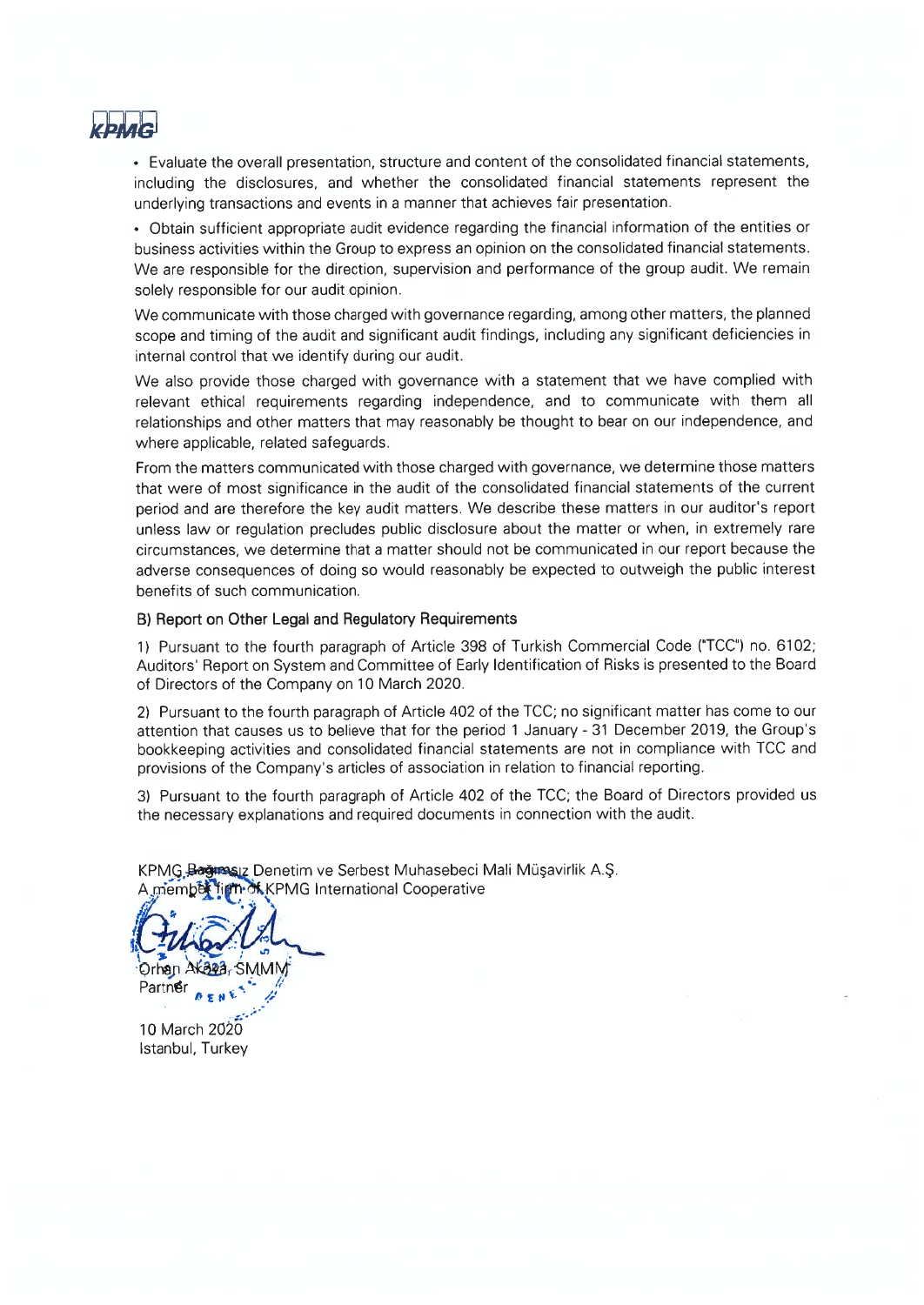# **Index**

|                                                                             | <b>Page</b>   |
|-----------------------------------------------------------------------------|---------------|
| Independent auditors' report                                                |               |
| Consolidated statement of financial position (balance sheet)                | $1 - 2$       |
| Consolidated statement of profit or loss                                    | $\mathcal{F}$ |
| Consolidated statement of profit or loss and other comprehensive income     | 4             |
| Consolidated statement of changes in equity                                 | 5             |
| Consolidated statement of cash flows                                        | 6             |
| Notes to the consolidated financial statements                              | $7 - 53$      |
| Appendix: Supplementary Information - Convenience Translation to US Dollars | 54-58         |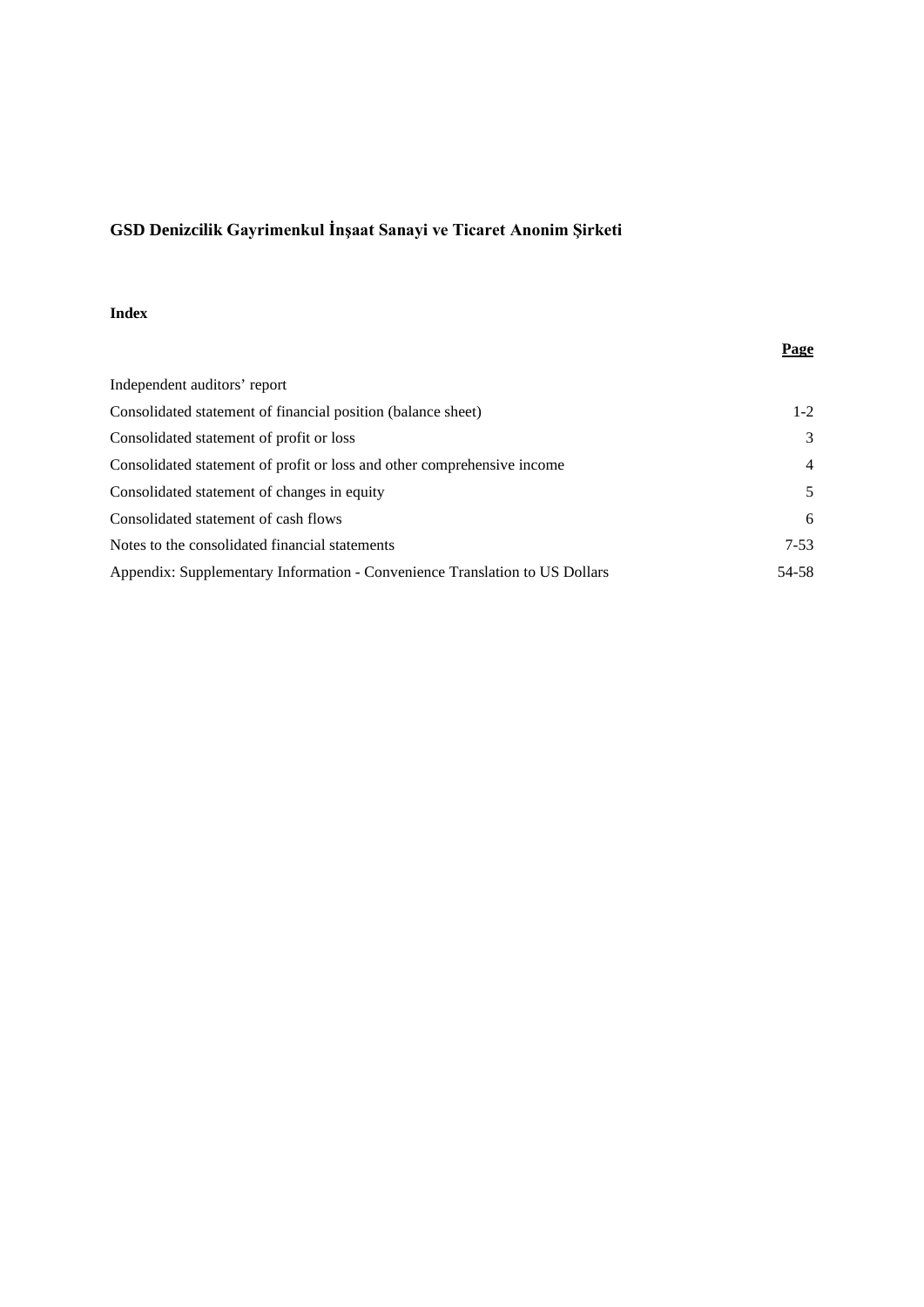# **GSD Denizcilik Gayrimenkul İnşaat Sanayi ve Ticaret Anonim Şirketi Consolidated statement of financial position (Balance sheet)**

### **As at 31 December 2019**

*(Amounts expressed in thousands of Turkish Lira ("TL") unless otherwise stated.)*

|              | Audited     | <b>Audited</b> |
|--------------|-------------|----------------|
|              | 31 December | 31 December    |
| <b>Notes</b> | 2019        | 2018           |

| <b>Assets</b>                                              |     |         |         |
|------------------------------------------------------------|-----|---------|---------|
| <b>Current assets</b>                                      |     | 9,829   | 82,102  |
|                                                            |     |         |         |
| Cash and cash equivalents                                  | 3   | 5,063   | 77,624  |
| Trade receivables                                          | 7   | 2,248   | 2,420   |
| - Due from third parties                                   | 7.1 | 2,248   | 2,420   |
| Receivables from finance sector activities                 | 8   | 11      | 26      |
| - Due from third parties                                   | 8.1 | 11      | 26      |
| Other receivables (net)                                    | 9   | 232     | 181     |
| - Due from related parties                                 | 6   | 230     | 179     |
| - Due from third parties                                   | 9.1 | 2       | 2       |
| Inventories (net)                                          | 10  | 664     | 513     |
| Prepaid expenses                                           | 11  | 444     | 405     |
| - Due from third parties                                   |     | 444     | 405     |
| Current income tax assets                                  | 12  | 195     | 96      |
| Other current assets                                       | 22  | 896     | 761     |
| - Due from third parties                                   | 22  | 896     | 761     |
| <b>Subtotal</b>                                            |     | 9,753   | 82,026  |
| Assets held for sale                                       | 13  | 76      | 76      |
| <b>Non-current assets</b>                                  |     | 239,102 | 214,897 |
| Investments in associates, joint ventures and subsidiaries | 5   | 1,457   | 962     |
| Tangible assets                                            | 14  | 235,620 | 212,216 |
| - Vehicles                                                 |     | 235,486 | 212,172 |
| - Furnitures and fixtures                                  |     | 134     | 44      |
| Right of use assets                                        | 15  | 926     |         |
| <b>Intangible Assets</b>                                   | 16  | 203     | 165     |
| -Other intangible assets                                   | 16  | 203     | 165     |
| Deferred tax assets                                        | 31  | 896     | 1,554   |
| <b>Total assets</b>                                        |     | 248,931 | 296,999 |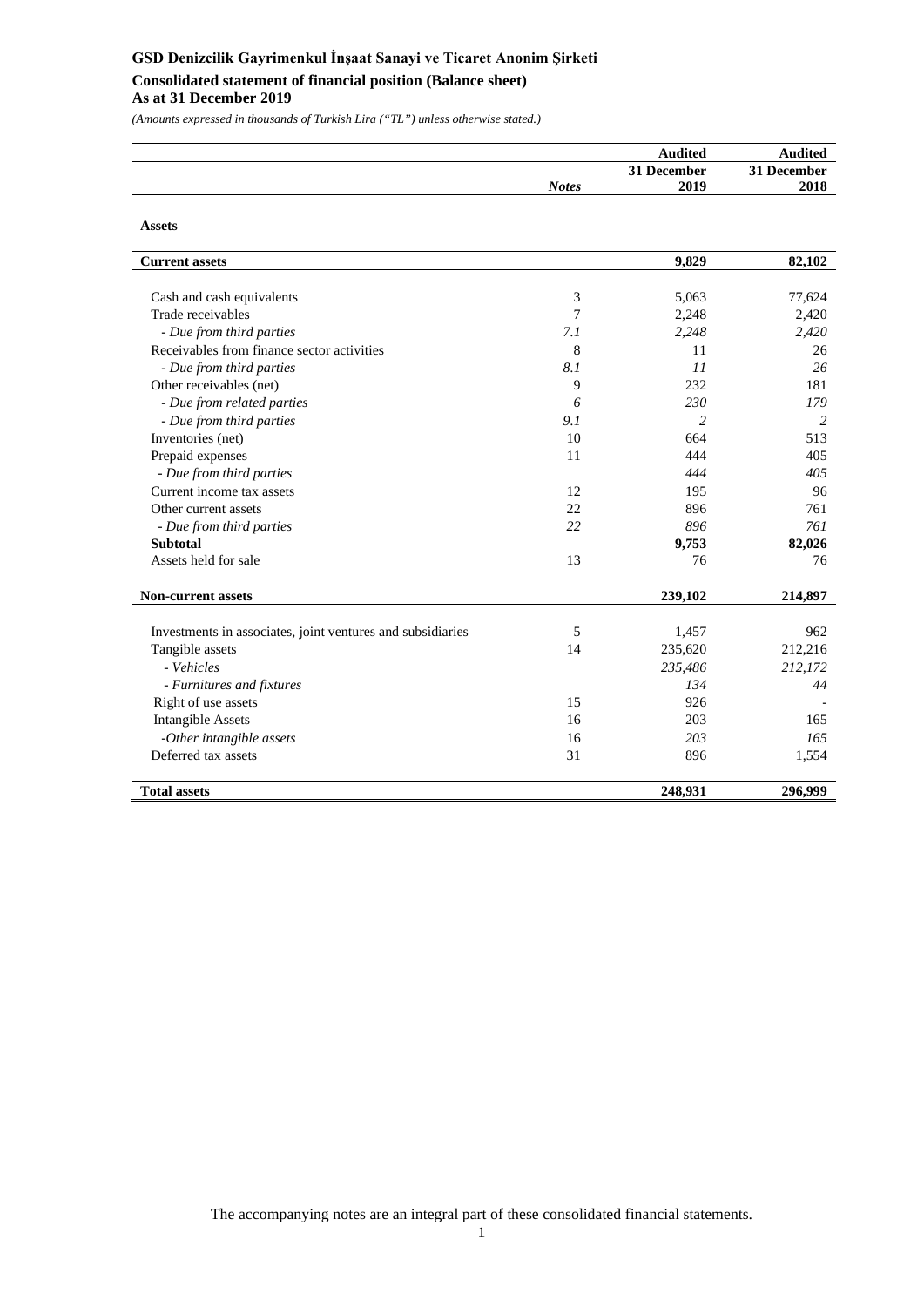# **GSD Denizcilik Gayrimenkul İnşaat Sanayi ve Ticaret Anonim Şirketi Consolidated statement of financial position (Balance sheet)**

### **As at 31 December 2019**

**Liabilities**

*(Amounts expressed in thousands of Turkish Lira ("TL") unless otherwise stated.)*

| Audited              | <b>Audited</b> |
|----------------------|----------------|
| 31 December          | 31 December    |
| 2019<br><b>Notes</b> | 2018           |

| <b>Current liabilities</b>                                      |      | 55,095    | 86,548    |
|-----------------------------------------------------------------|------|-----------|-----------|
|                                                                 |      |           |           |
| Short term borrowings                                           | 17   | 14,339    |           |
| Due to related parties                                          | 17   | 14,339    |           |
| - Bank loans                                                    | 17.2 | 14,339    |           |
| Short-term portion of long term financial liabilities           | 17   | 38,365    | 84,964    |
| Due to related parties                                          | 6    | 309       |           |
| - Lease liabilities                                             | 6    | 309       |           |
| Due to third parties.                                           | 17.2 | 38,056    | 84,964    |
| - Bank loans                                                    | 17.2 | 37,918    | 84,964    |
| - Lease liabilities                                             |      | 138       |           |
| Trade payables                                                  | 7    | 165       | 141       |
| - Due to related parties                                        | 6    | 17        | 14        |
| - Due to third parties                                          | 7.2  | 148       | 127       |
| Payables from finance sector activities                         | 8    | 41        | 57        |
| - Due to third parties                                          | 8.2  | 41        | 57        |
| Other payables                                                  | 9    | 131       | 114       |
| - Due to third parties                                          | 9.2  | 131       | 114       |
| Deferred income                                                 | 20   | 820       | 1,093     |
| - Due to third parties                                          |      | 820       | 1,093     |
| Current income tax liabilities                                  | 31   | 1,009     |           |
| Short-term provisions                                           | 21   | 225       | 179       |
| - Provisions for employee benefits                              | 21.1 | 225       | 179       |
|                                                                 |      |           |           |
| <b>Non-current liabilities</b>                                  |      | 53,374    | 79,900    |
|                                                                 |      |           |           |
| Long-term financial liabilities                                 | 17   | 52,465    | 79,228    |
| Due to related parties                                          | 6    | 386       |           |
| - Lease liabilities                                             | 6    | 386       |           |
| Due to third parties                                            | 17.2 | 52,079    | 79,228    |
| - Bank loans                                                    | 17.2 | 51,887    | 79,228    |
| - Lease liabilities                                             |      | 192       |           |
| Long-term provisions                                            | 21   | 909       | 672       |
| - Provisions for employee benefits                              | 21.2 | 909       | 672       |
| <b>Equity</b>                                                   |      | 140,462   | 130,551   |
|                                                                 |      |           |           |
| Paid-in share capital                                           | 23.1 | 52,181    | 52,181    |
| Adjustment to share capital                                     | 23.2 | 24,085    | 24,085    |
| Repurchase of shares (-)                                        | 23.3 | (3,223)   | (3,223)   |
| Premium on the shares/discount                                  | 23.4 | (140)     | (140)     |
| Effect of merger under common control                           | 23.5 | (12, 181) | (12, 181) |
| Accumulated other comprehensive income that will never be       |      |           |           |
| reclassified to profit or loss                                  | 23.6 | (71)      | (7)       |
| - Gains/losses from the revaluation and reclassification        |      | (71)      | (7)       |
| Accumulated other comprehensive income that may be reclassified |      |           |           |
| subsequently to profit or loss                                  | 23.7 | 98,537    | 82,810    |
| - Currency translation differences                              |      | 98,537    | 82,810    |
| Restricted reserves                                             | 23.8 | 19,158    | 19,158    |
| Prior years' profits/(losses)                                   | 23.9 | (32, 139) | (67, 675) |
| Net profit / (loss) for the period                              |      | 5,745     |           |
|                                                                 |      |           | 35,543    |
| <b>Total equity and liabilities</b>                             |      | 248,931   | 296,999   |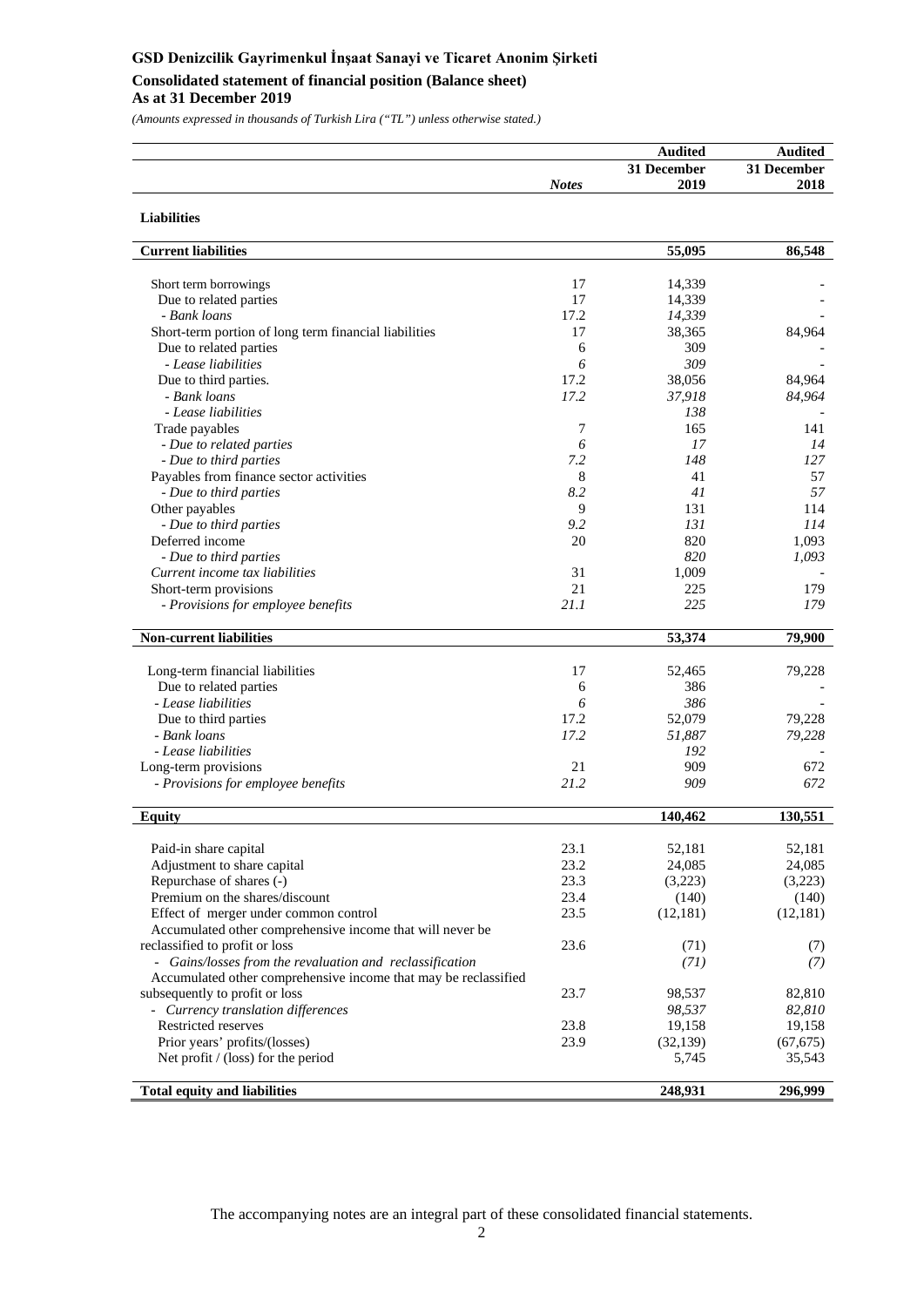# **Consolidated statement of profit or loss**

**For the year ended 31 December 2019**

*(Amounts expressed in thousands of Turkish Lira ("TL") unless otherwise stated.)*

|                                                                   |              | <b>Audited</b>           | <b>Audited</b>           |
|-------------------------------------------------------------------|--------------|--------------------------|--------------------------|
|                                                                   |              | $\overline{1}$ January – | $\overline{1}$ January – |
|                                                                   | <b>Notes</b> | 31 December<br>2019      | 31 December<br>2018      |
|                                                                   |              |                          |                          |
| <b>Continuing operations</b>                                      |              |                          |                          |
|                                                                   |              |                          |                          |
| Marine sector revenues                                            | 24           | 41,285                   | 76,000                   |
| Marine sector expenses (-)                                        | 24           | (35, 382)                | (58, 237)                |
| Gross profit/(loss) of marine sector activities                   |              | 5,903                    | 17,763                   |
|                                                                   |              |                          |                          |
| Gross profit/(loss) from trading activities                       |              | 5,903                    | 17,763                   |
| <b>Finance sector operating income</b>                            |              | 10                       | 58                       |
| Foreign exchange gain                                             | 25           | 2                        | 2                        |
| Interest income                                                   | 25           |                          | 52                       |
| Reversal of provision for finance operations                      | 25           | 8                        | 4                        |
| Cost of finance sector activities (-)                             |              | (292)                    | (684)                    |
| Other finance sector operating income/(expenses), net             | 25           | (292)                    | (684)                    |
| Gross profit/(loss) from finance sector activities                |              | (282)                    | (626)                    |
|                                                                   |              |                          |                          |
| Gross profit/(loss)                                               |              | 5,621                    | 17,137                   |
| General administrative expenses (-)                               | 26           | (5,399)                  | (4,926)                  |
| Other operating income                                            | 27           | 8,456                    | 11,062                   |
| Other operating expenses (-)                                      | 28           | (2,753)                  | (4, 742)                 |
| <b>Operating profit/(loss)</b>                                    |              | 5,925                    | 18,531                   |
|                                                                   |              |                          |                          |
| Income from investment activities                                 | 29           | 495                      | 64,842                   |
| <b>Operating profit/(loss) before financial income (expenses)</b> |              | 6,420                    | 83,373                   |
|                                                                   |              |                          |                          |
| Financial expenses (-)                                            | 30           | (12, 158)                | (46,074)                 |
| Profit/ (loss) before tax from continued operations               |              | (5,738)                  | 37,299                   |
|                                                                   |              |                          |                          |
| Tax income/(expenses) of continued operations                     |              | (7)                      | (1,756)                  |
| - Taxation on income / (expenses)                                 | 31           | 669                      | 1,111                    |
| - Deferred tax income / (expenses)                                | 31           | (676)                    | (2,867)                  |
| Profit/(loss) for the period                                      |              | (5,745)                  | 35,543                   |
|                                                                   |              |                          |                          |
| Earnings / (losses) per share                                     | 32           | (0.118)                  | 0.721                    |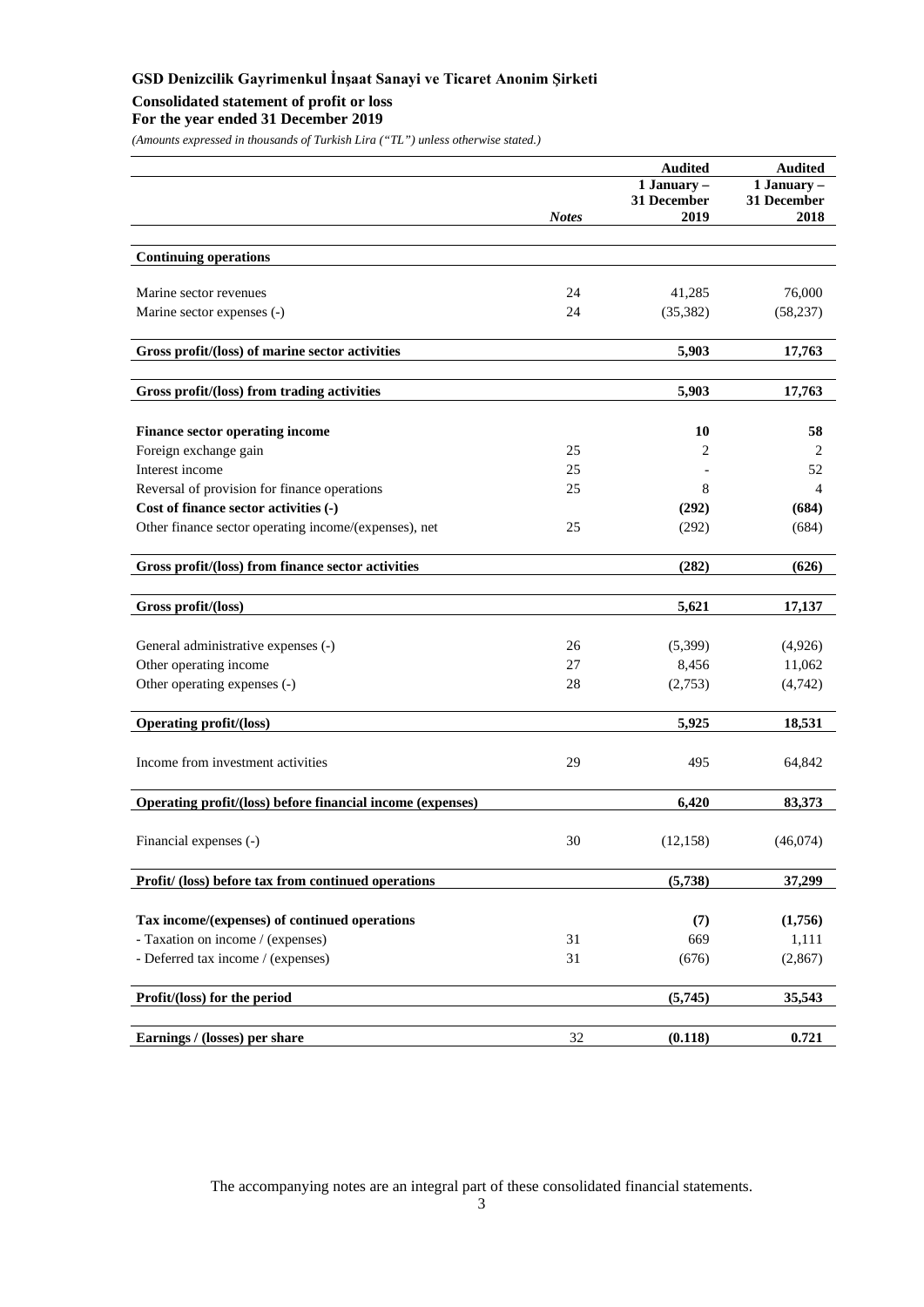# **GSD Denizcilik Gayrimenkul İnşaat Sanayi ve Ticaret Anonim Şirketi Consolidated statement of profit or loss and other comprehensive income For the year ended 31 December 2019**

*(Amounts expressed in thousands of Turkish Lira ("TL") unless otherwise stated.)*

|                                                         | <b>Audited</b> | <b>Audited</b> |
|---------------------------------------------------------|----------------|----------------|
|                                                         | 1 January $-$  | 1 January $-$  |
|                                                         | 31 December    | 31 December    |
| <b>Notes</b>                                            | 2019           | 2018           |
| <b>Profit</b> / (loss) for the period                   | (5,745)        | 35,543         |
| Other comprehensive income/(expenses)                   |                |                |
| Other comprehensive income or expenses not              |                |                |
| to be reclassified to profit or loss                    | (71)           | (7)            |
| Gains/losses from revaluation of defined benefits       | (71)           | (7)            |
| To be reclassified as profit or loss                    | 15,727         | 3,428          |
| 23<br>Currency translation differences                  | 15,727         | 3,428          |
| Other comprehensive income / (expense) (net of tax)     | 15,656         | 3,421          |
| Total comprehensive income / (expense)                  | 9,911          | 38,964         |
| Appropriation of total comprehensive income / (expense) | 9,911          | 38,964         |
| <b>Non-controlling interest</b>                         | ۰              |                |
| <b>Equity holders of the parent</b>                     | 9,911          | 38,964         |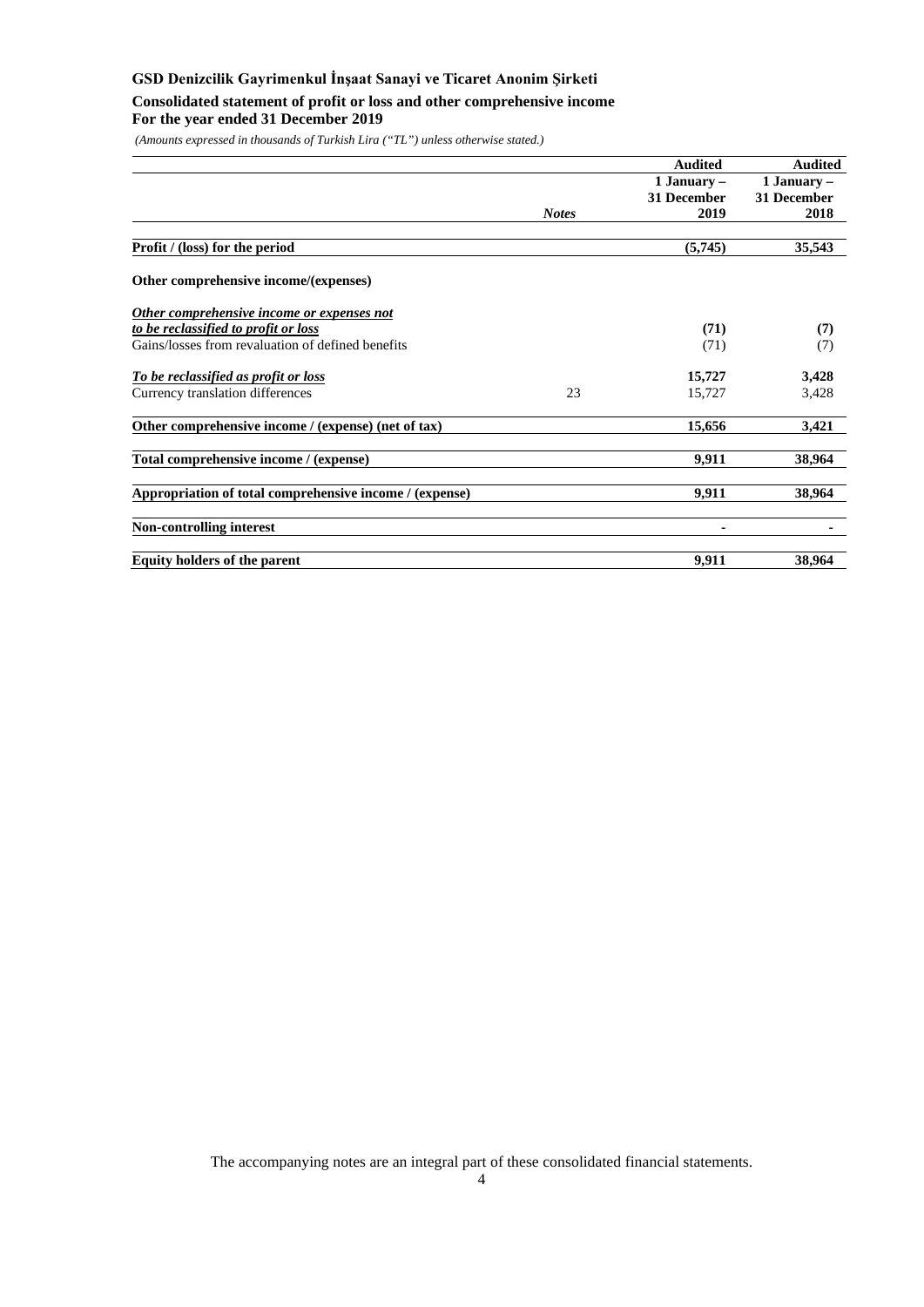# **Consolidated statement of changes in equity**

### **For the year ended 31 December 2019**

*(Amounts expressed in thousands of Turkish Lira ("TL") unless otherwise stated.)*

|                                                     |              |                          |               |         |                                                          |                          |                                             | Other                    |                                |                                 |           |                                |                          |                          |
|-----------------------------------------------------|--------------|--------------------------|---------------|---------|----------------------------------------------------------|--------------------------|---------------------------------------------|--------------------------|--------------------------------|---------------------------------|-----------|--------------------------------|--------------------------|--------------------------|
|                                                     |              |                          |               |         |                                                          |                          | Other comprehensive                         | comprehensive            |                                |                                 |           |                                |                          |                          |
|                                                     |              |                          |               |         |                                                          |                          | income or expenses not income or expenses   |                          |                                |                                 |           |                                |                          |                          |
|                                                     |              |                          |               |         |                                                          |                          | to be reclassified to to be reclassified to |                          |                                | Accumulated                     |           |                                |                          |                          |
|                                                     |              |                          |               |         |                                                          |                          | profit or loss                              | profit or loss           |                                | losses                          |           |                                |                          |                          |
|                                                     |              |                          |               |         |                                                          | The effect of            | <b>Gains/losses from the</b>                | <b>Foreign currency</b>  |                                |                                 |           | <b>Equity</b> attributable to  |                          |                          |
|                                                     |              |                          |               |         | Paid-in share Adjustment to Repurchase of Share Premium/ | merger under             | revaluation and                             | translation              |                                | Prior years' Net profit/loss    |           | equity holders Non-controlling |                          |                          |
|                                                     | <b>Notes</b> | capital                  | share capital | shares  | <b>Discounts</b>                                         | common control           | reclassification                            |                          | adjustment Restricted reserves | profits/(losses) for the period |           | of the parent                  | interest                 | <b>Total equity</b>      |
| <b>Prior period</b>                                 |              |                          |               |         |                                                          |                          |                                             |                          |                                |                                 |           |                                |                          |                          |
| 1 January 2018                                      | 23           | 52,181                   | 24,085        | (2,601) | (140)                                                    | (12, 181)                | (25)                                        | 79,382                   | 18,536                         | (51.489)                        | (15, 539) | 92,209                         | $\sim$                   | 92,209                   |
|                                                     |              |                          |               |         |                                                          |                          |                                             |                          |                                |                                 |           |                                |                          |                          |
| <b>Transfers</b>                                    |              | $\overline{\phantom{a}}$ |               |         |                                                          | ۰                        | $\sim$                                      |                          | $\overline{\phantom{a}}$       | (15, 539)                       | 15,539    |                                | $\overline{\phantom{a}}$ | $\sim$                   |
| Transfers to prior years' profits/(losses)          |              |                          |               |         |                                                          |                          | $\sim$                                      |                          | $\sim$                         | (15, 539)                       | 15,539    |                                | $\sim$                   | <b><i><u>ALC</u></i></b> |
| Total comprehensive income                          |              |                          |               |         |                                                          |                          | 18                                          | 3,428                    | $\overline{\phantom{a}}$       | (25)                            | 35,543    | 38,964                         |                          | 38,964                   |
| Net loss for the period                             |              |                          |               |         |                                                          |                          |                                             |                          |                                |                                 | 35,543    | 35,543                         | $\overline{\phantom{a}}$ | 35,543                   |
| Other comprehensive income                          |              |                          |               |         |                                                          |                          | 18                                          | 3,428                    |                                | (25)                            | $\sim$    | 3,421                          |                          | 3,421                    |
| <b>Transactions with shareholders</b>               |              |                          |               |         |                                                          |                          |                                             |                          |                                |                                 |           |                                |                          |                          |
| accounted under equity                              |              |                          | $\sim$        | (622)   |                                                          |                          | $\sim$                                      | $\overline{\phantom{a}}$ | 622                            | (622)                           |           | (622)                          | $\overline{\phantom{a}}$ | (622)                    |
| The increase / decrease due to repurchase of shares |              |                          |               | (622)   |                                                          |                          | <b>1999</b>                                 |                          | 622                            | (622)                           |           | (622)                          | $\overline{\phantom{a}}$ | (622)                    |
| Balance as at 31 December 2018                      | 23           | 52,181                   | 24,085        | (3,223) | (140)                                                    | (12, 181)                | (7)                                         | 82.810                   | 19.158                         | (67.675)                        | 35.543    | 130.551                        | $\overline{\phantom{a}}$ | 130,551                  |
|                                                     |              |                          |               |         |                                                          |                          |                                             |                          |                                |                                 |           |                                |                          |                          |
| <b>Current period</b>                               |              |                          |               |         |                                                          |                          |                                             |                          |                                |                                 |           |                                |                          |                          |
| 1 January 2019                                      | 23           | 52,181                   | 24,085        | (3,223) | (140)                                                    | (12, 181)                | (7)                                         | 82,810                   | 19,158                         | (67, 675)                       | 35,543    | 130,551                        | $\sim$                   | 130,551                  |
| <b>Transfers</b>                                    |              |                          |               |         |                                                          |                          |                                             |                          |                                | 35,543                          | (35, 543) |                                |                          |                          |
|                                                     |              |                          |               |         |                                                          |                          | $\overline{\phantom{a}}$                    | ٠.                       |                                | 35,543                          | (35, 543) |                                |                          | $\sim$                   |
| Transfers to prior years' profits/(losses)          |              |                          |               |         |                                                          |                          |                                             |                          | $\sim$                         |                                 |           |                                |                          | $\sim$                   |
| Total comprehensive income                          |              |                          |               |         |                                                          | $\overline{\phantom{a}}$ | (64)                                        | 15,727                   | $\sim$                         | (7)                             | (5,745)   | 9.911                          |                          | 9,911                    |
| Net loss for the period                             |              |                          |               |         |                                                          |                          |                                             |                          |                                | - 1                             | (5,745)   | (5,745)                        |                          | (5,745)                  |
| Other comprehensive income                          |              |                          |               |         |                                                          | $\sim$                   | (64)                                        | 15,727                   |                                | (7)                             |           | 15.656                         |                          | 15,656                   |
| <b>Transactions with shareholders</b>               |              |                          |               |         |                                                          |                          |                                             |                          |                                |                                 |           |                                |                          |                          |
| accounted under equity                              |              |                          |               |         |                                                          | $\overline{\phantom{a}}$ | ۰.                                          |                          |                                |                                 |           |                                |                          | $\sim$                   |
| The increase / decrease due to repurchase of shares |              |                          |               |         |                                                          |                          |                                             |                          |                                |                                 |           |                                |                          | $\sim$                   |
| Balance as at 31 December 2019                      | 23           | 52,181                   | 24,085        | (3,223) | (140)                                                    | (12, 181)                | (71)                                        | 98.537                   | 19,158                         | (32, 139)                       | (5.745)   | 140,462                        | $\overline{\phantom{a}}$ | 140,462                  |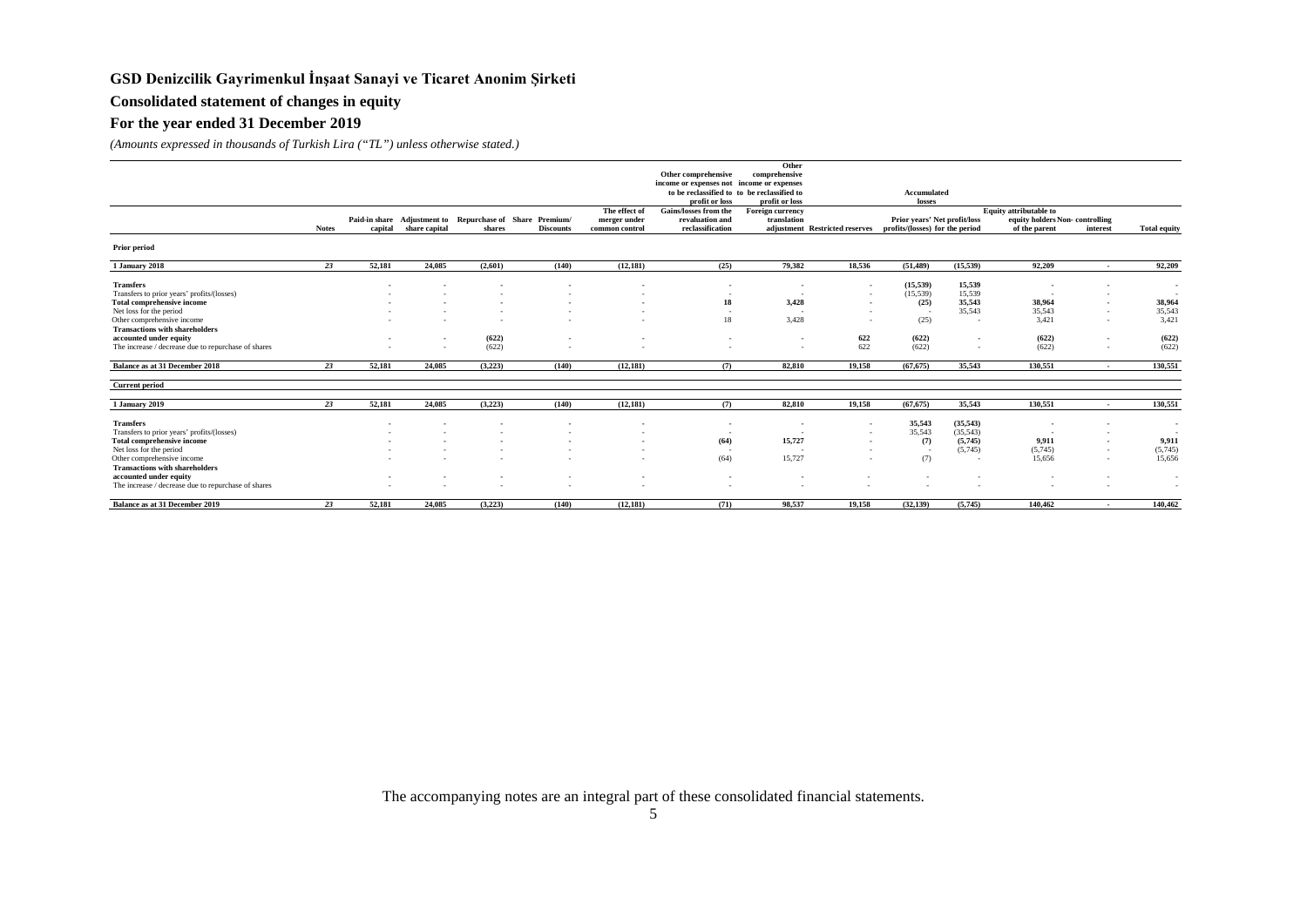# **Consolidated statement of cash flows**

### **For the year ended 31 December 2019**

*(Amounts expressed in thousands of Turkish Lira ("TL") unless otherwise stated.)*

|                                                                                        |              | <b>Audited</b>    | <b>Audited</b>   |
|----------------------------------------------------------------------------------------|--------------|-------------------|------------------|
|                                                                                        |              | 31 December       | 31 December      |
|                                                                                        | <b>Notes</b> | 2019              | 2018             |
| <b>Cash Flows (Indirect method)</b>                                                    |              |                   |                  |
| <b>Cash flow from operating activities</b>                                             |              | 32,024            | 82,066           |
| Profit/(loss) for the period                                                           |              | (5,745)           | 35,543           |
| Profit/(loss) from continuing operations                                               |              | (5,745)           | 35,543           |
| Adjustments related with the reconciliation of net profit/(loss) for the<br>period:    |              | 23,127            | 19,143           |
| Adjustments related to depreciation and amortization                                   | 14,15,16     | 15,167            | 21,270           |
| Adjustments related to provisions                                                      |              | 454               | 322              |
| Provisions for employee benefits                                                       |              | 462               | 326              |
| Other provisions                                                                       |              | (8)               | (4)              |
| Adjustments related to interest expenses and income                                    |              | 6,467             | 15,535           |
| Interest income                                                                        |              | (1,010)           | (596)            |
| Interest expenses                                                                      |              | 7,477             | 16, 131          |
| Adjustments related to unrealized foreign currency translation differences             |              | 1,032             | (19,740)         |
| Adjustments related to tax (income)/expenses                                           |              | 7                 | 1,756            |
| Realized changes in working capital                                                    |              | 16,230            | 28,395           |
| Changes in financial investments                                                       |              | (495)             |                  |
| Adjustments related to changes in trade receivables                                    |              | 172               | 703              |
| Changes in trade receivables                                                           |              | 172               | 703              |
| Changes in receivables from financial activities                                       |              | 15                | (5)              |
| Adjustments related to changes in other receivables related to operations              |              | (51)              | (179)            |
| Changes in due from other receivables<br>Adjustments related to changes in inventories | 10           | (51)<br>(151)     | (179)<br>457     |
| Changes in prepaid expenses                                                            | 11           | (39)              | 495              |
| Adjustments related to changes in trade payables                                       |              | 24                | (545)            |
| Changes in due to trade payables                                                       |              | 3                 | 2                |
| Changes in other trade payables                                                        |              | 21                | (547)            |
| Change in finance sector payables                                                      |              | (16)              | (37)             |
| Adjustments related to the changes in other payables related to operations             |              | 17                | (26)             |
| Changes in other payables related to operations                                        |              | 17                | (26)             |
| Changes in deferred income                                                             |              | (273)             | 259              |
| Adjustments related to other changes in working capital                                |              | 17,027            | 27,273           |
| Changes in other assets related to operations                                          |              | 12,528            | 71,059           |
| Changes in other liabilities related to operations                                     |              | 4,499             | (43,786)         |
| Cash flows derived from operating activities                                           |              | 33,612            | 83,081           |
| Interest received                                                                      |              | 1,082             | 527              |
| Employee benefits paid                                                                 |              | (179)             | (244)            |
| Tax paid                                                                               |              | (2,491)           | (1,298)          |
| <b>Cash flows from investing activities</b>                                            |              | (10, 352)         | 57,363           |
| Proceeds from disposal of shares of subsidiaries with loss of control                  |              |                   | 65,305           |
| Purchase of tangible assets                                                            | 14<br>16     | (10,219)<br>(133) | (7,832)<br>(170) |
| Purchase of intangible assets<br>Dividends received                                    | 29           |                   | 60               |
| <b>Cash flow from financing activities</b>                                             |              | (94, 400)         | (94, 374)        |
| Cash outflow from repurchase of shares and purchase of other equity                    |              |                   |                  |
| instruments                                                                            |              |                   | (622)            |
| Cash outflow from repurchase of shares                                                 |              |                   | (622)            |
| Cash inflows from borrowings                                                           |              | 13,849            | 19,741           |
| Cash inflows from bank loans                                                           |              | 13,849            | 19,741           |
| Cash outflows from payment of financial borrowings                                     |              | (99, 249)         | (97, 142)        |
| Cash outflows repayments of bank loans                                                 |              | (99, 249)         | (97, 142)        |
| Cash outflows on debt payments from lease contract                                     |              | (532)             |                  |
| Interest paid                                                                          |              | (8, 468)          | (16,351)         |
| Net increase/(decrease) in cash and cash equivalents before the effect of              |              |                   |                  |
| foreign currency translation differences                                               |              | (72, 728)         | 45,055           |
| Effect of change in foreign exchange rates on cash and cash equivalents                |              | 69                | 5,437            |
| Net increase/(decrease) in cash and cash equivalents                                   |              | (72, 659)         | 50,492           |
| Cash and cash equivalents at 1 January                                                 |              | 76,232            | 25,740           |
| Cash and cash equivalents at 31 December                                               | 2.5(0)       | 3,573             | 76,232           |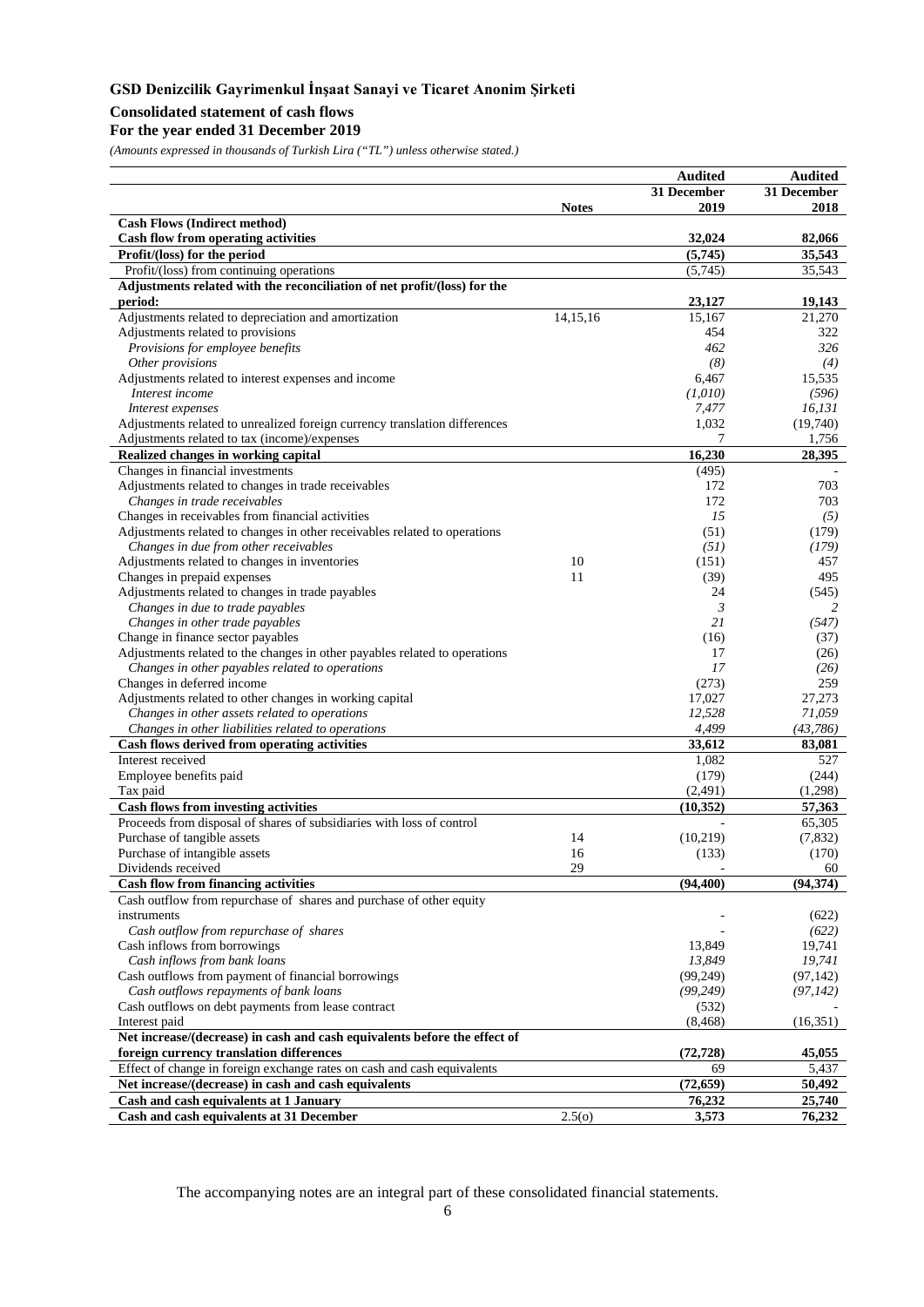**Notes to the consolidated financial statements As at 31 December 2019**

*(Amounts expressed in thousands of Turkish Lira ("TL") unless otherwise stated.)*

#### **1. Organization and operations of the Group**

GSD Denizcilik, Gayrimenkul, İnşaat Sanayi ve Ticaret Anonim Şirketi ("the Company") was established as a GSD Group Company in 1992. As at 31 December 2019, 15.50 % of certain shares of the Company are listed on Borsa İstanbul (BIST) since 20 February 1995.

The Company started its activities under the name of Tekstil Finansal Kiralama Anonim Şirketi in the frame of the provisions "Financial Leasing Law" dated in 1992 and numbered 3226. According to the Board of Directors resolution dated 25 May 2011, the Company decided to initiate the process regarding the amendment of the articles of association to change the operating activity, due to the sectoral contraction. According to the amendment of articles of association, the title and name of the Company have been changed as "GSD Denizcilik Gayrimenkul İnşaat Sanayi ve Ticaret Anonim Şirketi" and "GSD Marin", respectively. Based on the amendment of articles of association, the Company's purpose and activity is decided as purchasing and selling, operating, renting, building and trading of ships, yachts, sea vessels, and relevant instruments, equipment and spare parts; and the purchasing and selling, renting and building real estate properties. The Company's amendment of articles of association was submitted to and approved by the shareholders in the Extraordinary General Meeting held on 24 August 2011 subsequent to the approvals of Banking Regulation and Supervision Agency ("BRSA"), Capital Markets Board of Turkey ("CMB") and the other relevant authorities. The Company's new title was registered on 26 August 2011 as GSD Denizcilik Gayrimenkul İnşaat Sanayi ve Ticaret Anonim Şirketi (the former legal title; "Tekstil Finansal Kiralama Anonim Şirketi").

The Company would be able to prosecute its rights and claims resulting from the leasing agreements signed with its former title until its former operating activity is completely ended; on the condition that no new leasing activity or agreement is taken upon, to carry out legal operations for the execution of supplemental agreements, amendment contracts such as change of lessee, term extension and reduction, and similar amendments, annulment of contract, legally follow up of lease receivables to get the underlying leased assets back and collection of receivables; and to partially or completely transfer and assign.

The subsidiary companies have been registered in Malta with 100% shareholding of the Company. The Company started its marine operations through rental of ships when the subsidiaries took delivery of vessels of which the constructions were completed as at the date of 7 May 2013. The Company carries out its activities with two dry bulk cargo ships, each of them is owned by one of its subsidiaries which were established by the Company with 100% share in Malta. Zeyno Maritime Limited was consolidated until 6 June 2018, Dodo Maritime Limited and Neco Maritime was consolidated until 6 December 2018. On 6 June 2018, shares of Zeyno Maritime Limited owned by the Company were transferred to GSD Shipping B.V. and the Company has ceased to recognise Zeyno Maritime Limited as subsidiary. On 6 December 2018, shares of Dodo Maritime Limited and Neco Maritime Limited owned by the Company were transferred to GSD Shipping B.V. and the Company has ceased to recognise them as subsidiaries.

The address of the Company's registered office is Aydınevler Mahallesi, Kaptan Rıfat Sokak, No: 3 Küçükyalı-34854 Maltepe-İstanbul. As at 31 December 2019 the Company has 10 employees (31 December 2018: 9).

|                                                |        | 31 December 2019 | 31 December 2018 |               |  |
|------------------------------------------------|--------|------------------|------------------|---------------|--|
|                                                | Amount | $\frac{0}{0}$    | Amount           | $\frac{6}{9}$ |  |
| GSD Holding A.S. ("GSD Holding")               | 40.679 | 77.96            | 40.679           | 77.96         |  |
| Listed                                         | 8.090  | 15.50            | 8.090            | 15.50         |  |
| GSD Denizcilik Gayr.Ins.San Ve Tic.A.S.        |        |                  |                  |               |  |
| (Repurchased shares)                           | 3.411  | 6.54             | 3.411            | 6.54          |  |
| Other                                          |        |                  |                  |               |  |
| <b>Historical amount</b>                       | 52,181 | 100.00           | 52,181           | 100.00        |  |
| Share capital inflation adjustment differences | 24,085 |                  | 24,085           |               |  |
| <b>Adjustment for inflation amount</b>         | 76.266 |                  | 76,266           |               |  |

As at 31 December 2019 and 31 December 2018 information about shareholders and their percentages are as follows: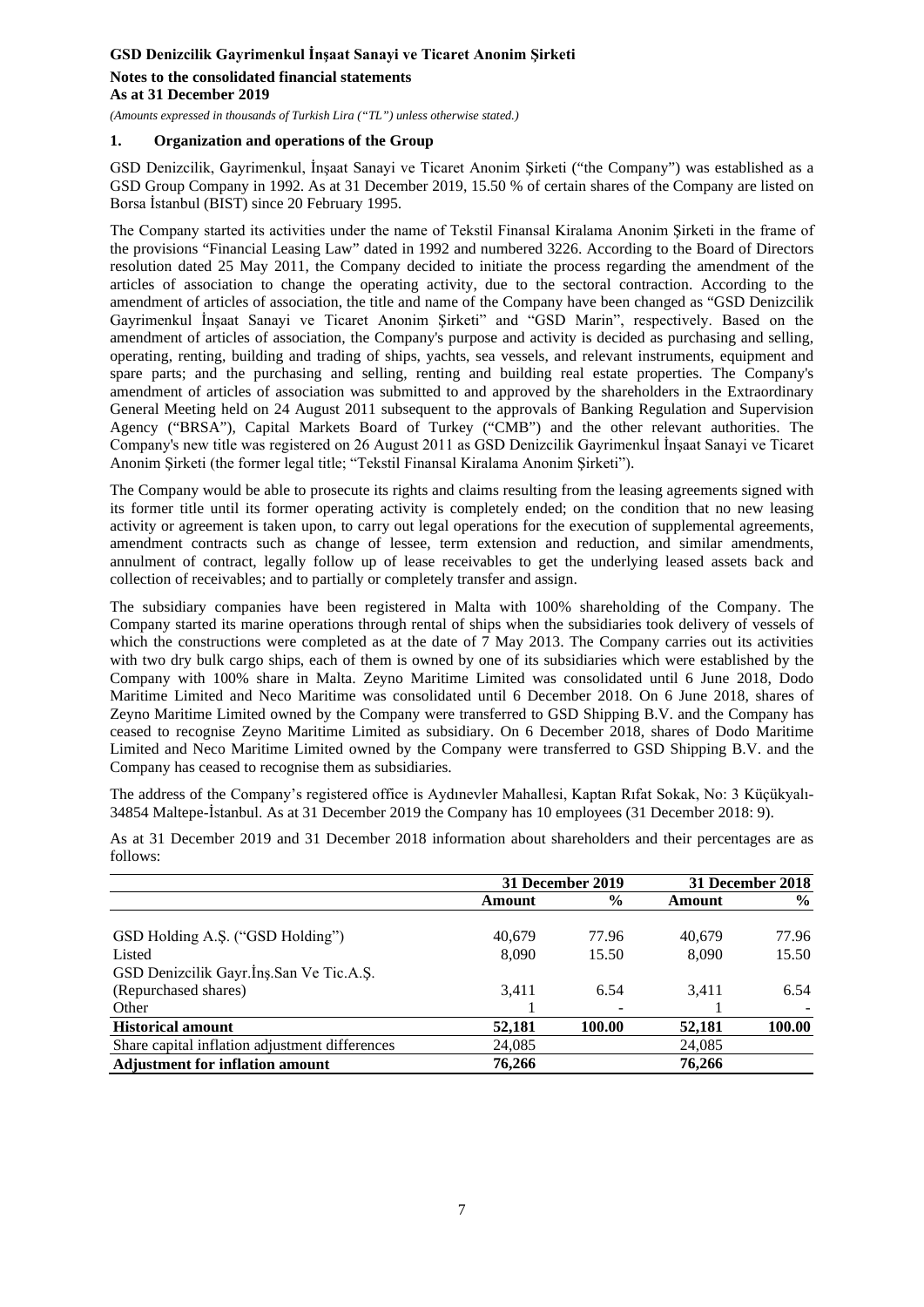**Notes to the consolidated financial statements As at 31 December 2019**

*(Amounts expressed in thousands of Turkish Lira ("TL") unless otherwise stated.)*

#### **1. Organization and operations of the Company (continued)**

As at 31 December 2019 and 31 December 2018, the distribution of the Company's shares on the basis of group is as follows:

|         | 31 December 2019 31 December 2018 |        |
|---------|-----------------------------------|--------|
|         |                                   |        |
| Group A | 8,976                             | 8,976  |
| Group B | 3,741                             | 3,741  |
| Group C | 37,219                            | 37,219 |
| Group D | 2,245                             | 2,245  |
|         | 52,181                            | 52,181 |

Every shareholder has voting right in proportion to the shares. However, Group A, B and D shareholders are priviledged in the selection of the Board of Directors, and Group A and B shareholders are priviledged in electing auditors. There are no priviledges given to shareholders in the process of profit distribution. GSD Holding holds the entire Group A, B and D shares and it holds Group C shares amounting to TL 25,717.

### **The Company's and the Consolidated Group Companies' Activities**

In the consolidated financial statements, the Company and the subsidiaries that are subject to consolidation are described as "the Group". The subsidiaries that are included in the consolidation as at 31 December 2019, the activity areas and the Group's shares in these subsidiaries are as follows:

| Subsidiary                         | Country of<br><b>Establishment</b> | Area of<br><b>Activity</b> | <b>Final Rate %</b>      |                  |  |  |  |
|------------------------------------|------------------------------------|----------------------------|--------------------------|------------------|--|--|--|
|                                    |                                    |                            | 31 December 2019         | 31 December 2018 |  |  |  |
|                                    |                                    |                            |                          |                  |  |  |  |
| Cano Maritime Ltd.                 | Malta                              | Marine                     | 100.00                   | 100,00           |  |  |  |
| Hako Maritime Ltd.                 | Malta                              | Marine                     | 100.00                   | 100,00           |  |  |  |
| Zeyno Maritime Ltd. <sup>(*)</sup> | Malta                              | Marine                     |                          |                  |  |  |  |
| Dodo Maritime Ltd. <sup>(**)</sup> | Malta                              | Marine                     | $\overline{\phantom{a}}$ |                  |  |  |  |
| Neco Maritime Ltd. $(**)$          | Malta                              | Marine                     |                          |                  |  |  |  |

**(\*)** On 6 June 2018, shares of Zeyno Maritime Limited, fully owned by the Company, were transferred to GSD Shipping B.V. domiciled in the Netherlands with a price of USD 5,883,290.06. Price has been determined according to valuation report. Zeyno Maritime Limited has been consolidated in the Company's consolidated financial statements until 6 June 2018.

**(\*\*)** On 6 December 2018, shares of Dodo Maritime Limited, fully owned by the Company, were transferred to GSD Shipping B.V. established on domiciled in the Netherlands with a price of USD 1,773,000 and shares of Neco Maritime Limited, fully owned by the Company, were transferred to GSD Shipping B.V. domiciled in the Netherlands with a price of USD 5,336,000. Prices have been determined according to valuation reports. Dodo Maritime Limited and Neco Maritime Limited have been consolidated in the Company's consolidated financial statements until 6 December 2018.

### **2. Basis of presentation of financial statements**

#### **2.1 Basis of presentation**

#### *2.1.1 Principles of financial statement preparation and Declaration of Conformity*

The consolidated financial statements have been prepared in accordance with Turkish Financial Reporting Standards ("TFRS") promulgated by the Public Oversight Accounting and Auditing Standards Authority ("POA") that are set out in article 5 of the communiqué numbered II-14.1 "Communiqué on the Principles of Financial Reporting In Capital Markets" ("the Communiqué") of the Capital Market Board ("CMB") published in the Official Gazette dated 13 June 2013 and numbered 28676. TFRS includes Turkish Accounting Standards ("TAS"), Turkish Financial Reporting Standards, TAS Interpretations and TFRS Interpretations issued by POA.

Inflation accounting has been applied, in accordance with Turkish Accounting Standards on "Preparation of Financial Statements in Hyperinflationary Periods" ("TAS 29"), in the consolidated financial statements of the Group until 31 December 2004.With its decree dated 17 March 2005, the CMB announced that, effective from 1 January 2005, the application of inflation accounting is no longer required for listed companies in Turkey.

The consolidated financial statements were approved and authorized for issue by the Board of Directors based on the Board of Directors decision dated 10 March 2020. The General Assembly and/or legal authorities have the authority to change the consolidated financial statements.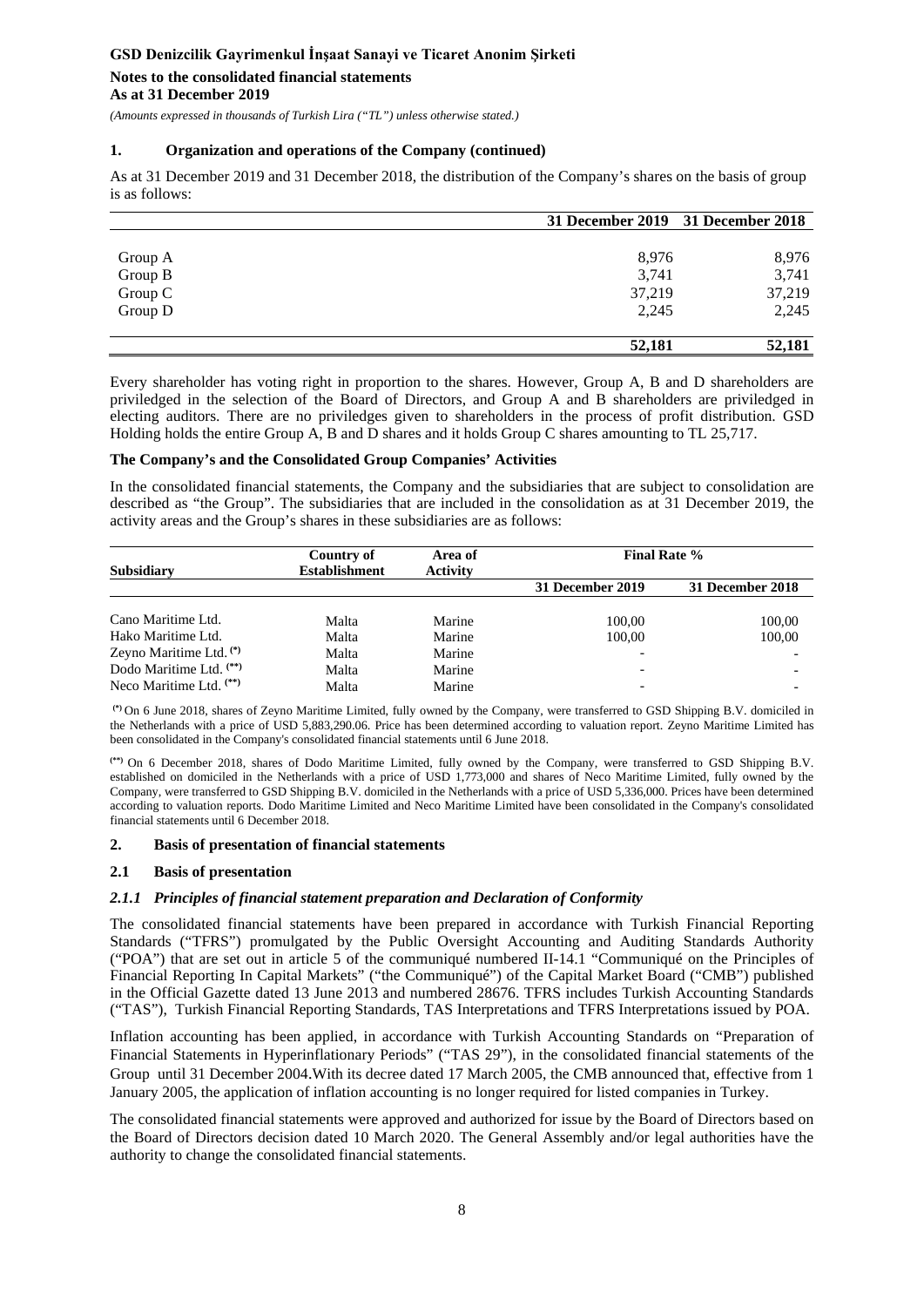## **Notes to the consolidated financial statements As at 31 December 2019**

*(Amounts expressed in thousands of Turkish Lira ("TL") unless otherwise stated.)*

### **2. Basis of presentation of financial statements (continued)**

### **2.1 Basis of presentation (continued)**

### *2.1.1 Principles of financial statement preparation and Declaration of Conformity (continued)*

#### *Additional paragraph for convenience translation to English*

The differences between accounting principles, as described in these preceding paragraphs and accounting principles generally accepted in countries in which consolidated financial statements are to be distributed and International Financial Reporting Standards ("IFRS") have not been quantified in these consolidated financial statements. Accordingly, these consolidated financial statements are not intended to present the financial position, results of operations and changes in financial position and cash flows in accordance with the accounting principles generally accepted in such countries and IFRS.

### *2.1.2 Functional and Reporting Currency*

The Company maintains its books of account and prepare its statutory financial statements in TL in accordance with the Turkish Commercial Code ("TCC"), tax legislation and the Uniform Chart of Accounts issued by the Ministry of Finance. Subsidiaries maintain their books of account in accordance with the laws and regulations in force in the countries in which they are registered. Adjustments and restatements, required for the fair presentation of the consolidated financial statements in conformity with the Turkish Financial Reporting Standards, have been accounted for in the statutory financial statements which are prepared in accordance with the historical cost principle except for finacial assets available for sale which are measured at fair value and assets held for sale which are measured at lower of cost or fair value less costs to sell. The Group companies which are in the scope of consolidation Cano Maritime Limited, Hako Maritime Limited, functional currency is US Dollars. The Company's functional currency is TL.

#### *2.1.3 Basis of consolidation*

The consolidated financial statements incorporate the financial statements of the Company and entities controlled by the Company and its subsidiaries. Control is achieved when the Company:

- has power over the investee;
- is exposed, or has rights, to variable returns from its involment with the investee; and
- has the ability to use its power to affect its returns

The Company reassesses whether or not it controls an investee if facts and circumtances indicate that there are changes to one or more of three elements of control listed above.

When the Company has less than a majority of the voting rights of an investee, it has power over the invstee when the voting rights are sufficent to give it the practical ability to direct the relevant activities of the investee unilaterally. The Company considers all relevant facts and circumtances in assessing whether or not the Company's voting rights in an investee sufficent to give it power, including:

- the size of the Company's holding of voting rights relative to the size and dispersion of holding of the other vote holders;
- potential voting rights held by the Company, other vote holders or other parties;
- rights arising from other contractual arrangements; and
- and additional fact and circumtances that indicate that the Company has, or does not have, the current ability to direct the relevant activities at the time that decisions need to be made, including voting patterns at previous shareholders' meetings.

Profit or loss and each component of other comprehensive income are attributed to the owners of the Compnay and to the non-controlling interest. Total comprehensive income of subsidiaries is attributed to the owners of the Company and to the non-controlling interests even if this results non-controlling interests having a deficit balance. The Company has owned 100% share of all subsidiaries and has no non-controlling shares in the consolidated financial statements.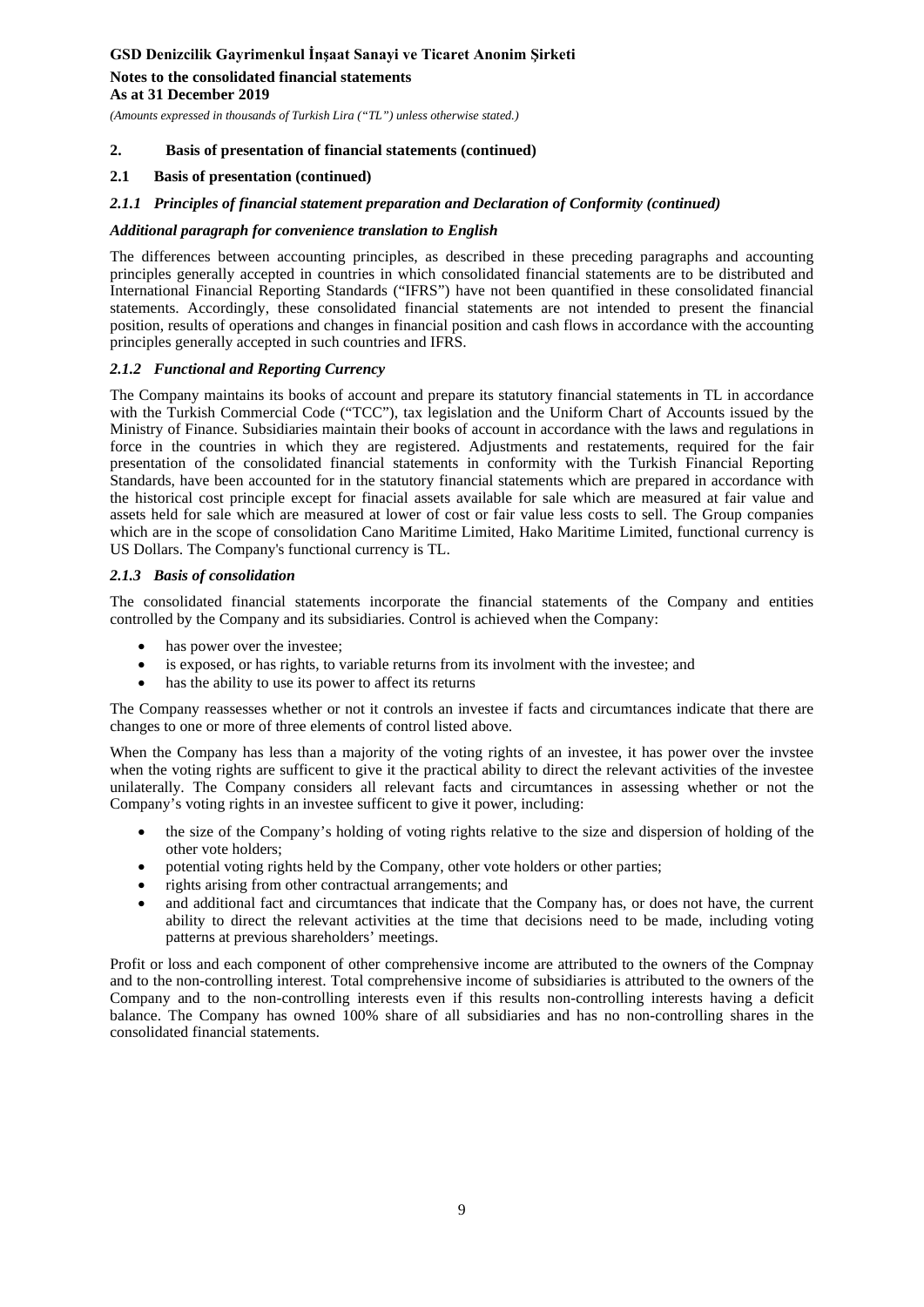### **Notes to the consolidated financial statements As at 31 December 2019**

*(Amounts expressed in thousands of Turkish Lira ("TL") unless otherwise stated.)*

### **2. Basis of presentation of financial statements (continued)**

### **2.1 Basis of presentation (continued)**

### *2.1.3 Basis of consolidation (continued)*

The consolidated financial statements consist of the financial statements of the Company and its subsidiaries as at 31 December 2019 and were prepared according to the principles below:

- i) The statements of financial position and income statements were subjected to consolidation by using full consolidation method, and the registered values of the subsidiaries in the Company books and the equity capitals of the subsidiaries in the financial statements were reciprocally clarified. The consolidated financial statements were cleared of all the balances and transactions that resulted from the transactions between the subsidiaries and the Company and of all kinds of unearned income.
- ii) In the preparation of the financial statements of the subsidiaries that are included in the consolidation, the necessary corrections and classifications were applied to the records – which were kept based on historical costs – with regards to conformity to TFRS and to the accounting principles and policies and presentation of the Company.
- iii) The operating results of the subsidiaries were included in the consolidation being effective as at the date the control in the aforementioned companies was transferred to the Company.

#### *2.1.4 Comparative information*

Consolidated financial statements of the Group have been prepared comparatively with the prior period in order to determine the financial position, performance and trends of the Group's cash flows. In order to maintain consistency with current year consolidated financial statements, comparative information is reclassed and significant changes are disclosed if necessary.

### *2.1.5 Offsetting*

Financial assets and liabilities are offset and the net amount is reported in the statement of financial position (balance sheet) when there is a legally enforceable right to set-off the recognized amounts and there is an intention to settle on a net basis, or realize the asset and settle the liability simultaneously.

### *2.1.6 Going concern*

The Company prepared its financial statements according to the going concern assumption.

### **2.2 Changes in accounting policies**

Except as described below, the accounting policies applied in these financial statements are the same as those applied in the financial statements as at and for the year ended 31 December 2018. Changes in accounting policies are also expected to be applied in the financial statements of the Group for the year ended 31 December 2019. The details of the new significant accounting policies and the nature of the changes to previous accounting policies are set out below. The Group has started to apply TFRS 16 Leases standard ("TFRS 16") starting from 1 January 2019. A number of other new standards are effective from 1 January 2019 but they do not have a material effect on the Group's financial statements.

TFRS 16 introduced a single, on-balance sheet accounting model for lessees. As a result, the Group, as a lessee, has recognised right-of-use assets representing its rights to use the underlying assets and lease liabilities representing its obligation to make lease payments. Lessor accounting remains similar to previous accounting policies. The Group has no effect on the retained earnings of the Group as at 1 January 2019 due to the preferred practical expedients method of the application of TFRS 16. Accordingly, the comparative information presented for 2018 has not been restated – i.e. it is presented, as previously reported, under TAS 17 and related interpretations. The details of the changes in accounting policies are disclosed below.

### **a) Definition of Leasing**

Previously, the Group determined at contract inception whether an arrangement was or contained a lease under TFRIC 4 Determining Whether an Arrangement contains a Lease. The Group now assesses whether a contract is or contains a lease based on the new definition of a lease. Under TFRS 16, a contract is, or contains, a lease if the contract conveys a right to control the use of an identified asset for a period of time in exchange for consideration.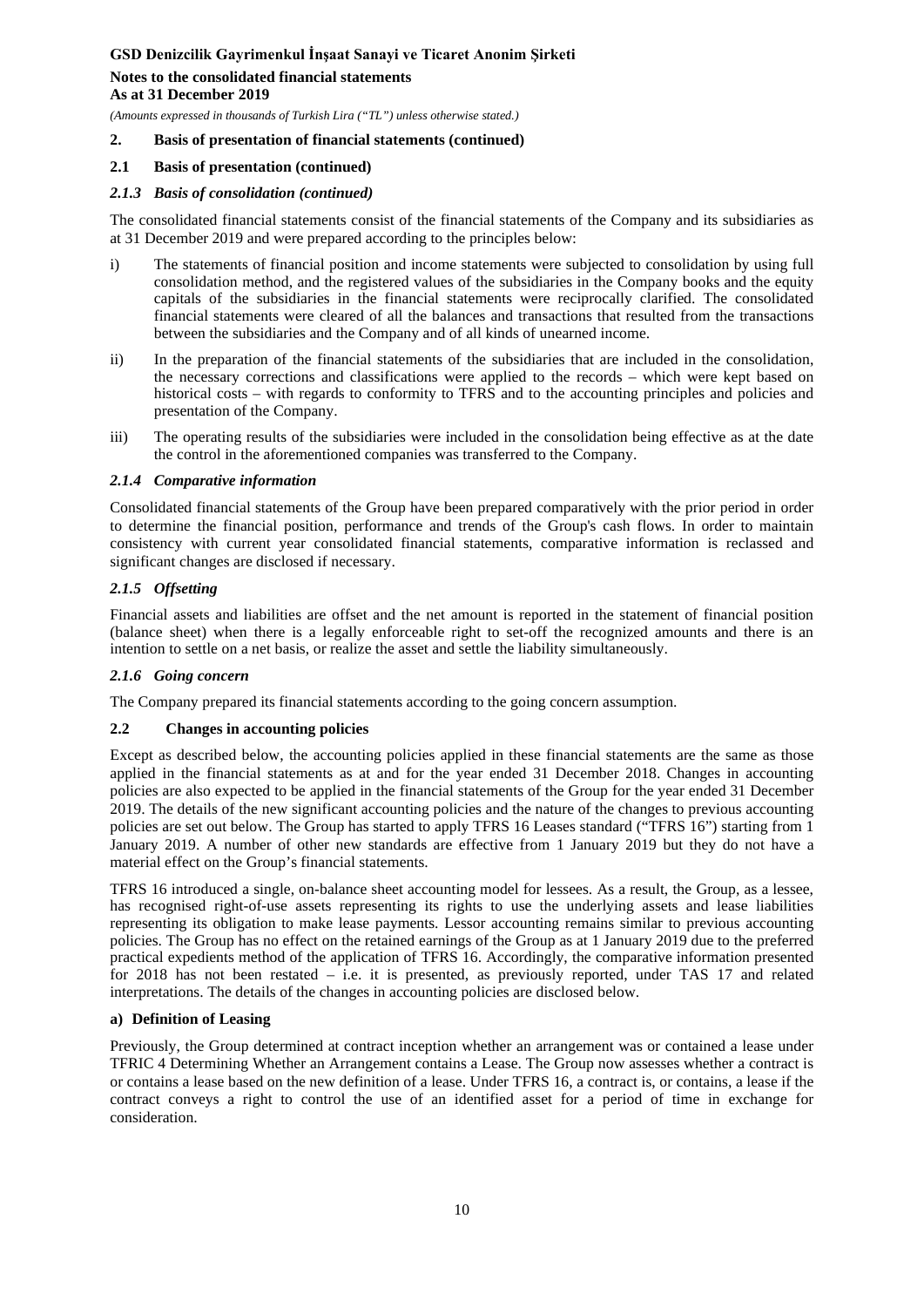**Notes to the consolidated financial statements As at 31 December 2019**

*(Amounts expressed in thousands of Turkish Lira ("TL") unless otherwise stated.)*

### **2. Basis of presentation of financial statements (continued)**

### **2.2 Changes in accounting policies (continued)**

### **a) Definition of Leasing (continued)**

On transition to TFRS 16, the Group elected to apply it as it used to be defined as a lease by using the practical expedient to the assessment of which transactions are leases. It applied TFRS 16 only to contracts that were previously identified as leases. Contracts that were not identified as leases under TAS 17 and TFRIC 4 were not reassessed.

Therefore, the definition of a lease under TFRS 16 has been applied only to contracts entered into or changed on or after 1 January 2019.

At inception or on reassessment of a contract that contains a lease component, the Group allocates the consideration in the contract to each lease and non-lease component on the basis of their relative stand-alone prices. However, for leases of properties in which it is a lessee, the Group has elected not to separate non-lease components and will instead account for the lease and non- lease components as a single lease component.

#### **b) As a lessee**

The Group leases properties and vehicles. As a lessee, the Group previously classified leases as operating or finance leases based on its assessment of whether the lease transferred substantially all of the risks and rewards of ownership. Under TFRS 16, the Group recognises right-of-use assets and lease liabilities for most leases – i.e. these leases are on-balance sheet. The Group presents lease liabilities in "Borrowings" in the statement of financial position.

#### *i. Significant accounting policies*

The Group recognises a right-of-use asset and a lease liability at the lease commencement date. The right-of-use asset is initially measured at cost, and subsequently at cost less any accumulated depreciation and impairment losses, and adjusted for certain remeasurements of the lease liability. When a right-of-use asset meets the definition of investment property, it is presented in investment property. The right-of-use asset is initially measured at cost, and subsequently measured at fair value, in accordance with the Group's accounting policies.

The lease liability is initially measured at the present value of the lease payments that are not paid at the commencement date, discounted using the interest rate implicit in the lease or, if that rate cannot be readily determined, the Group's incremental borrowing rate. Generally, the Group uses its incremental borrowing rate as the discount rate.

The lease liability is subsequently increased by the interest cost on the lease liability and decreased by lease payment made. It is remeasured when there is a change in future lease payments arising from a change in an index or rate, a change in the estimate of the amount expected to be payable under a residual value guarantee, or as appropriate, changes in the assessment of whether a purchase or extension option is reasonably certain to be exercised or a termination option is reasonably certain not to be exercised.

The Group has applied judgement to determine the lease term for some lease contracts in which it is a lessee that include renewal options. The assessment of whether the Group is reasonably certain to exercise such options impacts the lease term, which significantly affects the amount of lease liabilities and right-of-use assets recognised.

### *ii. Transition*

Previously, the Group classified property leases as operating leases under TAS 17. These include properties and vehicles.

At transition, for leases classified as operating leases under TAS 17, lease liabilities were measured at the present value of the remaining lease payments, discounted at the Group's incremental borrowing rate as at 1 January 2019. Right-of-use assets are measured at either:

– their carrying amount as if TFRS 16 had been applied since the commencement date, discounted using the lessee's incremental borrowing rate at the date of initial application or

– an amount equal to the lease liability, adjusted by the amount of any prepaid or accrued lease payments the Group applied this approach to all other leases.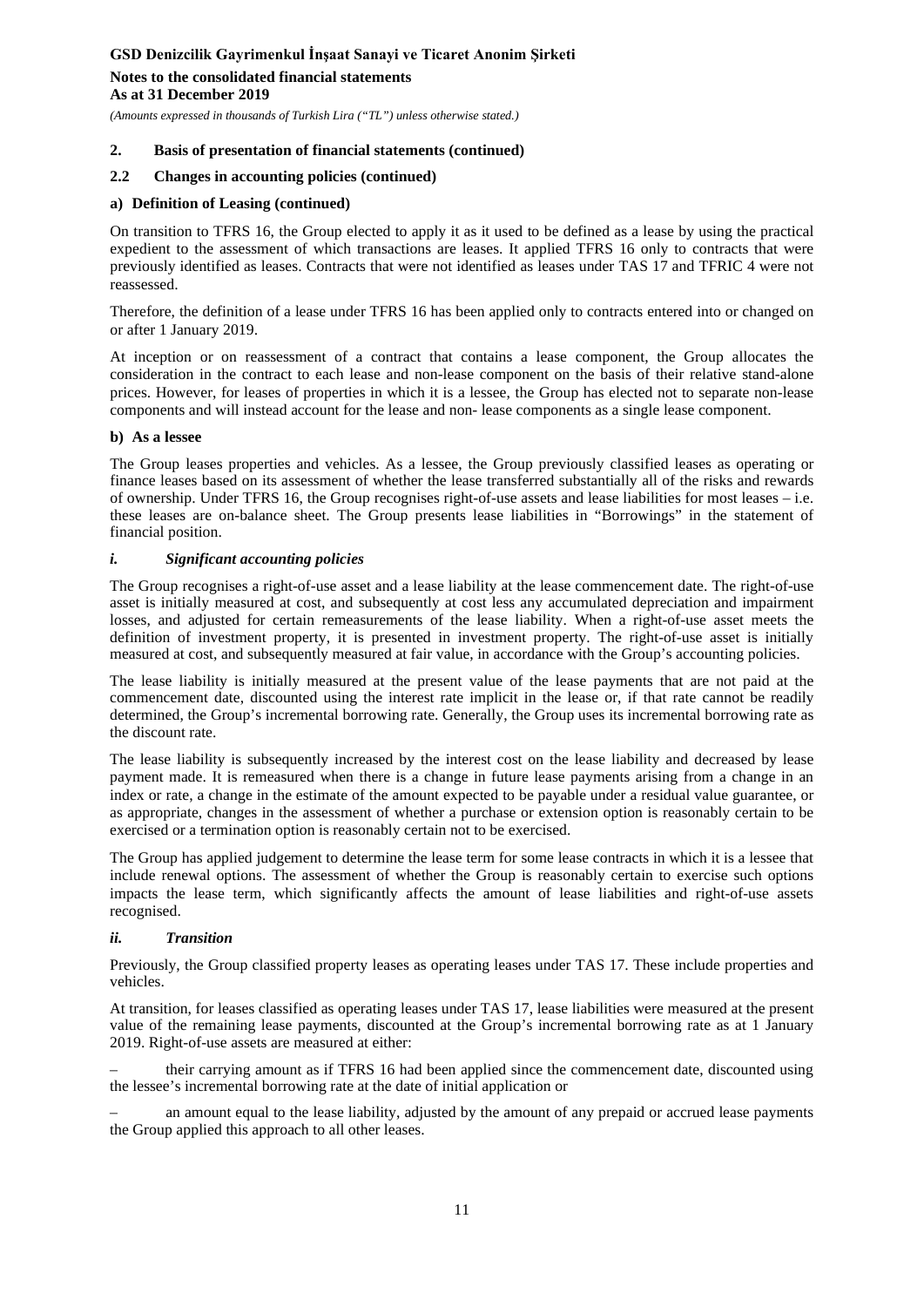### **Notes to the consolidated financial statements As at 31 December 2019**

*(Amounts expressed in thousands of Turkish Lira ("TL") unless otherwise stated.)*

#### **2. Basis of presentation of financial statements (continued)**

### **2.2 Changes in accounting policies (continued)**

#### *ii. Transition (continued)*

The Group used the following practical expedients when applying TFRS 16 to leases previously classified as operating leases under TAS 17.

– Applied the exemption not to recognise right-of-use assets and liabilities for leases with less than 12 months of lease term.

– Excluded initial direct costs from measuring the right-of-use asset at the date of initial application.

– Used hindsight when determining the lease term if the contract contains options to extend or terminate the lease.

Leases were classified as finance leases under TAS 17, the carrying amount of the right-of-use asset and the lease liability at 1 January 2019 were determined at the carrying amount of the lease asset and lease liability under TAS 17 immediately before that date.

#### **c) As a lessor**

The accounting policies applicable to the Group as a lessor are not different from those under TAS 17. The Group is not required to make any adjustments on transition to TFRS 16 for leases in which it acts as a lessor.

#### **d) Impacts on financial statements**

#### *i. Impacts on transition*

The Group has started to apply TFRS 16 Leases standard ("TFRS 16") with used used the practical expedients at 1 January 2019.

As at 1 January 2019, the Group recognises to the consolidated financial statements the right of use asset on an amount equal to the lease liability, adjusted by the amount of any prepaid or accrued lease payments for the leases previously classified as operating leases under TAS 17.

Transition to TFRS 16 has no effect on the retained earnings of the Group as at 1 January 2019 due to the preferred practical expedients method of the application of TFRS 16.

Operating lease liabilities are measured at the net present value of the remaining lease payments, discounted at the Group's incremental borrowing rate on the effective transition date.

|                     | 1 January 2019 |
|---------------------|----------------|
| Right of use assets | 882            |
| Lease liabilities   | 882            |

When measuring lease liabilities, the Group discounted lease payments using its incremental borrowing rate at 1 January 2019. The weighted- average rates applied are 25% for TL, 4% for Euro.

|                                                                   | 1 January 2019 |
|-------------------------------------------------------------------|----------------|
| Operating lease commitment at 31 December 2018                    | 921            |
| Discounted using the incremental borrowing rate at 1 January 2019 | 882            |
| Short term leases exemption                                       | (39)           |
| Lease liabilities recognised at 1 January 2019                    | 882            |

#### *ii. Impacts for the period*

As a result of initially applying TFRS 16, in relation to the leases that were previously classified as operating leases, the Group recognised TL 926 of right-of-use assets and TL 1,025 of lease liabilities as at 31 December 2019.

Also in relation to those leases under TFRS 16, the Group has recognised depreciation and interest costs, instead of operating lease expense. During the year ended 31 December 2019, the Group recognised TL 397 thousand of depreciation charges and TL 228 thousand of interest costs from these leases.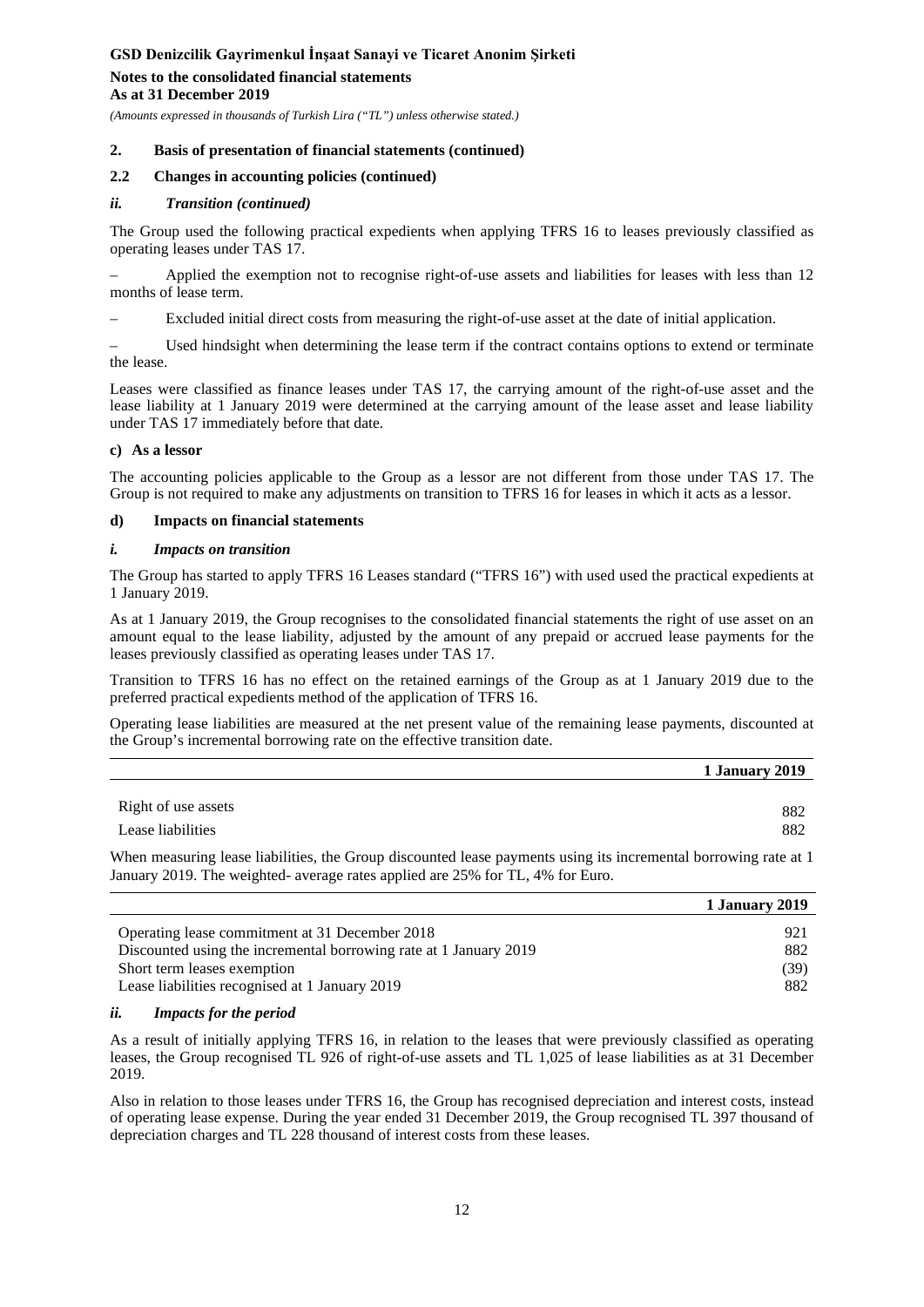**Notes to the consolidated financial statements As at 31 December 2019**

*(Amounts expressed in thousands of Turkish Lira ("TL") unless otherwise stated.)*

## **2. Basis of presentation of financial statements (continued)**

### **2.3 Accounting estimates**

If the changes in accounting estimates relate to a specific period, they are applied in the period they relate to whereas if the changes are related to future periods, they are applied both in the period the change is made and prospectively in the future periods. There has not been any significant change in the accounting estimates of the Group in the current year. Material accounting errors are adjusted retrospectively and prior periods' consolidated financial statements are restated.

The preparation of financial statements in accordance with the Financial Reporting Legislation requires management to make decisions and make assumptions and decisions that affect the implementation of policies and reported amounts of assets, liabilities, income and expenses. Actual results may differ from these estimates. The assumptions and the assumptions underlying the estimates are continuously reviewed. Updating in accounting estimates are recognized in the period in which they are updated and in subsequent periods. The main areas where the estimates are used are as follows:

Note 7 - Trade receivables Note 14 - Tangible assets

Note 21 - Provisions for employee benefits

### **2**.**4 New standards and interpretations not yet effective and early adopted as at 31 December 2019**

### *Standards issued but not yet effective and not early adopted*

New standards, interpretations and amendments to existing standards are not effective at reporting date but earlier application is permitted; however the Group has not early adopted. These are as follows:

#### **The revised Conceptual Framework (version 2018)**

The revised Conceptual Framework issued on 27 October 2018 by the POA. The Conceptual Framework sets out the fundamental concepts for financial reporting that guide the POA in developing TFRS Standards. It helps to ensure that the Standards are conceptually consistent and that similar transactions are treated the same way, so as to provide useful information for investors, lenders and other creditors. The Conceptual Framework also assists companies in developing accounting policies when no TFRS Standard applies to a particular transaction, and more broadly, helps stakeholders to understand and interpret the Standards. The revised Conceptual Framework is more comprehensive than the old one – its aim is to provide the POA with the full set of tools for standard setting. It covers all aspects of standard setting from the objective of financial reporting, to presentation and disclosures. For companies that use the Conceptual Framework to develop accounting policies when no TFRS Standard applies to a particular transaction, the revised Conceptual Framework is effective for annual reporting periods beginning on or after 1 January 2020, with earlier application permitted.

### **Amendments to IAS 1 and IAS 8 - Definition of Material**

In June 2019 POA issued Definition of Material (Amendments to TAS 1 and TAS 8). In October 2018 the IASB issued Definition of Material (Amendments to IAS 1 and IAS 8). The amendments clarify and align the definition of 'material' and provide guidance to help improve consistency in the application of that concept whenever it is used in IFRS Standards. Those amendments are prospectively effective for annual periods beginning on or after 1 January 2020 with earlier application permitted. The amended "definition of material "was added to the important definition and it was stated that this expression could lead to similar results by not giving and giving misstating information. In addition, with this amendment, the terminology used in its definition of material has been aligned with the terminology used in the Conceptual Framework for Financial Reporting (Version 2018). Those amendments are prospectively effective for annual periods beginning on or after 1 January 2020 with earlier application permitted. The Group does not expect significant impact on its consolidated financial statements resulting from the application of the amendments to TAS 1 and TAS 8.

### **Amendments to IFRS 3 - Definition of a Business**

Determining whether a transaction results in an asset or a business acquisition has long been a challenging but important area of judgement. The IASB has issued amendments to IFRS 3 Business Combinations to make it easier for companies to decide whether activities and assets they acquire are a business or merely a group of assets. In May 2019, POA has also published the Definition of Business (Amendments to TFRS 3).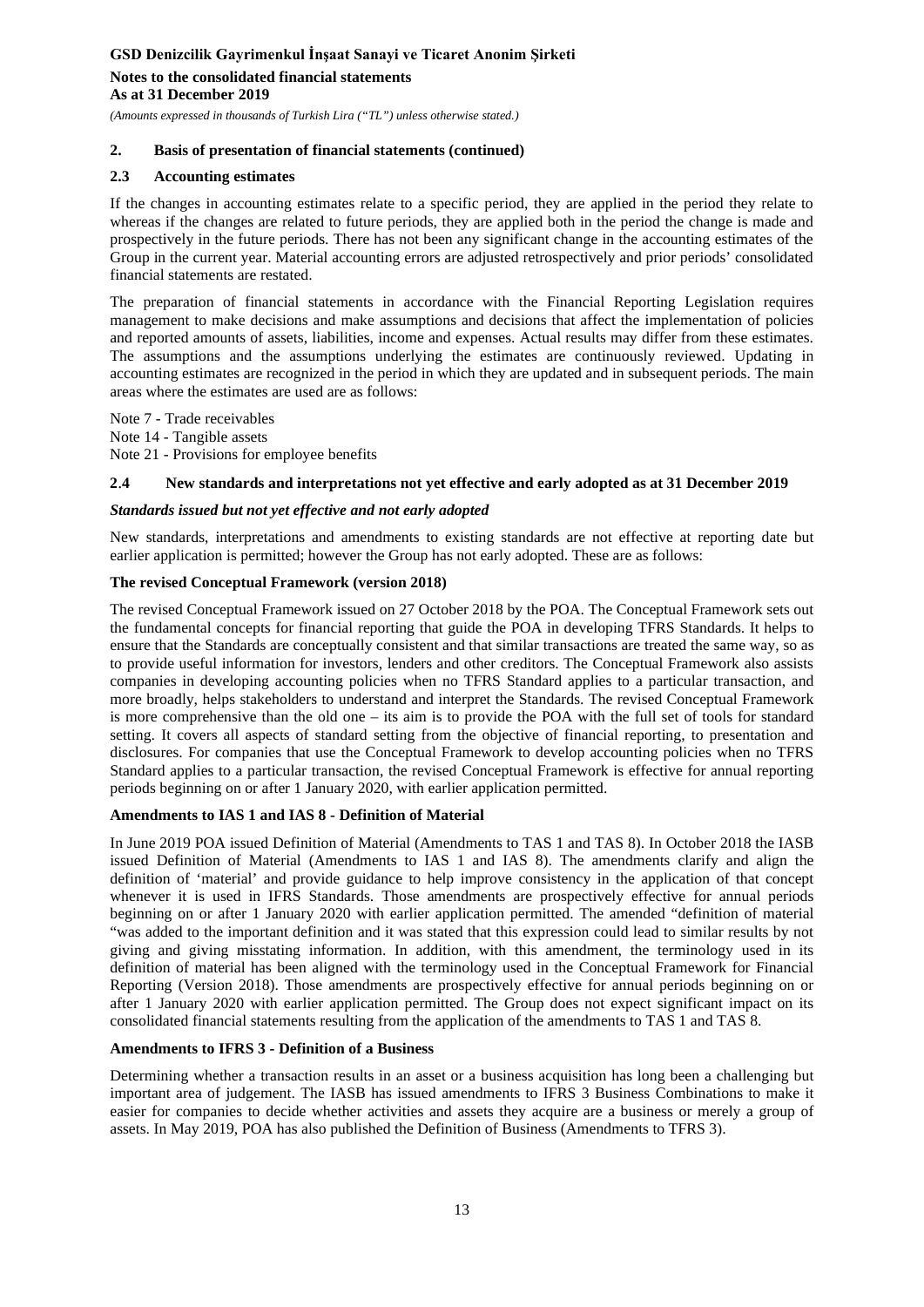**Notes to the consolidated financial statements As at 31 December 2019**

*(Amounts expressed in thousands of Turkish Lira ("TL") unless otherwise stated.)*

#### **2. Basis of presentation of financial statements (continued)**

#### **2**.**4 New standards and interpretations not yet adopted as at 31 December 2019 (continued)**

#### *Standards issued but not yet effective and not early adopted (continued)*

#### **Amendments to IFRS 3 - Definition of a Business (continued)**

With this amendments confirmed that a business shall include inputs and a process, and clarified that the process must be substantive and the inputs and process must together significantly contribute to creating outputs. It narrowed the definitions of a business by focusing the definition of outputs on goods and services provided to customers and other income from ordinary activities, rather than on providing dividends or other economic benefits directly to investors or lowering costs and added a concentration test that makes it easier to conclude that a company has acquired a group of assets, rather than a business, if the value of the assets acquired is substantially all concentrated in a single asset or group of similar assets. This is a simplified assessment that results in an asset acquisition if substantially all of the fair value of the gross assets is concentrated in a single identifiable asset or a group of similar identifiable assets. If a preparer chooses not to apply the concentration test, or the test is failed, then the assessment focuses on the existence of a substantive process. The amendment applies to businesses acquired in annual reporting periods beginning on or after 1 January 2020. Earlier application is permitted. The Group does not expect that application of these amendments to TFRS 3 will have significant impact on its consolidated financial statements.

#### **Interest Rate Benchmark Reform (Amendments to TFRS 9, TAS 39 and TFRS 7)**

Interest Rate Benchmark Reform, which amended TFRS 9, TAS 39 and TFRS 7 issued in September 2019 by IASB and thereon POA issued on 14 December 2019. In 2018, the IASB determined the issues to be dealt with before and after the amendment of the international benchmark interest rates and classified them as pre and amendment matters.

• pre-replacement issues—issues affecting financial reporting in the period before the reform; and

• replacement issues—issues that might affect financial reporting when an existing interest rate benchmark is either reformed or replaced.

As a result of these changes, exemptions were made in four basic issues in financial hedge accounting in TFRS 9 and TAS 39. These issues are:

(a) The highly probable requirement;

- (b) Prospective assessments;
- (c) IAS 39 retrospective assessment; and
- (d) Separately identifiable risk components.

All other hedge accounting requirements remain unchanged. A company shall apply the exceptions to all hedging relationships directly affected by interest rate benchmark reform.

The Group shall apply these amendments for annual periods beginning on or after 1 January 2020 with earlier application permitted. This standard is assessing the potential impact on its consolidated financial statements and performance resulting from the changes and improvements.

#### **2.5 Summary of significant accounting policies**

#### *(a) Financial instruments*

TFRS 9 sets out requirements for recognising and measuring financial assets, financial liabilities and some contracts to buy or sell non-financial items. This standard replaces TAS 39 Financial Instruments: Recognition and Measurement.

#### *Classification and measurement of financial assets and financial liabilities*

TFRS 9 largely retains the existing requirements in TAS 39 for the classification and measurement of financial liabilities.

However, it eliminates the previous TAS 39 categories for financial assets of held to maturity, loans and receivables and available for sale.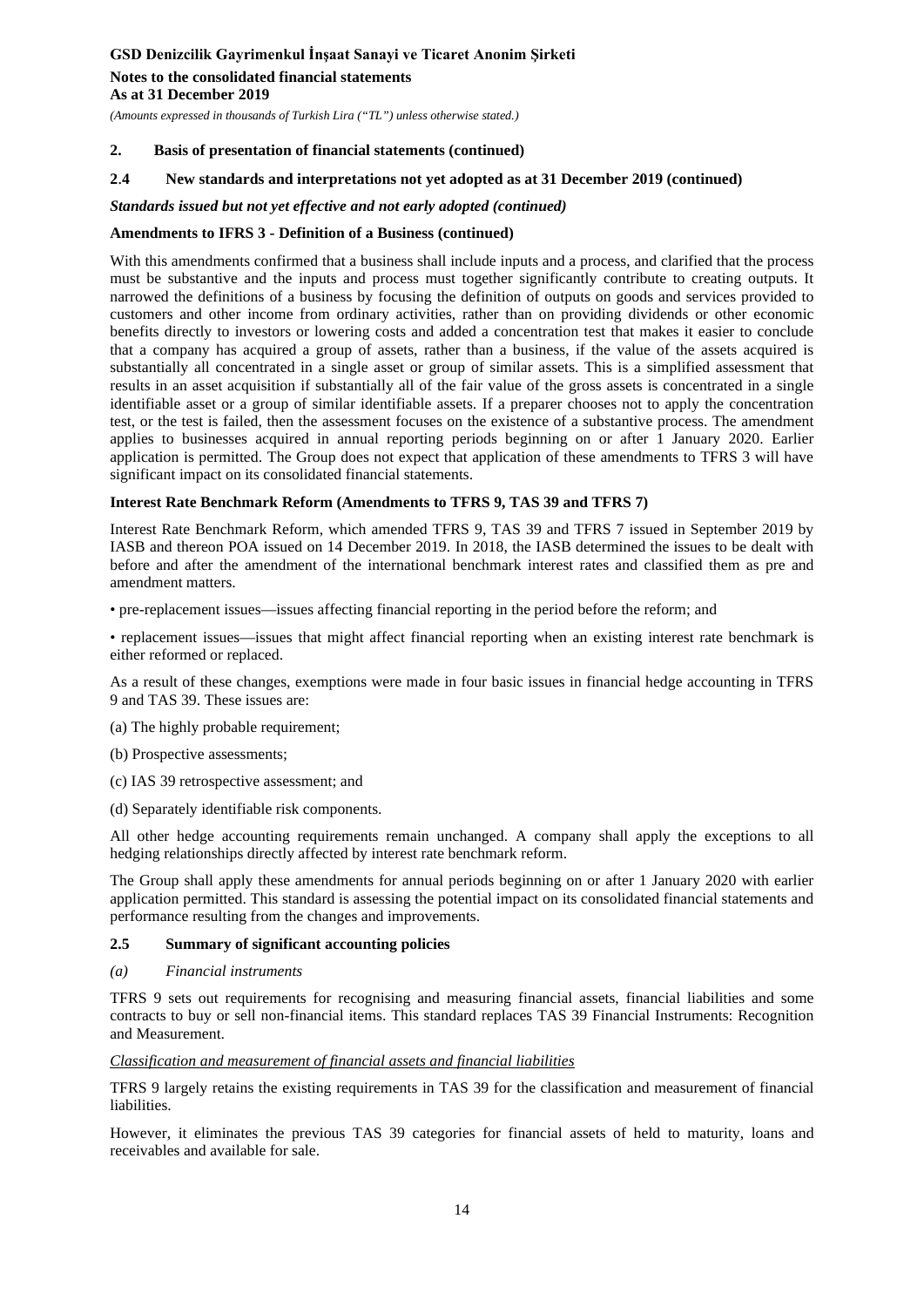#### **Notes to the consolidated financial statements As at 31 December 2019**

*(Amounts expressed in thousands of Turkish Lira ("TL") unless otherwise stated.)*

### **2. Basis of presentation of financial statements (continued)**

### **2.5 Summary of significant accounting policies (continued)**

*(a) Financial instruments (continued)*

### *Classification and measurement of financial assets and financial liabilities (continued)*

The adoption of TFRS 9 has not had a significant effect on the Group's accounting policies related to financial liabilities and derivative financial instruments. Detailed information on how the Group classifies, measures and recognizes in accordance with TFRS 9 is presented below.

Under TFRS 9, on initial recognition, a financial asset is classified as measured at: amortised cost; fair value through other comprehensive income ("FVOCI") – debt investment; FVOCI – equity investment; or fair value through profit or loss ("FVTPL"). The classification of financial assets under TFRS 9 is generally based on the business model in which a financial asset is managed and its contractual cash flow characteristics. Derivatives embedded in contracts where the host is a financial asset in the scope of the standard are never separated. Instead, the hybrid financial instrument as a whole is assessed for classification.

A financial asset is measured at amortised cost if it meets both of the following conditions and is not designated as at FVTPL:

- $\triangleright$  it is held within a business model whose objective is to hold assets to collect contractual cash flows; and
- $\triangleright$  its contractual terms give rise on specified dates to cash flows that are solely payments of principal and interest on the principal amount outstanding.

A debt investment is measured at FVOCI if it meets both of the following conditions and is not designated as at FVTPL:

- $\triangleright$  it is held within a business model whose objective is achieved by both collecting contractual cash flows and selling financial assets; and
- $\triangleright$  its contractual terms give rise on specified dates to cash flows that are solely payments of principal and interest on the principal amount outstanding.

The Group may irrevocably make preference about presentation of subsequent changes in its fair value in other comprehensive income on initial recognition of non-trading equity investment. This is made separately for each investment.

All financial assets not classified as measured at amortised cost or FVOCI as described above are measured at FVTPL. This includes all derivative financial assets. On initial recognition, the Group may irrevocably designate a financial asset that otherwise meets the requirements to be measured at amortised cost or at FVOCI as at FVTPL if doing so eliminates or significantly reduces an accounting mismatch that would otherwise arise.

A financial asset (unless it is a trade receivable without a significant financing component that is initially measured at the transaction price) is initially measured at fair value plus, for an item not at FVTPL, transaction costs that are directly attributable to its acquisition.

### *Impairment of Financial Assets*

TFRS 9 replaces the 'incurred loss' model in TAS 39 with an 'expected credit loss' (ECL) model. The new impairment model applies to financial assets measured at amortized cost, contract assets and debt investments at FVOCI, but not to investments in equity instruments. Under TFRS 9, credit losses are recognized earlier than under TAS 39.

The financial assets at amortized cost consist of trade receivables, cash and cash equivalents, and corporate debt securities.

Under TFRS 9, loss allowances are measured on either of the following bases:

- $\geq 12$ -month ECLs: these are ECLs that result from possible default events within the 12 months after the reporting date; and
- $\triangleright$  Lifetime ECLs: these are ECLs that result from all possible default events over the expected life of a financial instrument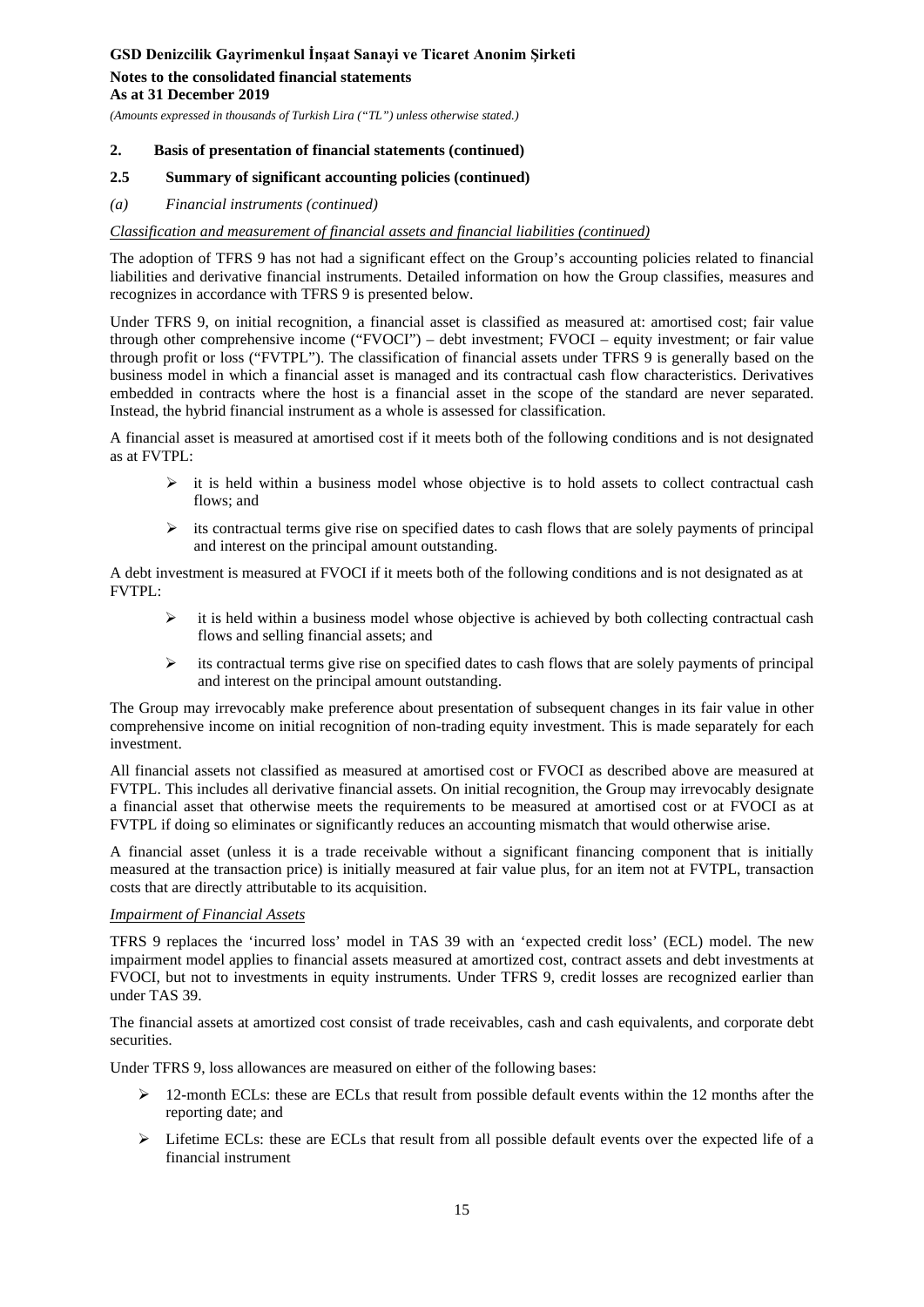### **Notes to the consolidated financial statements As at 31 December 2019**

*(Amounts expressed in thousands of Turkish Lira ("TL") unless otherwise stated.)*

### **2. Basis of presentation of financial statements (continued)**

### **2.5 Summary of significant accounting policies (continued)**

*(a) Financial instruments (continued)*

### *Impairment of Financial Assets (continued)*

The Group measures loss allowances at an amount equal to lifetime ECLs. The Group has elected to measure loss allowances for trade receivables and contract assets at an amount equal to lifetime ECLs. When determining whether the credit risk of a financial asset has increased significantly since initial recognition and when estimating ECLs, the Group considers reasonable and supportable information that is relevant and available without undue cost or effort. This includes both quantitative and qualitative information and analysis, based on the Group's historical experience and informed credit assessment and including forward-looking information.

The Group assumes that the credit risk on a financial asset has increased significantly if it is more than 30 days past due.

### **Trade Receivables**

The analysis for the TFRS - 9 provisioning calculation model includes the trade receivables. The Group has calculated the ECL's based on the the experience of credit losses in the last three years. The Group performed the calculation of ECL separately for each customers. Exposures within each group were segmented based on common credit risk characteristics such as credit risk grade, delinquency status, geographic region, age of relationship.

#### **Receivables from the finance sector operations**

Receivables from the finance sector operations consist of financial lease receivables and the total of minimum lease payments are carried at net value after the unearned income including the financial lease interest for the subsequent year are deducted from the gross financial lease receivables including interest and capital amounts. As lease payments are made, the lease amount is deducted from the gross financial lease receivables and the part of the lease payment in the unearned income pertaining to the interest is recognized as financial lease interest income in profit or loss.

Receivables from the finance sector operations and other receivables are recognized in the financial statements over their remaining values after the amount of provision booked for their non-collectible parts are deducted. Provisions is booked over the book value of the receivables which are confirmed to be impaired based on the regular reviewing of the receivables from finance sector operations and other receivables in order to bring them to their collectible values. A receivable which has become doubtful is derecognized after the completion of all legal procedures and calculation of the net loss.

### *Financial Liabilities*

Financial liabilities are measured initially at fair value. Any transaction costs directly attributable to the undertaking of a financial liability are added on the fair value of the financial liability. These financial liabilities are subsequently measured at amortised cost using the effective interest method and differences between initially recognized costs are recognized in profit or loss statement until maturity.

Financial liabilities and equity instruments issued by the Group are classified according to the substance of the contractual arrangements entered into and the definitions of a financial liability and an equity instrument. An equity instrument is any contract that evidences a residual interest in the assets of the Group after deducting all of its liabilities. The accounting policies adopted for specific financial liabilities and equity instruments are set out below.

Financial liabilities are classified as either financial liabilities at fair value through profit or loss ("FVTPL") or other financial liabilities.

### *Financial liabilities at FVTPL*

Financial liabilities are classified as at FVTPL where the financial liability is either held for trading or it is designated as at FVTPL. Financial liabilities at FVTPL are stated at fair value, with any resultant gain or loss recognized in profit or loss. The net gain or loss recognized in profit or loss incorporates any interest paid on the financial liability.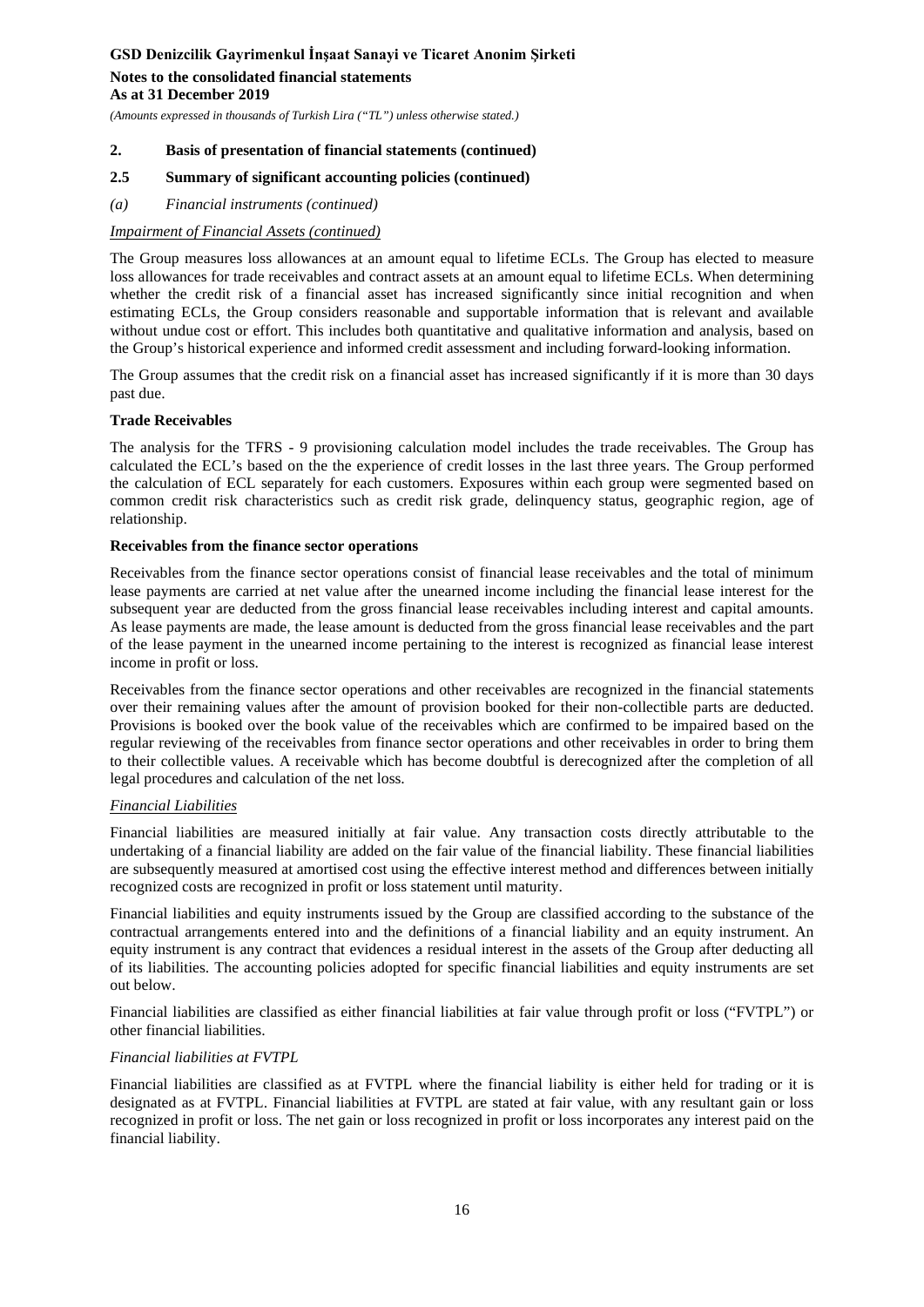**Notes to the consolidated financial statements As at 31 December 2019**

*(Amounts expressed in thousands of Turkish Lira ("TL") unless otherwise stated.)*

### **2. Basis of presentation of financial statements (continued)**

### **2.5 Summary of significant accounting policies (continued)**

*(a) Financial instruments (continued)*

#### *Other financial Iiabilities*

Other financial liabilities, including borrowings, are initially measured at fair value, net of transaction costs.

Other financial liabilities are subsequently measured at amortized cost using the effective interest method, with interest expense recognized on an effective yield basis.

The effective interest method is a method of calculating the amortized cost of a financial liability and of allocating interest expense over the relevant period. The effective interest rate is the rate that exactly discounts estimated future cash payments through the expected life of the financial liability, or, where appropriate, a shorter period to the net carrying amount on initial recognition.

#### *Derivative financial instruments*

The Group's activities expose it primarily to the financial risks of changes in foreign exchange rates and interest rates.

The significant interest rate risk arises from bank loans. The use of financial derivatives is governed by the Group's policies approved by the board of directors, which provide written principles on the use of financial derivatives consistent with the Group's risk management strategy.

Derivatives are initially recognized at fair value at the date the derivative contracts are entered into and are subsequently remeasured to their fair value at the end of each reporting period. Derivative financial instruments are measured at fair value after initial recognition. Changes occurred are recognized as mentioned below:

If the financial instrument holds for aiming risk management and does not carry out the necessities of hedge accounting, these financial instruments are classified as held for trading. Thus, differences due to fair value calculations are recognized within gains/losses from derivative financial transactions' account.

All financial assets not classified as measured at amortized for the FVOCI as described above are measured at FVTPL. This includes all derivative financial assets. On initial recognition, the Group may irrevocably designate a financial asset that otherwise meets the requirements to be measured at amortized for the at FVOCI as at FVTPL if doing so eliminates or significantly reduces an accounting mismatch that would otherwise arise.

A financial asset (unless it is a trade receivable without a significant financing component that is initially measured at the transaction price) is initially measured at fair value plus, for an item not at FVTPL, transaction costs that are directly attributable to its acquisition.

#### *(b) Tangible Assets and Depreciation*

Tangible assets acquired prior to 1 January 2005 are carried with restated cost for the effects of inflation as at 31 December 2004 less accumulated depreciation and any accumulated impairment losses. Tangible assets acquired after 31 December 2004 are carried at cost less accumulated depreciation and any accumulated impairment losses.

#### *Subsequent costs*

Subsequent costs, such as repairs and maintenance or part replacement of tangible assets, are included in the asset's carrying amount or recognized as a separate asset, as appropriate, only when it is probable that future economic benefits with the item will flow to the company. All other costs are charged to the statements of profit or loss during the financial year in which they are incurred.

### *Depreciation*

Depreciation for tangible assets is provided on a straight-line basis over their estimated useful lives. Depreciation is provided for leasehold improvements on a straight-line basis over the related lease period. Depreciation corresponding to the period is calculated by dividing costs incurred for tangible assets after deducting the salvage value by the asset's useful life. Salvage value represents value of the related tangible asset at the end of its useful life.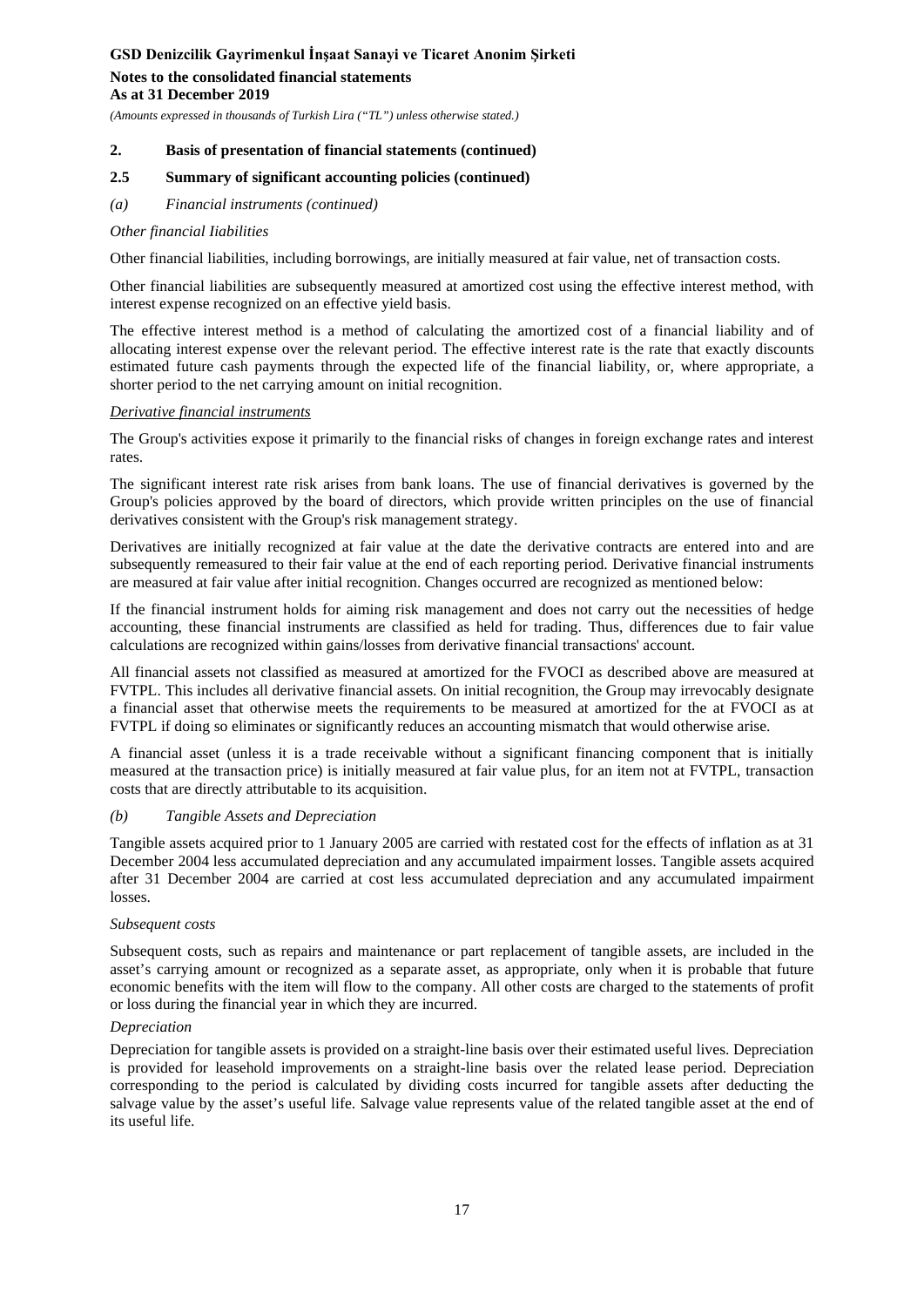### **Notes to the consolidated financial statements As at 31 December 2019**

*(Amounts expressed in thousands of Turkish Lira ("TL") unless otherwise stated.)*

### **2. Basis of presentation of financial statements (continued)**

### **2.5 Summary of significant accounting policies (continued)**

### *(b) Tangible Assets and Depreciation*

The Group management makes important assumptions about determination of ships' useful lives in direction of technical team experiences. Besides, market data is used for determination of salvage value. The scrap value is reviewed every six months.

Upon the purchase of a ship, parts of the ship that need to be replaced during the next dry-dock are identified and their costs are capitalized and depreciated until the next estimated dry-dock date. When a significant replacement cost occurs prior to the expiry of the depreciation period, the remaining costs of the previous dry-dock are expensed immediately. Repair and maintenance costs are recognized in the financial statements in the period in which they are incurred. Significantly, the renewal or replacement cost is included in the carrying amount of the asset, if the future economic benefits exceed the standard performance of the asset. Major renewal is depreciated over the remaining useful life of the asset.

The estimated useful lives for the current and comparative periods are as follows:

|                         | <b>Years</b> |
|-------------------------|--------------|
| Ships                   | 18           |
| Drydock                 |              |
| Machinery and equipment | $3 - 4$      |
| Vehicles                |              |
| Furnitures and fixtures | $4 - 5$      |
| Computer softwares      |              |

Gains or losses on disposals of tangible and intangible assets are classified under "other operating income" and "other operating expense" accounts, respectively.

#### *Impairment of Assets*

For assets that are subject to amortization, impairment test is applied if there is a situation or events in which it is not possible to recover the book value. An impairment loss is recognized if the carrying amount of the asset exceeds its recoverable amount.

For the purposes of assessing impairment, assets are grouped at the lowest level of separately identifiable cash flows (cash-generating units). Tangible assets are reviewed for possible reversal of impairment at each reporting date. For the purposes of assessing impairment, assets are grouped at the lowest levels for which there are separately identifiable cash flows (cash-generating units).

### *(c) Assets held for sale*

Non-current assets or asset groups that meet the criteria of asset held for sale are measured at the lower of its carrying amount and fair value less cost to sell. These assets are not depreciated.

### *(d) Share capital increases*

Share capital increased pro-rata to existing shareholders is accounted for at par value as approved by the Board of Directors.

### *(e) Provision for employee severance payments*

In accordance with the existing social legislation in Turkey, the Company is required to make certain lump-sum payments to employees whose employment is terminated due to retirement or for reasons other than resignation or misconduct. Such payments are calculated on the basis of an agreed formula, are subject to certain upper limits and are recognised in the accompanying financial statements as accrued. Since there is no funding requirement in Turkey, no funds were created for these benefit plans.

Costs of employees' services in the current or prior periods are calculated by annual liability method in the framework of defined benefit plans. Even though the Employee Benefits (TAS 19) standard was published on the official gazette on 12 March 2013, no. 28585, states recognizing actuarial gain/(loss) under equity, the Group recognized actuarial gain/(loss) under profit and loss and other comprehensive income since the amount is immaterial.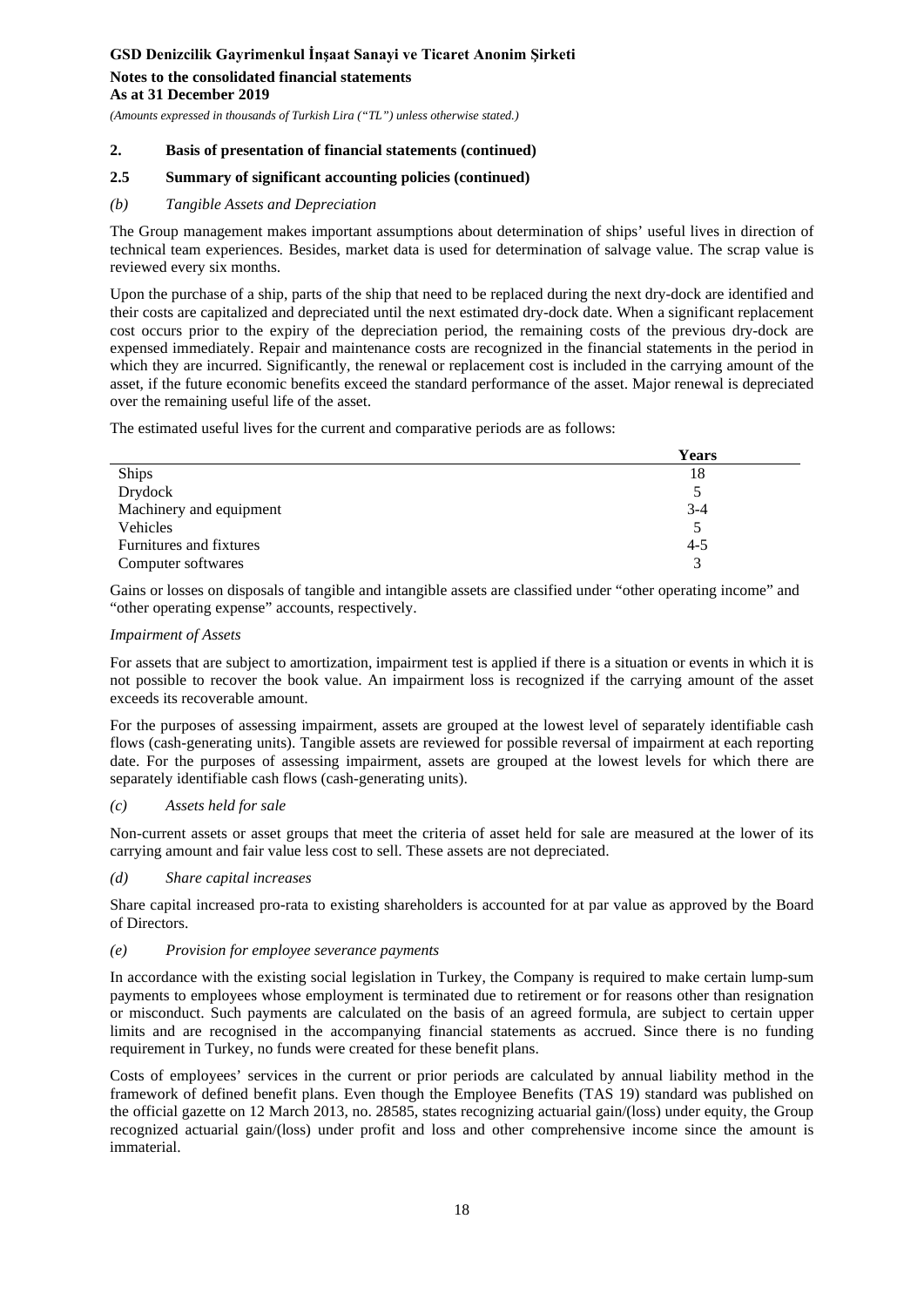### **Notes to the consolidated financial statements As at 31 December 2019**

*(Amounts expressed in thousands of Turkish Lira ("TL") unless otherwise stated.)*

### **2. Basis of presentation of financial statements (continued)**

### **2.5 Summary of significant accounting policies (continued)**

### *(e) Provision for employee severance payments (continued)*

The reserve has been calculated by estimating the present value of the future obligation of the Group that may arise from the retirement of the employees in accordance with TAS 19.

|                                                         | 31 December 2019 31 December 2018 |         |
|---------------------------------------------------------|-----------------------------------|---------|
| Net discount rate                                       | 11.56%                            | 18.88%  |
| Expected rate of salary / limit increase                | 7.00%                             | 9.50%   |
| Turnover rate to estimate the probability of retirement | 100.00%                           | 100.00% |

The principal assumption is that the maximum liability for each year of service will increase in line with inflation. As the maximum liability is revised semi-annually, amount of full TL 6,379.86 (31 December 2018: full TL 5,434.42) which is effective as at 31 December 2019 has been taken into consideration in calculating the reserve for employment termination benefits of the Company.

### *f) Provisions, contingent assets and liabilities*

As specified in TAS 37, provisions are recognised when the Group has a present legal or constructive obligation as a result of past events, it is probable that an outflow of resources will be required to settle the obligation and a reliable estimate of the amount can be made. If these criteria are not occured the Group discloses the related issues in the explanatory notes related to the financial statements. Where the effect of the time value of money is material, the amount of provision shall be the present value of the expenditures expected to be required to settle the obligation. The discount rate reflects current market assessments of the time value of money and the risks specific to the liability.

Contingent assets are not recognized unless they are realized and are only disclosed in the notes.

### *(g) Revenue recognition*

### **General model for accounting of revenue**

In accordance with IFRS 15, a five-step model is followed in recognizing revenue for all contacts with customers.

### *Step 1: Identify the contract*

A contract with a customer is in the scope of the new standard when the contract is legally enforceable and certain criteria are met. Contracts entered into at or near the same time with the same customer (or a related party of the customer) are combined and treated as a single contract when certain criteria are met.

### *Step 2: Identify the performance obligations*

The Group defines the "performance obligations" as a unit of account for revenue recognition. The company assesses the goods or services it has committed in a contract with the customer and determines each commitment to the customer as one of the performan obligations as a performans obligation:

(a) good or service (or a bundle of goods or services) that is distinct; or

(b) series of distinct goods or services that are substantially the same and that have the same pattern of transfer to the customer.

An entity may define a contract or a service separately from other contractual obligations and define it as a different commodity or service if the customer makes use of such goods or services alone or in combination with other resources available for use. A single contract may contain promises to deliver to the customer more than one good or service. At contract inception, an entity evaluates the promised goods or services to determine which goods or services (or bundle of goods or services) are distinct and therefore constitute performance obligations.

### *Step 3: Determine the transaction price*

When determining the transaction price, an entity assumes that the goods or services will be transferred to the customer based on the terms of the existing contract. In determining the transaction price, an entity considers variables considerations and significant financing components.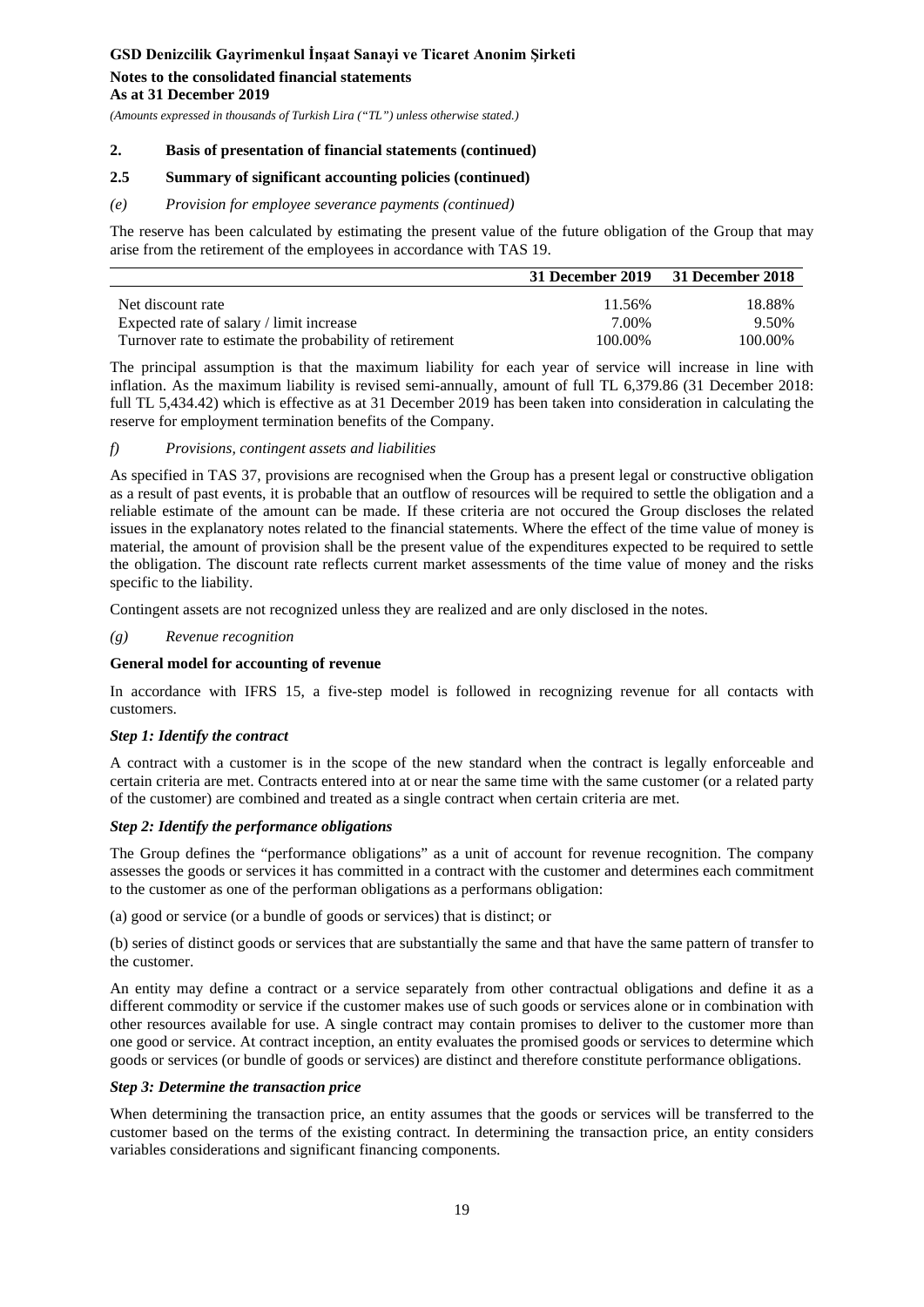**Notes to the consolidated financial statements As at 31 December 2019**

*(Amounts expressed in thousands of Turkish Lira ("TL") unless otherwise stated.)*

#### **2. Basis of presentation of financial statements (continued)**

### **2.5 Summary of significant accounting policies (continued)**

*(g) Revenue recognition (continued)*

#### **Significant financing component**

To estimate the transaction price in a contract, the Group adjusts the promised amount of consideration to reflect the time value of money if the contract contains a significant financing component. Significant financing component exists if the timing of payments agreed to by the parties to the contract (either explicitly or implicitly) provides the customer or the Group with a significant benefit of financing the transfer of goods or services to the customer. The Group does not have a sales transaction with a significant financiang component.

#### **Variable consideration**

The Group identifies items such as price concessions, incentives, performance bonuses, completion bonuses, price adjustment clauses, penalties, discounts, credits, or similar items may result in variable consideration if there is any in a customer contract.

#### *Step 4: Allocate the transaction price*

The transaction price is allocated to each performance obligation – generally each distinct good or service – to depict the amount of consideration to which an entity expects to be entitled in exchange for transferring the promised goods or services to the customer.

#### *Step 5: Recognize revenue*

An entity recognizes revenue over time when one of the following criterias are met:

- Customer simultaneously receives and consumes the benefits as the entity performs, or
- The entity's performance creates or enhances an asset that the customer controls as the asset is created or enhanced, or
- The entity's performance does not create an asset with an alternative use to the entity and the entity has an enforceable right to payment for performance completed to date

For each performance obligation that is satisfied over time, an entity applies a single method of measuring progress toward complete satisfaction of the obligation. The objective is to depict the transfer of control of the goods or services to the customer. To do this, an entity selects an appropriate output or input method. It then applies that method consistently to similar performance obligations and in similar circumstances.

If a performance obligation is not fulfilled in time, then the Company recognizes revenue when the control of goods or services is transferred to the customer.

### **Contract changes**

If the Group commits to offer additional goods or services, it accepts the contract change as a separate contract. In case of the termination of the existing contract and the creation of a new contract, if the goods or services offered are different, they shall recognize the related changes. If the amendment to the contract does not create separate goods or services, the entity shall, with the first contract, recognize by combining additional goods or services as if it were a part of the initial contract.

The Company transfers revenue to a customer and recognizes the revenue in its financial statements as per it fulfills or when it fulfills the performans obligation.

*(i) Marine sector revenues and expenses*

Marine sector revenues and expenses are recognized on accrual basis.

The rent revenue is earned by leasing the vessels within time charter. Rental incomes are collected at the beginning of the agreement for each 15 day periods within the scope of agreement.

*(ii) Interest income and other income from finance sector activities*

Interest income and other income from finance sector activities are recognized on accrual basis using the effective interest method.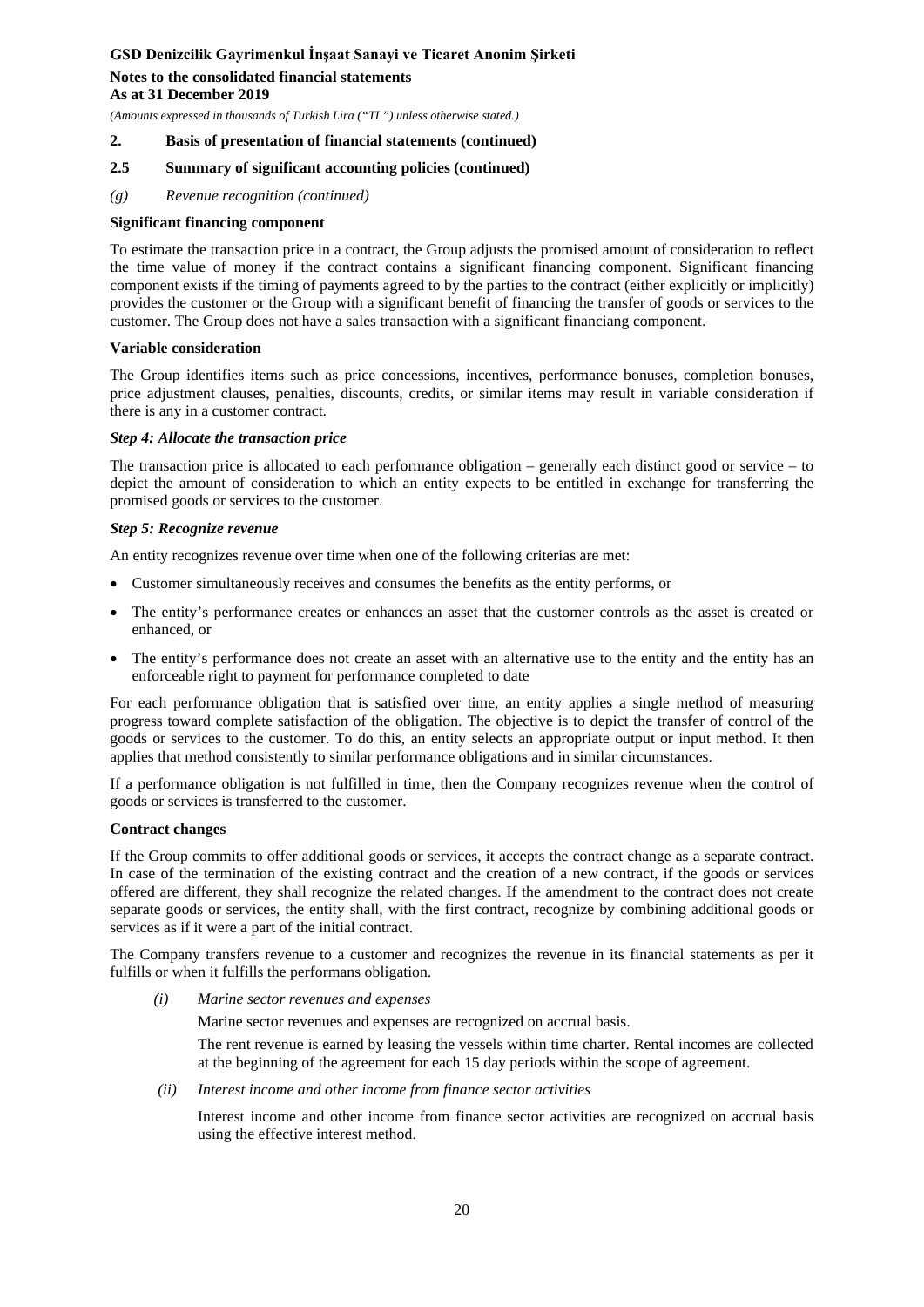**Notes to the consolidated financial statements As at 31 December 2019**

*(Amounts expressed in thousands of Turkish Lira ("TL") unless otherwise stated.)*

#### **2. Basis of presentation of financial statements (continued)**

### **2.5 Summary of significant accounting policies (continued)**

### *(g) Revenue recognition (continued)*

*(iii) Dividend Income*

Dividend income is recognized in profit or loss in the period they are declared.

*(iv) Other Income / Expense* 

Other income and expenses are recognized on accrual basis.

*(v) Financial Income / Expense*

Financial income and expenses are recognized on accrual basis by using the effective interest rate method over the period.

*(h) Taxes on income*

Income taxes include current period income tax liabilities and deferred tax liabilities. Current tax payable includes adjustments related to tax on the taxable profit for the reporting period and the end of the tax liability is calculated using the prevailing tax rates and tax payable in respect of previous years.

Deferred tax is recognized in respect of temporary differences between the carrying amounts of assets and liabilities for financial reporting purposes and the amounts used for taxation purposes. Deferred tax is measured at the tax rates that are expected to be applied to temporary differences when they reverse, based on the laws that have been enacted or substantively enacted by the reporting date and tax effect of fair value change of financial assets available for sale is recognized in equity.

A deferred tax asset is recognized for unused tax losses and deductible temporary differences, to the extent that it is probable that future taxable profits will be available against which the temporary difference can be utilized. Deferred tax assets are reviewed at each reporting date and are reduced to the extent that it is no longer probable that the related tax benefit will be realized. Deferred tax assets and liabilities are offset if there is a legally enforceable right to offset current tax liabilities and assets, and they relate to income taxes levied by the same tax authority on the same taxable entity

### *(i) Related Parties*

For the purpose of these consolidated financial statements, shareholders and associated companies and other companies within the GSD Holding group, key management personnel and Board members, in each case together with their families and companies controlled by/or affiliated with them, are considered and referred to as related parties. Transactions with related parties are priced according to market conditions.

Related party, is an individual or entity related to the entity preparing the financial statements ('reporting entity').

- (a) A person or a close member of that person's family is related to a reporting entity if that person:
	- (i) has control or joint control over the reporting entity;
	- (ii) has significant influence over the reporting entity; or
	- (iii) is a member of the key management personnel of the reporting entity or of a parent of the reporting entity.
- (b) The entity and the reporting entity are members of the same group (which means that each parent, subsidiary and fellow subsidiary is related to the others).
	- (i) The entity and the company are members of the same group.
	- (ii) One entity is an associate or joint venture of the other entity (or an associate or joint venture of a member of a group of which the other entity is a member).
	- (iii) Both entities are joint ventures of the same third party.
	- (iv) One entity is a joint venture of a third entity and the other entity is an associate of the third entity.
	- (v) The entity is a post-employment benefit plan for the benefit of employees of either the reporting entity or an entity related to the reporting entity. If the reporting entity is itself such a plan, the sponsoring employers are also related to the reporting entity.
	- (vi) The entity is controlled or jointly controlled by a person identified in (a).
	- (vii) A person identified in (a)(i) has significant influence over the entity or is a member of the key management personnel of the entity (or of a parent of the entity).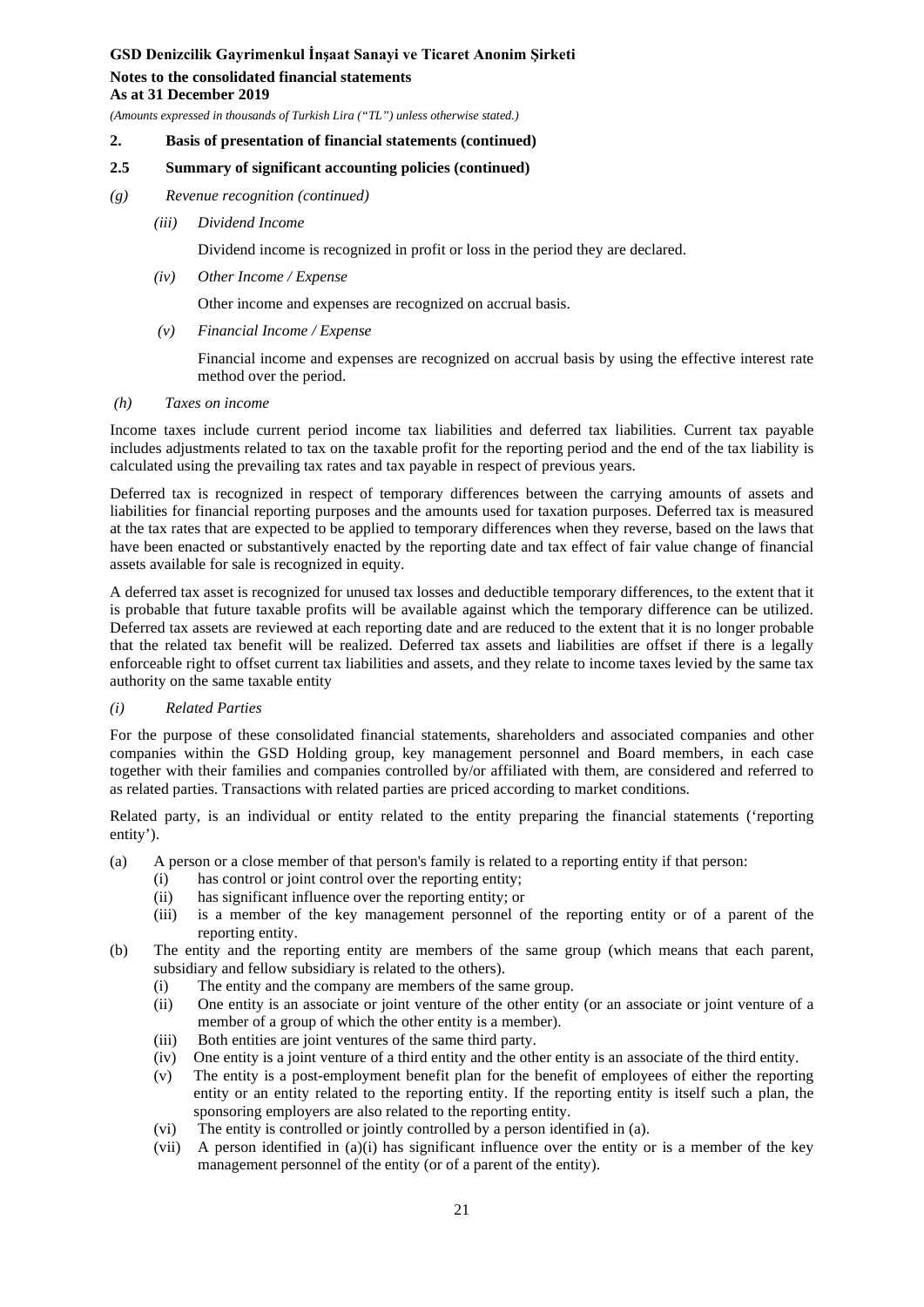### **Notes to the consolidated financial statements As at 31 December 2019**

*(Amounts expressed in thousands of Turkish Lira ("TL") unless otherwise stated.)*

### **2. Basis of presentation of financial statements (continued)**

### **2.5 Summary of significant accounting policies (continued)**

*(i) Related Parties (continued)*

A related party transaction is a transfer of resources, services or obligations between related parties regardless of whether a price is charged.

### *(j) Earning/Loss per share*

Earnings per share is calculated by dividing the net income by the weighted average number of common stock shares. The weighted average number of shares is the number calculated by multiplying and aggregating the number of ordinary shares outstanding at the beginning of the period and the number of shares withdrawn or issued during the period by a time-weighting factor. A time-weighting factor is the rate of the number of the days for which a specific number of shares have been outstanding to the total number of days in the period.

In Turkey, companies can increase their share capital through a pro-rata distribution of shares ("bonus shares") to existing shareholders from retained earnings and inflation adjustment to equity. For the purpose of earnings per share computations, the weighted average number of shares in existence during the period has been adjusted in respect of bonus share issues without a corresponding change in resources, by giving them retroactive effect for the period in which they were issued and each earlier period as if the event had occurred at the beginning of the earliest period reported.

### *(k) Borrowing costs*

Investment in a tangible asset that can not be associated with all borrowing costs are recognized in profit or loss in the period they occur. Investment in a tangible asset that can be associated with all borrowing costs are capitalised as part of the cost of that asset in the period in which the asset is prepared for its intended use or sale in accordance with "TAS 23 Borrowing Costs".

- *(l) Leases*
- (i) Operating leases

The accounting for operating leases, in which the Group is the lessee is explained in Note 2.2.

Rental income from operating leases, based on straight-line basis over the term of the relevant lease, is recognized when it is reliably measured and the economic benefits associated with the transaction are probable to be acquired by the Group.

(ii) Finance leases

Explained Note 2.5(a)

### *(m) Events after the reporting period*

Events after the reporting period refer to events that in favor or against to company and occur between the end of the reporting period and the balance sheet's date of authorization for the publication. In accordance with TAS 10 "Events after the reporting period", as at ending reporting period, in terms of occurring new evidences about related events or in terms of occurring related events after reporting period and if these events require correction of financial statements, the Group adjusts consolidated financial statements in accordance with new state. If related events do not require correction of consolidated financial statements, the Group explains related matters in footnotes.

#### *(n) Segment reporting*

Operating segments are reported in a manner consistent with the reporting provided to the chief operating decision-maker. The chief operating decision-maker is responsible for allocating resources and assessing performance of the operating segments. Since the Group has no material activity besides marine activities, segment reporting is not reported.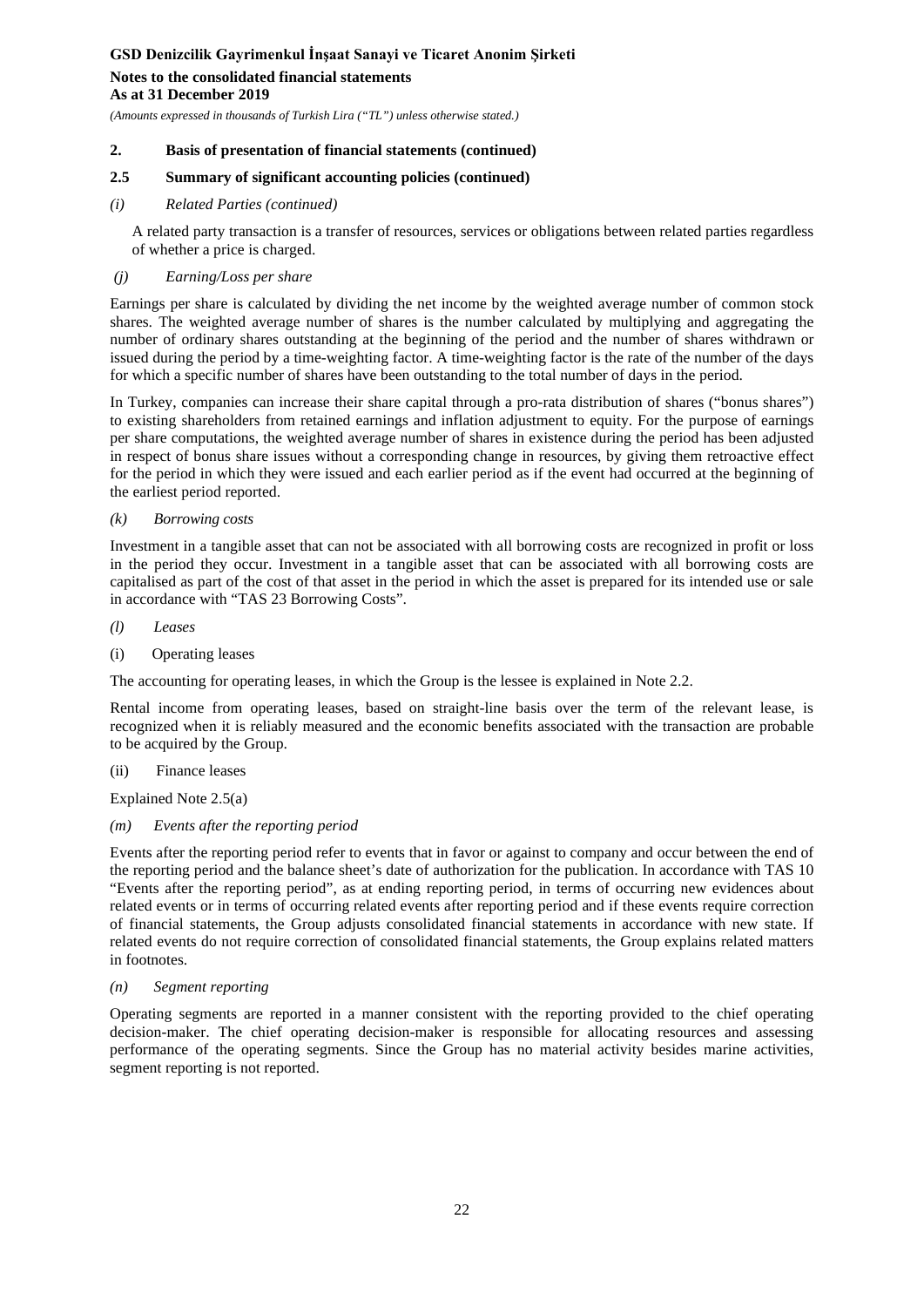### **Notes to the consolidated financial statements As at 31 December 2019**

*(Amounts expressed in thousands of Turkish Lira ("TL") unless otherwise stated.)*

#### **2. Basis of presentation of financial statements (continued)**

### **2.5 Summary of significant accounting policies (continued)**

#### *(o) Statement of Cash Flows*

The Group prepares statement of cash flows to inform users of the financial statements about changes in net assets, financial structure and the amount and timing of cash flows' guidance ability in terms of changing circumstances.

Cash flows during the period are classified and reported by operating, investing and financing activities in the cash flow statements. Cash flows from operating activities represent the cash flows generated from the Group's activities. Cash flows related to investing activities represent the cash flows that are used in or provided from the investing activities of the Group (fixed investments and financial investments). Cash flows arising from financing activities represent the cash proceeds from the financing activities of the Group and the repayments of these funds.

Cash and cash equivalents represent cash in hand, deposits in banks, and short-term high liquid investments with not having depreciation risk.

As at 31 December 2019 and 2018, cash and cash equivalents details are as follows except the interest income accruals and blocked amounts presented in the statement of cash flows.

|                      | 31 December 2019 | <b>31 December 2018</b> |
|----------------------|------------------|-------------------------|
| Cash<br><b>Banks</b> | 3,751            | 76,231                  |
|                      | 3,573            | 76,232                  |

#### *(p) Foreign currency transactions and balances*

Foreign currency transactions are translated using the exchange rates prevailing at the dates of the transactions. Monetary assets and liabilities denominated in foreign currencies are translated using the exchange rates at the balance sheet date. Foreign exchange gains and losses resulting from trading activities (trade receivables and payables) denominated in foreign currencies of the Group companies operating in the non-finance sectors, have been accounted for under "other operating income/expenses" whereas foreign exchange gains and losses resulting from the translation of other monetary assets and liabilities denominated in foreign currencies have been accounted for under "financial income/expenses" in the consolidated statement of profit or loss.

Non-monetary items that are measured in terms of historical cost in a foreign currency are translated to functional currency using the exchange rates as at the dates of the initial transactions. Non-monetary items measured at fair value in a foreign currency are translated using the exchange rates at the date when the fair value was determined.

#### *Financial statements of foreign subsidiaries*

The assets and liabilities, presented in the financial statements of the foreign subsidiaries prepared in accordance with the Group's accounting policies, are translated into TL at the exchange rate at the date of the balance sheet whereas income and expenses are translated at the average exchange rates for the respective periods. Exchange differences resulting from using the exchange rates at the balance sheet date and the average exchange rates are recognised in the currency translation differences under the equity.

Foreign currency translation differences are recorded in other comprehensive income and are shown in foreign currency translation differences reserve under equity. When the control, significant effect or joint control is lost as a result of the sale of foreign activity, the amount accumulated in the foreign currency translation differences related to this foreign activity is reclassified to profit or loss as part of sales profit or loss.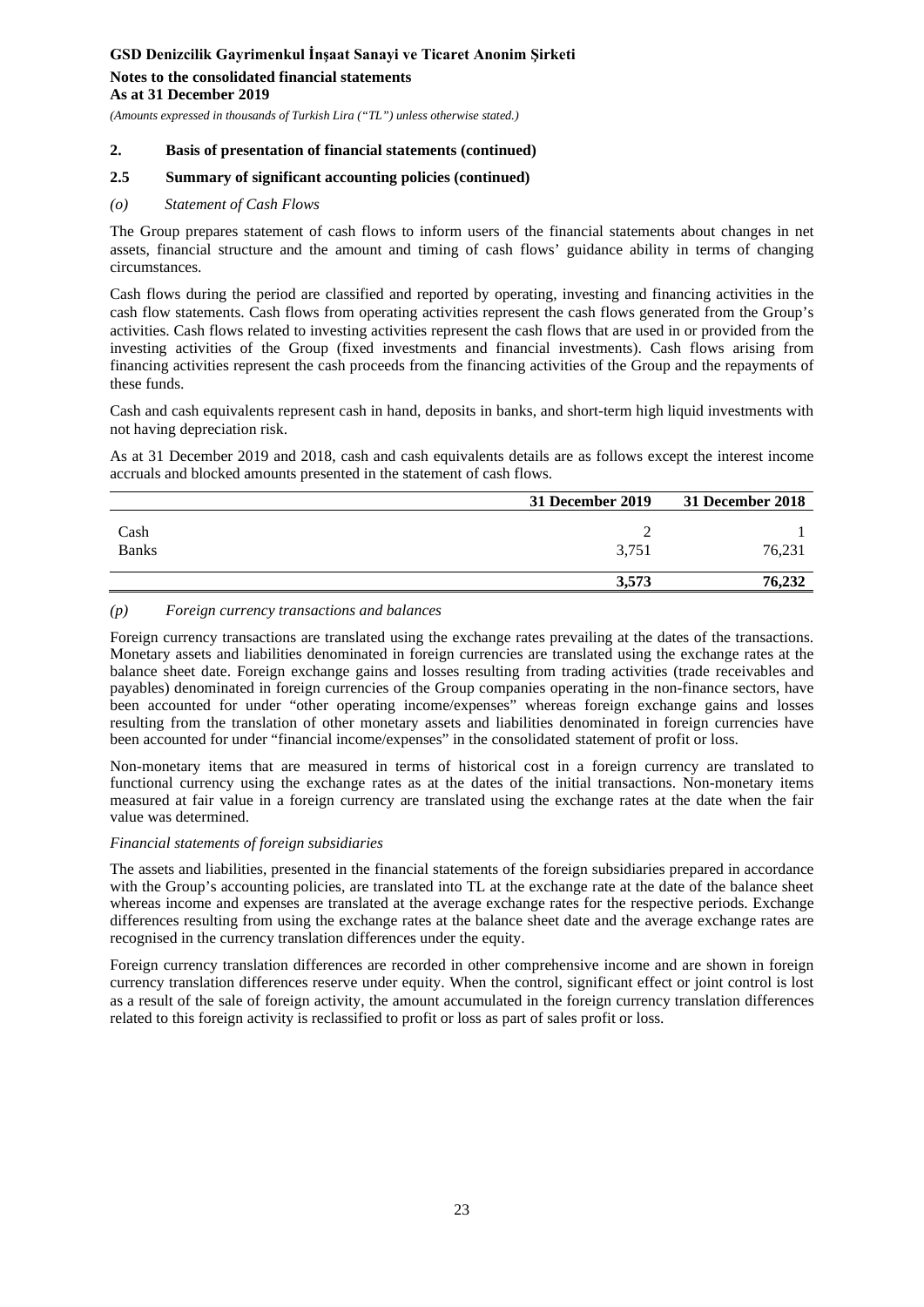### **Notes to the consolidated financial statements As at 31 December 2019**

*(Amounts expressed in thousands of Turkish Lira ("TL") unless otherwise stated.)*

#### **2. Basis of presentation of financial statements (continued)**

#### **2.5 Summary of significant accounting policies (continued)**

#### *Financial statements of foreign subsidiaries (continued)*

Exchange rates as at 31 December 2019 and 31 December 2018 that were used by the Company are as follows;

|            | 31 December 2019 | 31 December 2018 |
|------------|------------------|------------------|
| <b>USD</b> | 5.9402           | 5.2609           |
| EURO       | 6.6506           | 6.0280           |

#### *(r) Inventories*

Inventories are valued at the lower of cost or net realizable value. The cost of inventories is determined on the weighted average basis for each purchase. The Group's inventories consist of ship oil and fuel remaining at the end of time charter. Costs of inventories comprise purchase cost and those overheads that have been incurred in bringing the inventories to their present location and condition.

#### **3. Cash and cash equivalents**

As at 31 December 2019 and 31 December 2018, cash and cash equivalents are as follows;

|                                                           | 31 December 2019 | 31 December 2018 |
|-----------------------------------------------------------|------------------|------------------|
|                                                           |                  |                  |
| Cash at banks                                             | 5,061            | 77,623           |
| Demand deposit                                            | 2.982            | 1,526            |
| Time deposit                                              | 2,079            | 76,097           |
| Cash on hands                                             |                  |                  |
|                                                           |                  |                  |
| Total cash and cash equivalents included in the balance   |                  |                  |
| sheet                                                     | 5,063            | 77,624           |
|                                                           |                  |                  |
| Accrued interest income on cash and cash equivalents      | (4)              | (76)             |
| <b>Blocked</b> deposits                                   | (1,486)          | (1,316)          |
|                                                           |                  |                  |
| Total cash and cash equivalents included in the cash flow | 3,573            | 76.232           |

As at 31 December 2019, the time deposits comprised bank placements in USD. As at 31 December 2019 interest rate is 2.35% for USD denominated bank accounts (31 December 2018: %1.25 - %5.15 for USD). The amount of principal installment and interest of the bank loan used to finance the ship purchase of Hako Maritime Limited is allocated to the bank and the blocked deposit is composed of this amount.

#### **4. Financial assets-fair value through profit or loss**

As at 31 December 2019 and 31 December 2018, there is no financial asset at fair value through profit or loss.

#### **5. Investments in subsidiaries, business partnerships and subsidiaries**

*Investments in subsidiaries, business partnerships and subsidiaries* 

As at 31 December 2019 and 31 December 2018, investments in subsidiaries, business partnerships and subsidiaries consist of unlisted equity investments. As at 31 December 2019 and 31 December 2018, the details of investments in subsidiaries, business partnerships and subsidiaries are as follows:

|                                  | 31 December 2019 |                | 31 December 2018 |                |
|----------------------------------|------------------|----------------|------------------|----------------|
|                                  | % of shares      | Carrying value | % of shares      | Carrying value |
| Not Listed<br>GSD Faktoring A.Ş. | 1.98             | 1.457          | 1.98             | 962            |
|                                  |                  | 1,457          |                  | 962            |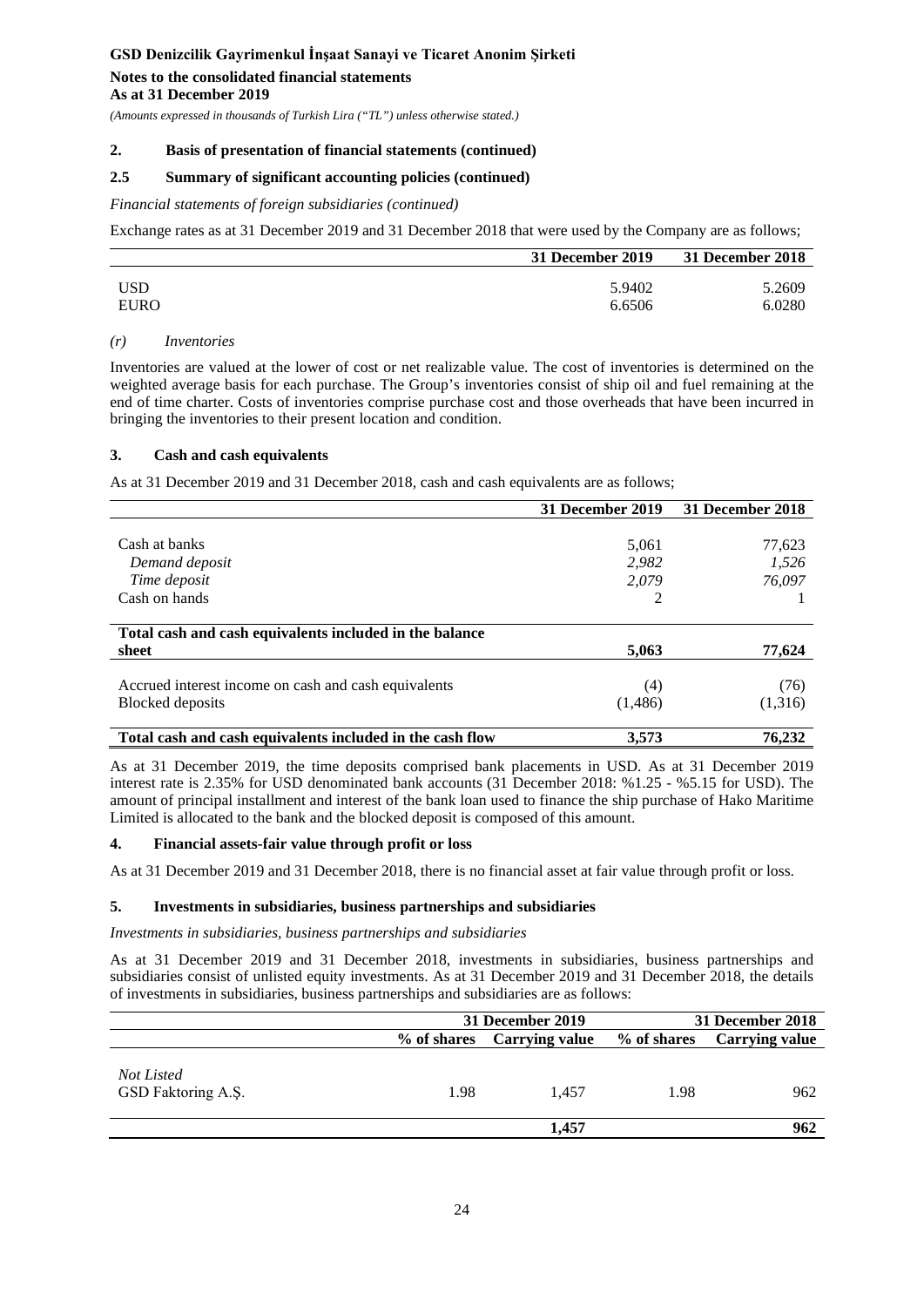### **Notes to the consolidated financial statements As at 31 December 2019**

*(Amounts expressed in thousands of Turkish Lira ("TL") unless otherwise stated.)*

### **6. Related party disclosures**

A company is defined as a related party of the Company, if one of the companies has control power on the other company or has a significant impact on financial and administrative decisions of the other company. The Company is ultimately controlled by GSD Holding that owns the 77.96% (31 December 2018: 77.96%) of its shares and that is the principal shareholder of the Company. The ultimate parent of the Company is GSD Holding and in the accompanying financial statements GSD Holding and its related companies are disclosed as related parties. In addition, related parties include the Company's principal owners, management, Board of Directors and their families.

### **(a) Banks**

|                                              | 31 December 2019 | 31 December 2018 |
|----------------------------------------------|------------------|------------------|
| Deposit at banks<br>GSD Yatırım Bankası A.Ş. |                  |                  |
| Lease liabilities<br>M. Turgut Yılmaz        | 695<br>695       |                  |

### **b) Other balances and transactions with related parties**

As at 31 December 2019 and 31 December 2018, other receivables due to related parties are as follows;

|                        | 31 December 2019 | 31 December 2018 |
|------------------------|------------------|------------------|
|                        |                  |                  |
| Mila Maritime Limited  | 48               | 48               |
| Dodo Maritime Limited  | 46               | 44               |
| Neco Maritime Limited  | 89               | 44               |
| Zeyno Maritime Limited | 47               | 43               |
|                        |                  |                  |
| <b>Total</b>           | 230              | 170              |

Other receivables from related parties consist of the receivables arising from the services rendered by the Group to maritime companies that are not in the scope of consolidation.

As at 31 December 2019 and 31 December 2018, trade payables due to related parties are as follows;

|                  | 31 December 2019 | 31 December 2018 |
|------------------|------------------|------------------|
| GSD Holding A.Ş. |                  |                  |
| <b>Total</b>     |                  |                  |

Trade payables due to related parties comprised of representation services that are provided by GSD Holding.

Transactions with related parties as at 31 December 2019 and 31 December 2018 are as follows;

| Group companies of the parent                         | 31 December 2019 | 31 December 2018 |
|-------------------------------------------------------|------------------|------------------|
|                                                       |                  |                  |
| Mila Maritime Ltd.-Commercial management commission   | 629              | 346              |
| Zeyno Maritime Ltd.- Commercial management commission | 541              | 319              |
| Neco Maritime Ltd. - Commercial management commission | 474              | 42               |
| Dodo Maritime Ltd.- Commercial management commission  | 487              | 45               |
| GSD Faktoring A.S.- Dividends                         | 495              | 60               |
| GSD Yatırım Bankası A.Ş. - Interest income            |                  | 32               |
| Zeyno Maritime Ltd - Interest income                  |                  | 26               |
| GSD Yatırım Bankası A.Ş. - Share payments             | (265)            | (121)            |
| GSD Holding - Share payments                          | (171)            | (146)            |
| M. Turgut Yılmaz - Rent expenses                      | (400)            | (356)            |
| GSD Yatırım Bankası A.Ş.- Interest expenses           | (82)             | (1, 427)         |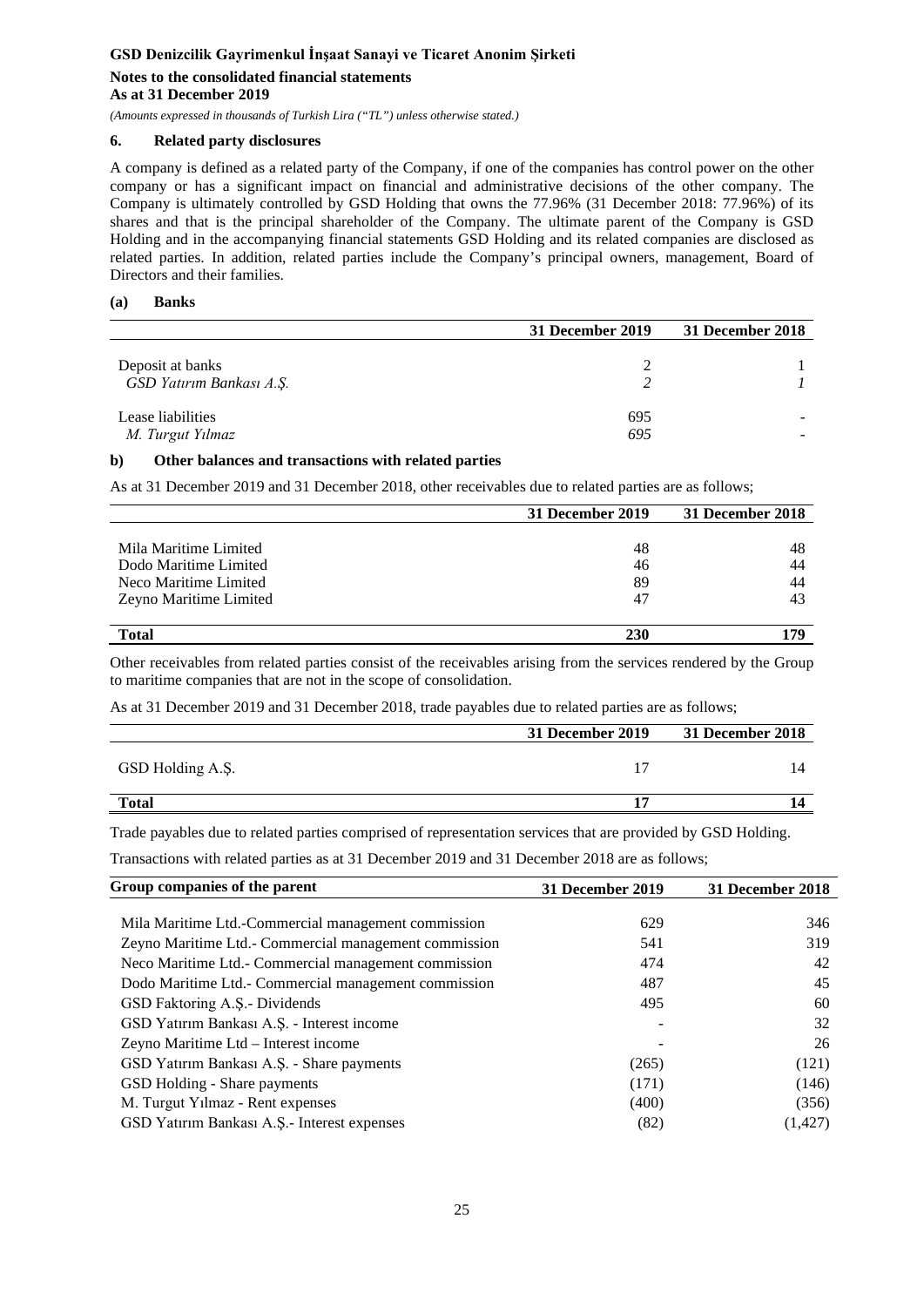### **Notes to the consolidated financial statements As at 31 December 2019**

*(Amounts expressed in thousands of Turkish Lira ("TL") unless otherwise stated.)*

### **6. Related party disclosures (continued)**

### **(c) Derivative financial transactions**

As at 31 December 2019, the Group does not have any derivative transactions with related parties (31 December 2018: None).

### **(d) Key management benefits**

Total benefit of key management for the period ended 31 December 2019 is TL 1,381 (31 December 2018: TL 1,256).

### **(e) Other related party transactions**

As at 31 December 2019, GSD Holding has provided surety amounting to TL 408,449 to credit institutions as a guarantee against its open lines of credit (31 December 2018: TL 362,426).

### **7. Trade receivables and payables**

### **7.1 Trade receivables**

As at 31 December 2019 and 31 December 2018, details of trade receivables are as follows;

|                                          | 31 December 2019 | 31 December 2018 |
|------------------------------------------|------------------|------------------|
|                                          |                  |                  |
| Trade receivables from marine activities | 2,248            | 2,420            |
| Doubtful trade receivables               | 1,980            | 1,980            |
| Provision for doubtful trade receivables | (1,980)          | (1,980)          |
|                                          | 2.248            | 2.420            |

As at 31 December 2019 and 31 December 2018, movements in the provision for doubtful trade receivables:

|                                        | 31 December 2019 | 31 December 2018 |
|----------------------------------------|------------------|------------------|
| Provision at the beginning of the year | 1.980            | 1.980            |
| Provision at the end of period         | 1.980            | .980             |

### **7.2 Trade payables**

As at 31 December 2019 and 31 December 2018, details of trade payables are as follows;

|                                            | 31 December 2019 | 31 December 2018 |
|--------------------------------------------|------------------|------------------|
|                                            |                  |                  |
| Trade payables from VAT refund receivables | 121              | 107              |
| Trade payables from marine activities      | 27               |                  |
| Other trade payables <sup>(*)</sup>        |                  |                  |
|                                            | 165              |                  |

(\*) Other trade payables comprised of representation services that are provided by GSD Holding.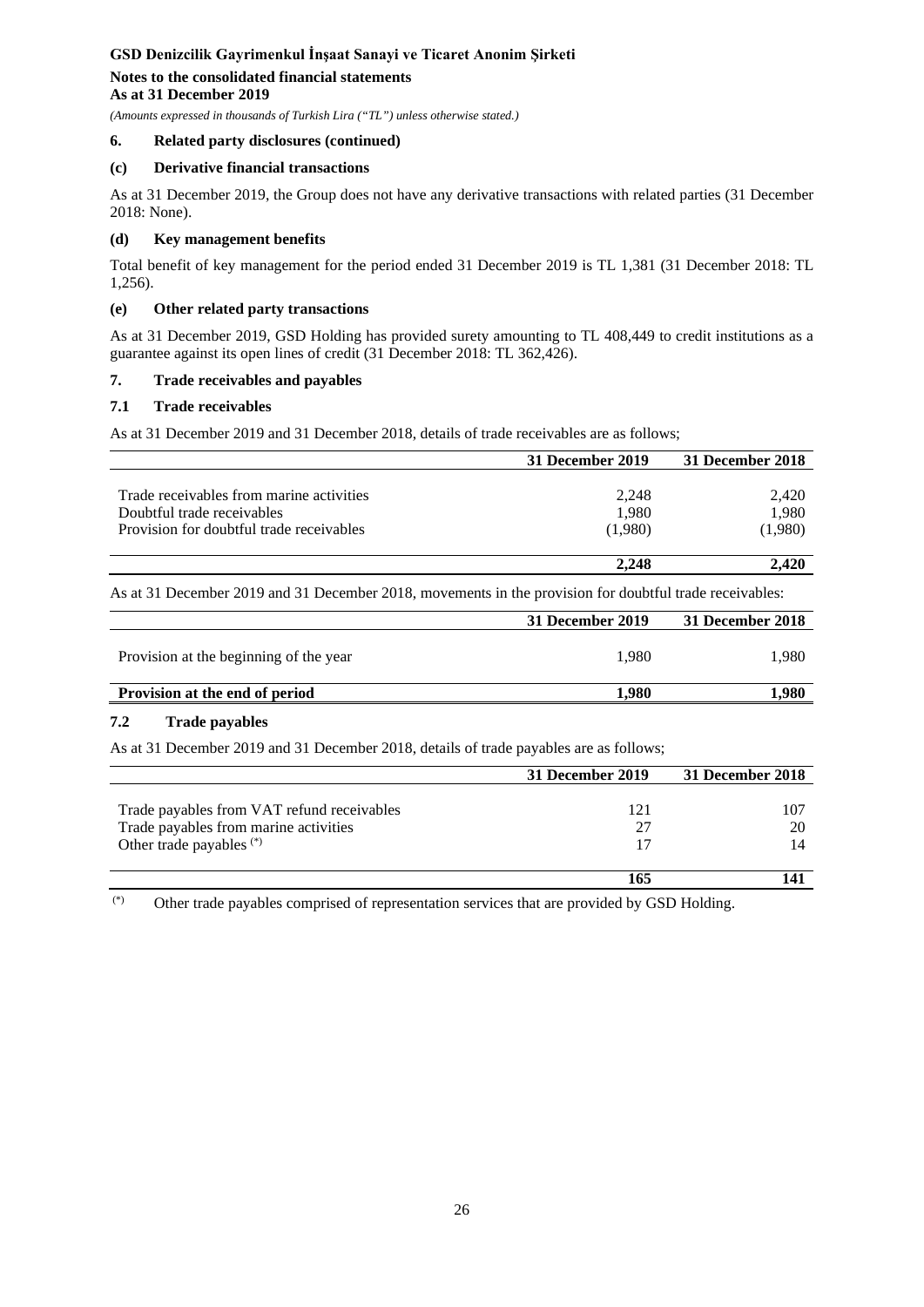### **Notes to the consolidated financial statements As at 31 December 2019**

*(Amounts expressed in thousands of Turkish Lira ("TL") unless otherwise stated.)*

#### **8. Receivables and payables from finance sector activities**

### **8.1 Receivables from finance sector activities**

As at 31 December 2019 and 31 December 2018, details of short-term receivables from finance sector operations are as follows;

|                                    | 31 December 2019 | 31 December 2018 |
|------------------------------------|------------------|------------------|
|                                    |                  |                  |
| Finance lease receivables (net)    | 11               | 26               |
| Doubtful receivables               | 4,113            | 3,822            |
| Provision for doubtful receivables | (4,113)          | (3,822)          |
|                                    |                  |                  |

The Group does not have long-term receivables from finance sector operations as at 31 December 2019 (31 December 2018: None). The Group's credit, liquidity and market risk exposures resulting from financial sector receivables are disclosed in Note 33.

#### *8.1.1 Finance lease receivables*

As at 31 December 2019 and 31 December 2018, details of finance lease receivables are as follows;

|     | 31 December 2018 |
|-----|------------------|
|     |                  |
|     |                  |
| 16  | 30               |
| (5) | (4)              |
|     |                  |
|     |                  |
|     |                  |

### *8.1.2 Doubtful receivables*

The Company books provisions for doubtful leasing receivables on a customer basis. Provision amounts consist of receiavables from uncollectable repayments and uncollectable guarantees acquired for those receivables.

The movement of the provisions which are booked for doubtful receivables are as follows;

|                                                                                                      | 31 December 2019    | 31 December 2018    |
|------------------------------------------------------------------------------------------------------|---------------------|---------------------|
| <b>Balance at January 1</b><br>Current period provisions (Note 25)<br>Current period collections (-) | 3,822<br>292<br>(1) | 3,142<br>684<br>(4) |
| <b>Provision net of recoveries</b>                                                                   | 291                 | 680                 |
| <b>Balance at 31 December</b>                                                                        | 4.113               | 3.822               |

The doubtful receivables provision expenses that are booked within the period are accounted in cost of finance sector activities.

### **8.2 Payables from finance sector activities**

As at 31 December 2019 and 31 December 2018, details of payables from finance sector operations are as follows;

|                   |   | 31 December 2019 31 December 2018 |
|-------------------|---|-----------------------------------|
| Advances received | 4 |                                   |
|                   | Д |                                   |
|                   |   |                                   |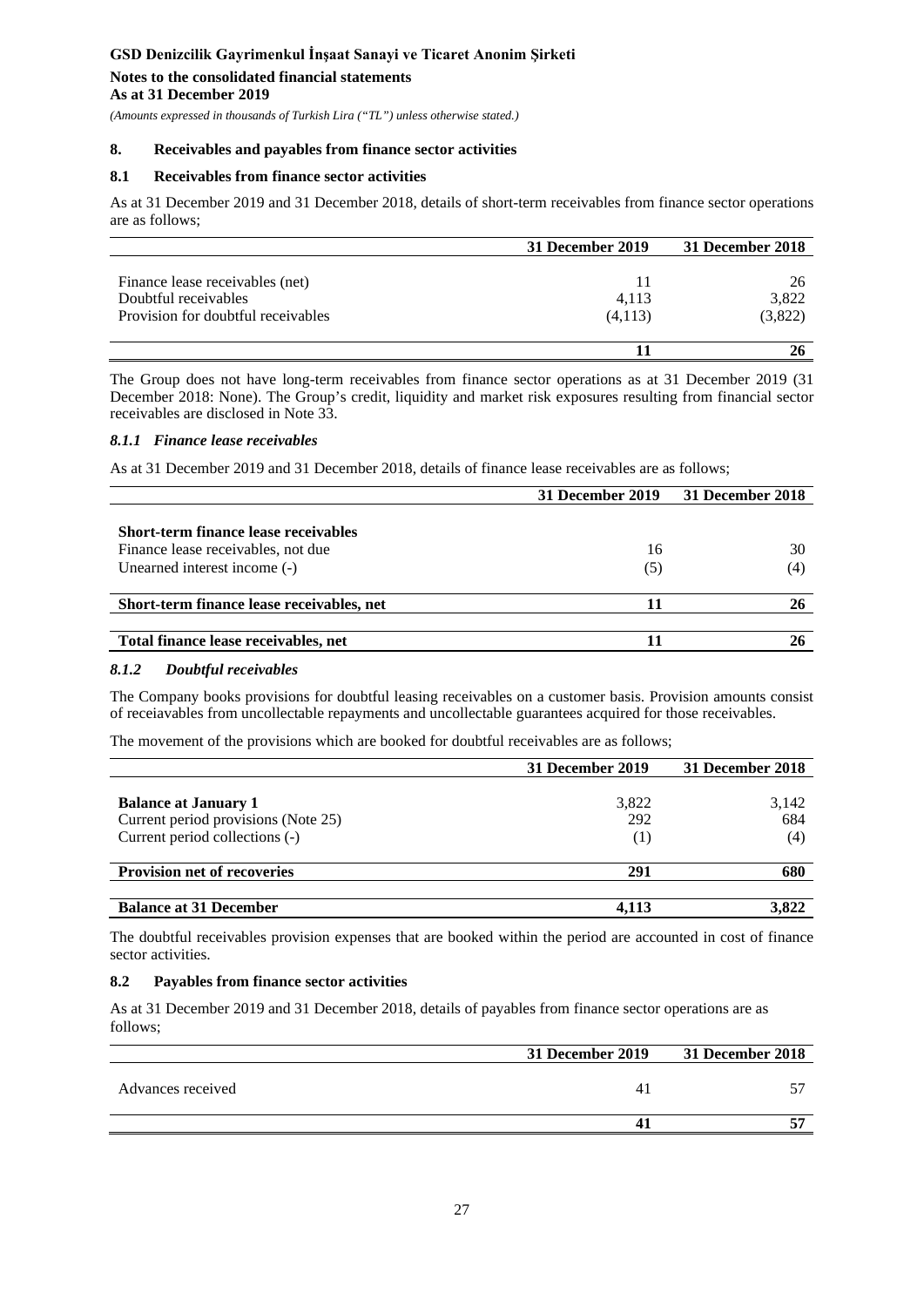### **Notes to the consolidated financial statements As at 31 December 2019**

*(Amounts expressed in thousands of Turkish Lira ("TL") unless otherwise stated.)*

### **9. Other receivables and payables**

### **9.1 Other receivables**

As at 31 December 2019 and 31 December 2018, details of other receivables are as follows;

|                                          | 31 December |                  |  |
|------------------------------------------|-------------|------------------|--|
|                                          | 2019        | 31 December 2018 |  |
|                                          |             |                  |  |
| Other receivables due to related parties | 230         | 179.             |  |
| Other receivables                        |             |                  |  |
|                                          |             |                  |  |
|                                          | 232         | .81              |  |

### **9. Other receivables and payables (continued)**

# **9.2 Other payables**

As at 31 December 2019 and 31 December 2018, details of other payables are as follows;

|                                                        | 31 December 2019 31 December 2018 |  |
|--------------------------------------------------------|-----------------------------------|--|
| Other tax payables<br>Social security premium payables | 88<br>41                          |  |
| Other                                                  |                                   |  |
|                                                        |                                   |  |

### **10. Inventories**

As at 31 December 2019 and 31 December 2018, details of inventories are as follows;

|          | 31 December 2019 31 December 2018 |     |
|----------|-----------------------------------|-----|
| Ship oil | 664                               |     |
|          | 664                               | 513 |
|          |                                   |     |

### **11. Prepaid expenses**

As at 31 December 2019 and 31 December 2018, details of prepaid expenses that are classified in current assets are as follows;

|                                       | 31 December 2019 | 31 December 2018 |
|---------------------------------------|------------------|------------------|
|                                       |                  |                  |
| Insurance expenses                    | 406              | 340              |
| Ship annual tonnage tax expenses      | 21               | 19               |
| Prepaid miscellaneous expenses        | 12               | 32               |
| Ship annual registration fee expenses |                  |                  |
| Prepaid loan commission expenses      |                  |                  |
|                                       |                  |                  |
|                                       |                  |                  |

As at 31 December 2019 and 31 December 2018, there are no prepaid expenses classified in non-current assets.

### **12. Current income tax assets**

As at 31 December 2019, the current income tax assets amounting to TL 195 consist of tax deductions from interest income derived from bank deposits which are not yet deducted (31 December 2018: TL 96).

### **13. Assets held for sale**

As at 31 December 2019, assets held for sale amounting to TL 76 comprised of a land which were acquired from certain customers in exchange for finance lease receivables (31 December 2018: TL 76).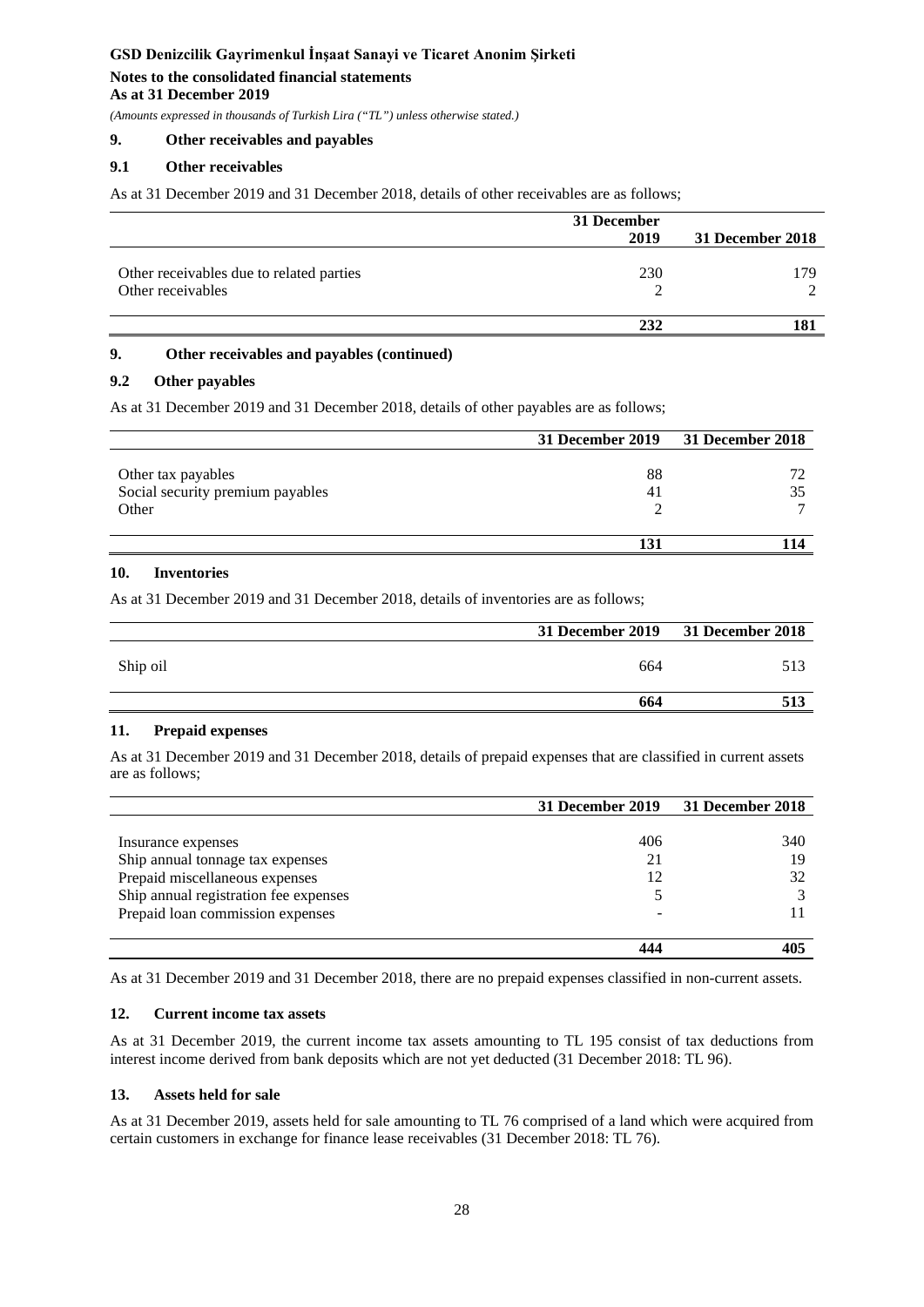### **Notes to the consolidated financial statements As at 31 December 2019**

*(Amounts expressed in thousands of Turkish Lira ("TL") unless otherwise stated.)*

## **14. Tangible Assets**

Movement of tangible assets for the period ended 31 December 2019 are as follows;

|                         | 1 January 2019 | <b>Additions</b>         | <b>Disposals</b>             | <b>Currency</b><br>translation<br>differences | 31 December<br>2019 |
|-------------------------|----------------|--------------------------|------------------------------|-----------------------------------------------|---------------------|
|                         |                |                          |                              |                                               |                     |
| Cost                    |                |                          |                              |                                               |                     |
| Ships                   | 270,126        | 2,679                    | $\qquad \qquad \blacksquare$ | 34,879                                        | 307,684             |
| Drydock                 | 3,812          | 7,430                    |                              | 1,006                                         | 12,248              |
| Machinery and equipment | 26             | $\overline{\phantom{a}}$ |                              | ٠                                             | 26                  |
| Vehicles                | 509            | -                        | -                            | $\overline{\phantom{a}}$                      | 509                 |
| Furnitures and fixtures | 1,492          | 110                      | (34)                         | $\overline{\phantom{a}}$                      | 1,568               |
|                         | 275,965        | 10.219                   | (34)                         | 35,885                                        | 322,035             |

|                                 |                | <b>Current</b> year |                          | <b>Currency</b><br>translation | 31 December |
|---------------------------------|----------------|---------------------|--------------------------|--------------------------------|-------------|
|                                 | 1 January 2019 | charge              | <b>Disposals</b>         | differences                    | 2019        |
| <b>Accumulated depreciation</b> |                |                     |                          |                                |             |
| <b>Ships</b>                    | 61,647         | 12,781              |                          | 7,958                          | 82,386      |
| Drydock                         | 508            | 1,772               | $\overline{\phantom{a}}$ | 66                             | 2,346       |
| Machinery and equipment         | 26             | -                   | $\overline{\phantom{a}}$ | $\overline{\phantom{a}}$       | 26          |
| Vehicles                        | 120            | 103                 |                          | $\overline{\phantom{a}}$       | 223         |
| Furnitures and fixtures         | 1,448          | 19                  | (33)                     | $\overline{\phantom{a}}$       | 1,434       |
|                                 | 63,749         | 14,675              | (33)                     | 8,024                          | 86,415      |
| Net book value                  | 212,216        |                     |                          |                                | 235,620     |

Movement of tangible assets for the year ended 31 December 2018 are as follows;

|                         | 1 January 2018 | <b>Additions</b> | <b>Disposals</b> | <b>Currency</b><br>translation<br>differences | 31 December<br>2018 |
|-------------------------|----------------|------------------|------------------|-----------------------------------------------|---------------------|
|                         |                |                  |                  |                                               |                     |
| Cost                    |                |                  |                  |                                               |                     |
| Ships                   | 416,719        | ۰                | (235,617)        | 89,024                                        | 270,126             |
| Drydock                 | 1,657          | 7,800            | (6,350)          | 705                                           | 3,812               |
| Machinery and equipment | 26             | -                | -                |                                               | 26                  |
| Vehicles                | 503            | 6                | -                |                                               | 509                 |
| Furnitures and fixtures | 1,466          | 26               | -                |                                               | 1,492               |
|                         | 420,371        | 7,832            | (241,967)        | 89,729                                        | 275,965             |

|                                 | 1 January 2018 | <b>Current</b> year<br>charge | <b>Disposals</b> | <b>Currency</b><br>translation<br>differences | 31 December<br>2018 |
|---------------------------------|----------------|-------------------------------|------------------|-----------------------------------------------|---------------------|
| <b>Accumulated depreciation</b> |                |                               |                  |                                               |                     |
| Ships                           | 72,680         | 19,655                        | (57, 534)        | 26,846                                        | 61,647              |
| Drydock                         | 110            | 1,495                         | (1,145)          | 48                                            | 508                 |
| Machinery and equipment         | 26             |                               | -                |                                               | 26                  |
| <b>Vehicles</b>                 | 17             | 103                           | -                |                                               | 120                 |
| Furnitures and fixtures         | 1,436          | 12                            | -                |                                               | 1,448               |
|                                 | 74.269         | 21,265                        | (58, 679)        | 26,894                                        | 63,749              |
| Net book value                  | 346,102        |                               |                  |                                               | 212,216             |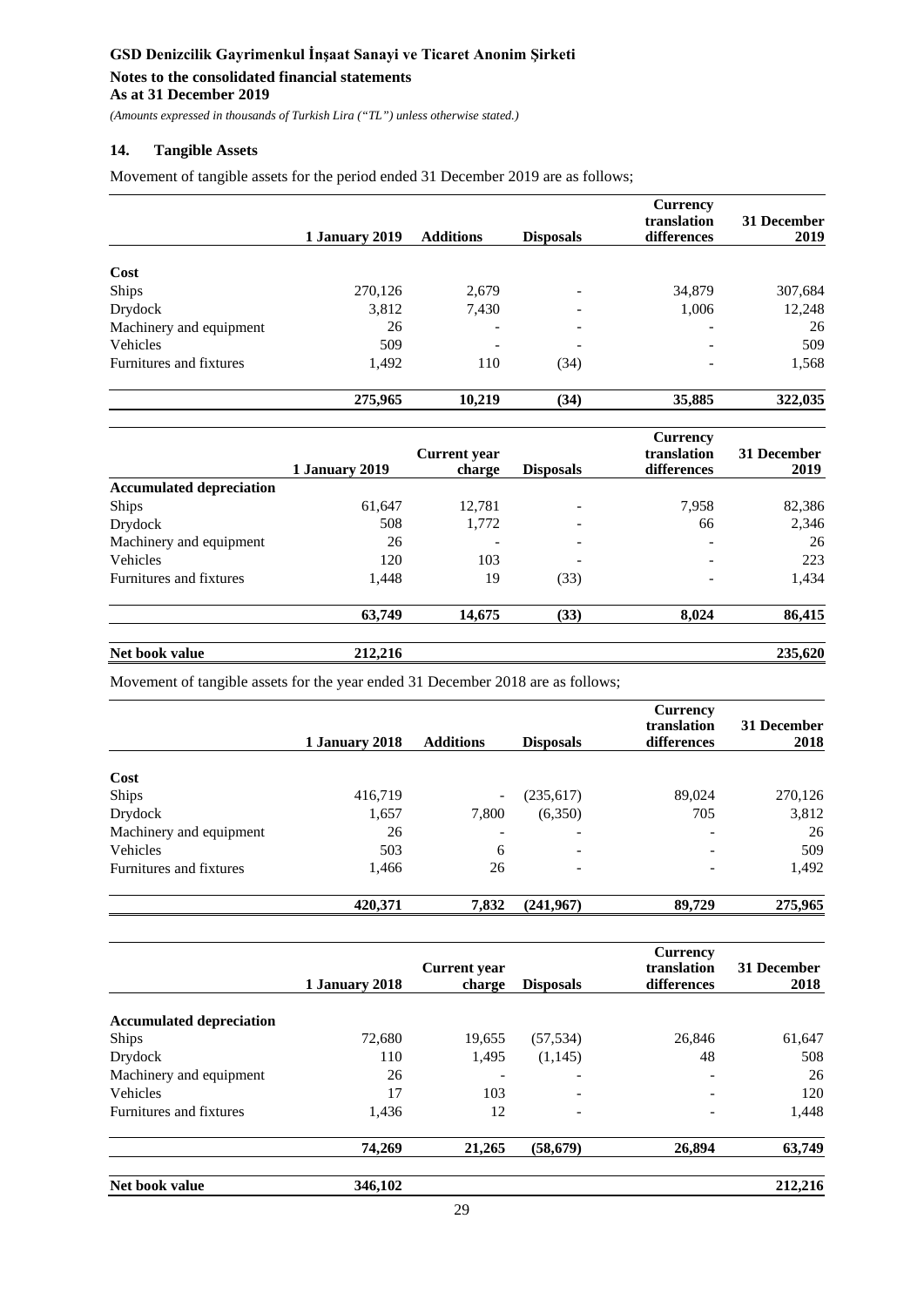### **Notes to the consolidated financial statements As at 31 December 2019**

*(Amounts expressed in thousands of Turkish Lira ("TL") unless otherwise stated.)*

### **14. Tangible Assets (continued)**

As at 31 December 2019 and 31 December 2018, the ships were pledged to banks in return for the borrowings used for financing the ships (Note 18).

Group has taken the higher value of use determined through fair value whose sales expenses are deducted as amount recoverable and discounted cash flow methods in the impairment calculation made taking each of the dry cargo ships, owned by its two maritime affiliates located in Malta, into account as cash generating units as basis as at 31 December 2019 in accordance with TAS 36 and has not booked a provision for impairment as at 31 December 2019 since the value of use are higher than carrying amounts for each of the two ships. Discounted cash flow calculations, used to determine amount recoverable, have been started based on final budgeting of technical management company made for leasing contracts which are considered to be concluded in near future in the framework of current market conditions through examining current ship leasing agreements and realisations in previous periods for income. Cash flows which can occur in depreciation period have been tried to be anticipated using expectations and assumptions generated by Group management on direction, level and timing of market based on recent condition of freight market and impacts related to its development and it is deducted to reporting date with a discount rate appropriate to structure of the Group and market. Amounts deducted from cost while determining amount subject to depreciation have been used as cash inflow in value of use calculation. Selection of periods in which fixed or variable based leasing are applied or locations of ships on the expiration of leasing period are main factors which can cause different realizations from those which have been anticipated under assumptions in calculations. On the other hand, the realization of assumptions are bounded to variable factors directing global dry cargo ship transportation market. The Group management believes that any changes reasonably occurring in any of aforementioned main assumptions shall not cause total carrying amounts of aforementioned cash generation units being higher than the total recoverable amounts.

### **15. Right of use assets**

As at 31 December 2019 and 31 December 2018, details of right of use assets are as follows;

|                  | 1 January 2019 <sup>(*)</sup> | <b>Additions</b> | <b>Disposals</b> | <b>Currency</b><br>translation<br>differences | 31 December<br>2019 |
|------------------|-------------------------------|------------------|------------------|-----------------------------------------------|---------------------|
|                  |                               |                  |                  |                                               |                     |
| Cost             |                               |                  |                  |                                               |                     |
| <b>Buildings</b> | 813                           | 111              | -                |                                               | 924                 |
| Vehicles         | 69                            | 330              | -                |                                               | 399                 |
|                  | 882                           | 441              |                  |                                               | 1,323               |

|                                 |                | <b>Current</b> year |                          | <b>Currency</b><br>translation | 31 December |
|---------------------------------|----------------|---------------------|--------------------------|--------------------------------|-------------|
|                                 | 1 January 2019 | charge              | <b>Disposals</b>         | differences                    | 2019        |
| <b>Accumulated depreciation</b> |                |                     |                          |                                |             |
| <b>Buildings</b>                |                | 290                 |                          | $\overline{\phantom{0}}$       | 290         |
| Vehicles                        | -              | 107                 | -                        | $\overline{\phantom{a}}$       | 107         |
|                                 |                | 397                 | $\overline{\phantom{a}}$ | ٠                              | 397         |
| Net book value                  | 882            |                     |                          |                                | 926         |

(\*) The effect of the changes in accounting policy.

31 December 2018: None.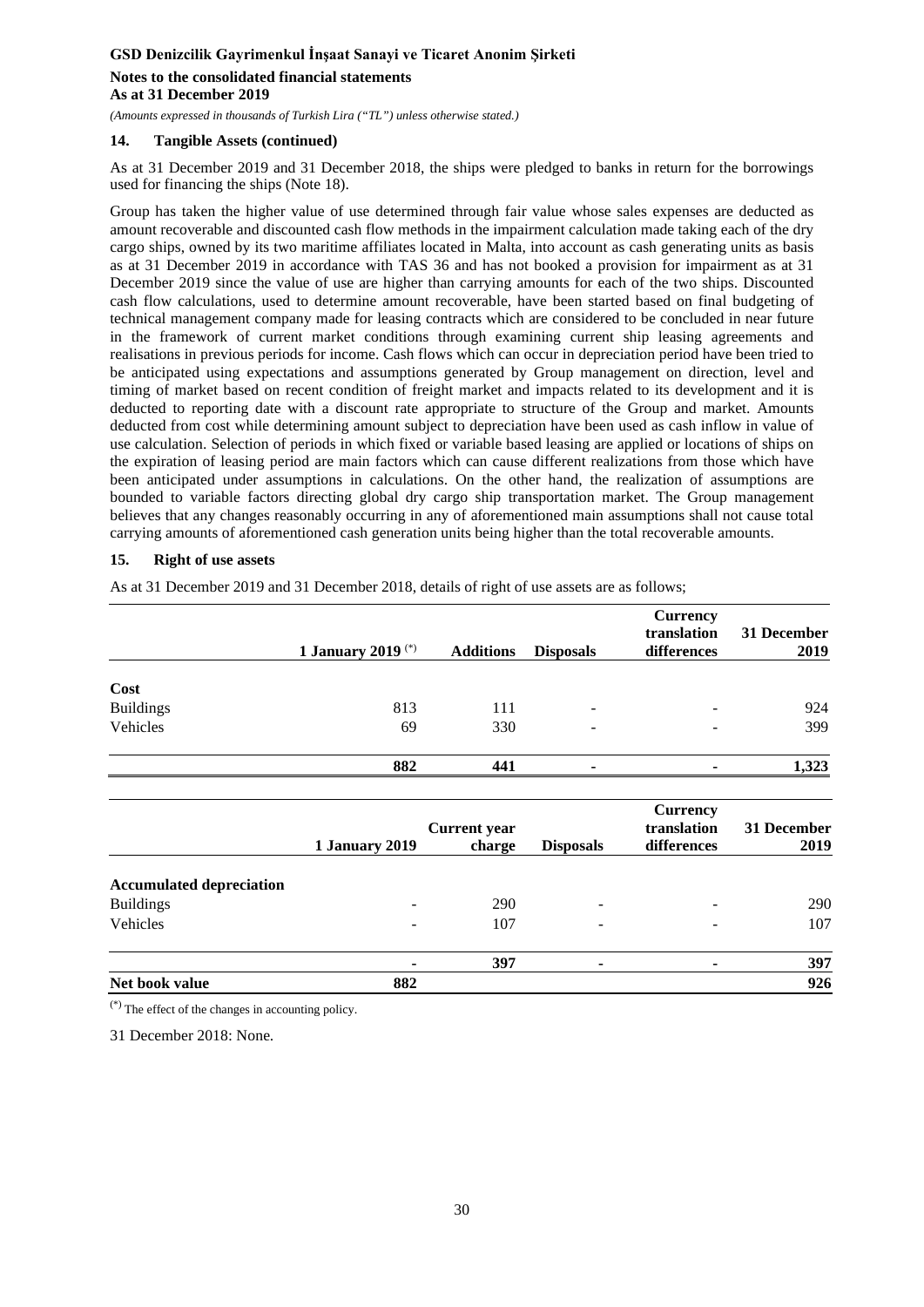# **Notes to the consolidated financial statements**

**As at 31 December 2019**

*(Amounts expressed in thousands of Turkish Lira ("TL") unless otherwise stated.)*

### **16. Intangible assets**

As at 31 December 2019 and 31 December 2018, details of intangible assets of the Group are as follows:

|                                               | 31 December 2019 | 31 December 2018 |
|-----------------------------------------------|------------------|------------------|
|                                               |                  |                  |
| Net book value at the beginning of the period | 165              |                  |
| Addition to software rights                   | 133              | 170              |
| Current period depreciation                   | (95)             | (5)              |
|                                               |                  |                  |
| Net book value                                | 203              | 165              |

### **17. Financial liabilities**

#### **17.1 Borrowing costs**

In the consolidated financial statements of the Group dated 31 December 2019, there is no capitalized borrowing cost (31 December 2018: None).

### **17.2 Bank borrowings**

As at 31 December 2019 and 31 December 2018 borrowings consist of bank loans. Details of bank loans are as follows:

|                                                    |                 | <b>31 December 2019</b> |                    |                                             |                    | 31 December 2018         |                                             |  |
|----------------------------------------------------|-----------------|-------------------------|--------------------|---------------------------------------------|--------------------|--------------------------|---------------------------------------------|--|
|                                                    | <b>Currency</b> | Original<br>amount      | Carrying<br>amount | Interest rate %                             | Original<br>amount | Carrying<br>amount       | Interest rate %                             |  |
| Fixed interest                                     | <b>USD</b>      | 2,414                   | 14,339             | 4.25%                                       |                    | ٠                        |                                             |  |
| <b>Short-term borrowings</b>                       |                 | 2,414                   | 14,339             |                                             |                    | $\overline{\phantom{a}}$ |                                             |  |
| Fixed interest                                     | <b>USD</b>      | ٠                       |                    | $\overline{\phantom{a}}$                    | 14,643             | 77,033                   | 4.50-5.80%                                  |  |
| Floating interest                                  | <b>USD</b>      | 6,383                   | 37,918             | Libor $3M + 2.80\%$ ,<br>Libor $3M + 3.15%$ | 1,508              | 7,931                    | Libor 3M+2.80%,<br>Libor $3M+3.15%$         |  |
| Short-term portion of long-term<br>bank borrowings |                 |                         | 37,918             |                                             |                    | 84,964                   |                                             |  |
| Floating interest                                  | <b>USD</b>      | 8,735                   | 51,887             | Libor $3M + 3.15%$                          | 15,060             | 79,228                   | Libor $3M + 2.80\%$ ,<br>Libor $3M + 3.15%$ |  |
| Long-term portion of long-term<br>bank borrowings  |                 |                         | 51,887             |                                             |                    | 79,228                   |                                             |  |
| <b>Total long-term borrowings</b>                  |                 |                         | 89,805             |                                             |                    | 164,192                  |                                             |  |
| Total                                              |                 |                         | 104,144            |                                             |                    | 164.192                  |                                             |  |

The Group's credit, liquidity and market risk exposures resulting from its financial liabilities are disclosed in Note 33.

Repayment schedule of the borrowings that are originally medium term and long term loans are as follows;

|               | 31 December 2019         | 31 December 2018         |                       |                          |
|---------------|--------------------------|--------------------------|-----------------------|--------------------------|
|               | <b>Fixed interest</b>    | <b>Floating interest</b> | <b>Fixed interest</b> | <b>Floating interest</b> |
|               |                          |                          |                       |                          |
| Up to 1 year  | 14,339                   | 37,918                   | 77,033                | 7,931                    |
| Up to 2 years | $\overline{\phantom{0}}$ | 51,887                   |                       | 33,274                   |
| Up to 3 years | $\overline{\phantom{0}}$ | $\overline{\phantom{0}}$ | ۰                     | 45,954                   |
|               | 14.339                   | 89,905                   | 77,033                | 87,159                   |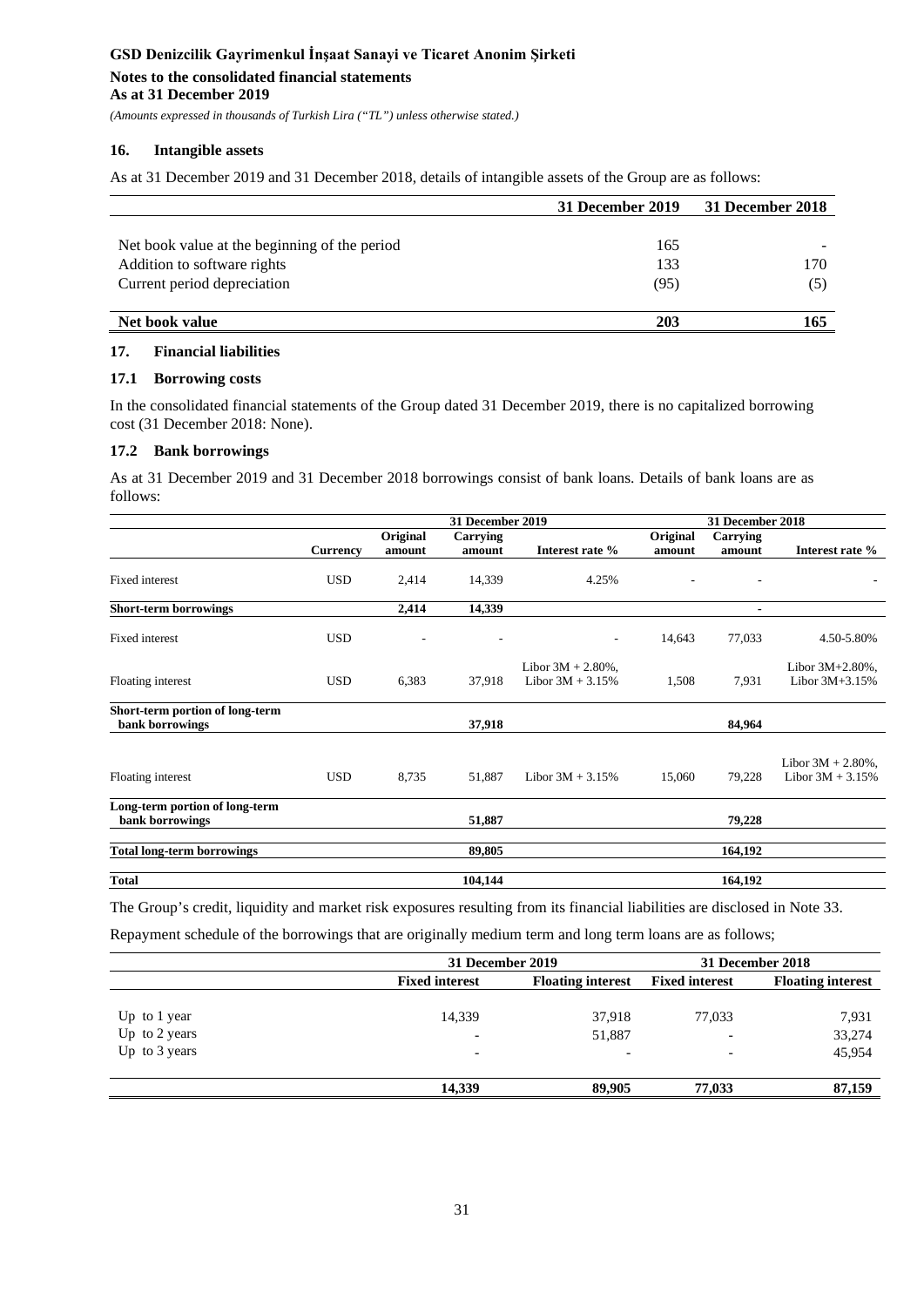### **Notes to the consolidated financial statements As at 31 December 2019**

*(Amounts expressed in thousands of Turkish Lira ("TL") unless otherwise stated.)*

#### **18. Commitments**

#### **18.1 Guarantees given**

The Guarantees, Pledges and Mortgages ("GPMs") that the Company gave as at 31 December 2019 and 31 December 2018 are as follows:

|                                                                                                                                                                               |                               | 31 December 2019 |                               |                               | 31 December 2018 |                               |
|-------------------------------------------------------------------------------------------------------------------------------------------------------------------------------|-------------------------------|------------------|-------------------------------|-------------------------------|------------------|-------------------------------|
| <b>GPMs given by the Company</b>                                                                                                                                              | <b>Total TL</b><br>Equivalent | <b>TL</b>        | <b>USD (TL</b><br>Equivalent) | <b>Total TL</b><br>Equivalent | TL               | <b>USD</b> (TL<br>Equivalent) |
| A. Total Amount of GPMs that were Given on Behalf of Its Own<br><b>Legal Entity</b>                                                                                           | 35,911                        | 133              | 35,778                        | 36,161                        |                  | 36,161                        |
| 1. Letters of guarantee that were given by the Group bank as cash<br>collateral surety<br>2. Letters of guarantee that were given by the non-group bank as                    |                               |                  |                               |                               |                  |                               |
| cash collateral surety                                                                                                                                                        | 133                           | 133              |                               |                               |                  |                               |
| 3. Cash                                                                                                                                                                       | 1,486                         |                  | 1.486                         | 1,316                         |                  | 1.316                         |
| 4. Tangible asset mortgage given as cash collateral surety (*)<br>5. Participation share given                                                                                |                               |                  |                               |                               |                  |                               |
| as cash collateral surety (*)<br>B. Total Amount of GPMs that was Given in Favor of the                                                                                       | 34,292                        |                  | 34,292                        | 34,845                        |                  | 34,845                        |
| Partnerships that were Included in the Scope of Full<br><b>Consolidation</b>                                                                                                  | 162,464                       |                  | 162,464                       | 215,188                       |                  | 215,188                       |
| 1. Bails given as cash collateral surety (*)                                                                                                                                  | 89.805                        |                  | 89.805                        | 128,029                       |                  | 128,029                       |
| 2. Tangible asset mortgage given as cash collateral surety (*)                                                                                                                | 72,659                        |                  | 72,659                        | 87,159                        |                  | 87,159                        |
| 3. Bank deposit pledge given as cash collateral<br>C. Total Amount of GPMs that Other Third Parties give With The<br><b>Purpose of Assuring Debts for Conducting Ordinary</b> |                               |                  |                               |                               |                  |                               |
| <b>Commercial Activities</b><br>D. GPMs that were Given the Scope of the Article 12/2 of the<br>Corporate Governance Communiqué                                               |                               |                  |                               |                               |                  |                               |
| E. Total Amount of the Other GPMs Given<br>i. Total Amount of GPMs that were Given In Favor of the ultimate                                                                   | 32,705                        |                  | 32,705                        | 48,924                        |                  | 48,924                        |
| shareholder<br>ii. Total Amount of GPMs that were Given In Favor of Other Group                                                                                               |                               |                  |                               |                               |                  |                               |
| Companies that are not Included in the Scope of Articles B and $C^{(*)}$<br>iii. Total Amount of GPMs that were Given In Favor of the Third                                   | 32,705                        |                  | 32,705                        | 48,924                        |                  | 48,924                        |
| Parties that are not Included in the Scope of Article C                                                                                                                       |                               |                  |                               |                               |                  |                               |
| <b>Total</b>                                                                                                                                                                  | 231,080                       | 133              | 230,947                       | 300,273                       |                  | 300,273                       |

(\*) M/V Cano and M/V Hako owned by Cano Maritime Limited and Hako Maritime Limited respectively, and certain parts of subsidiaries shares owned by GSD Denizcilik Gayrimenkul İnşaat Sanayi ve Ticaret A.Ş. are entirely pledged to banks respectively in return to bank loans borrowed for the acquisition of ships.

(\*\*) On 6 June 2018, 100% shares of Zeyno Maritime Limited owned by the Company were transferred to GSD Shipping B.V. On 6 December 2018, 100% shares of Dodo Maritime Limited and Neco Maritime Limited owned by the Company were transferred to GSD Shipping B.V. Companies have been consolidated until the date of transfer and foreign translation differences, which are followed under equity, have been transferred to gain on sale of subsidiaries. The amount arises from the guarantee given by the Company for the loans that have not been matured yet.

As at 31 December 2019 and 31 December 2018, Guarantees/Pledges/Mortgages (GPM) consist of letters of guarantee, guarantees, ship mortgage, pledge of share and bails that are given to the following institutions:

|              | 31 December 2019 | 31 December 2018 |
|--------------|------------------|------------------|
| <b>Banks</b> | 231,080          | 300,273          |
|              | 231,080          | 300,273          |

As at 31 December 2019 and 31 December 2018, the Company has no guarantees, pledges or mortgages except the letters of guarantee – presented above – given on behalf of its own legal entity.

As at 31 December 2019, the rate of the other GPMs the Company have given to the Company's shareholders' equity is 23% (31 December 2018: 37%).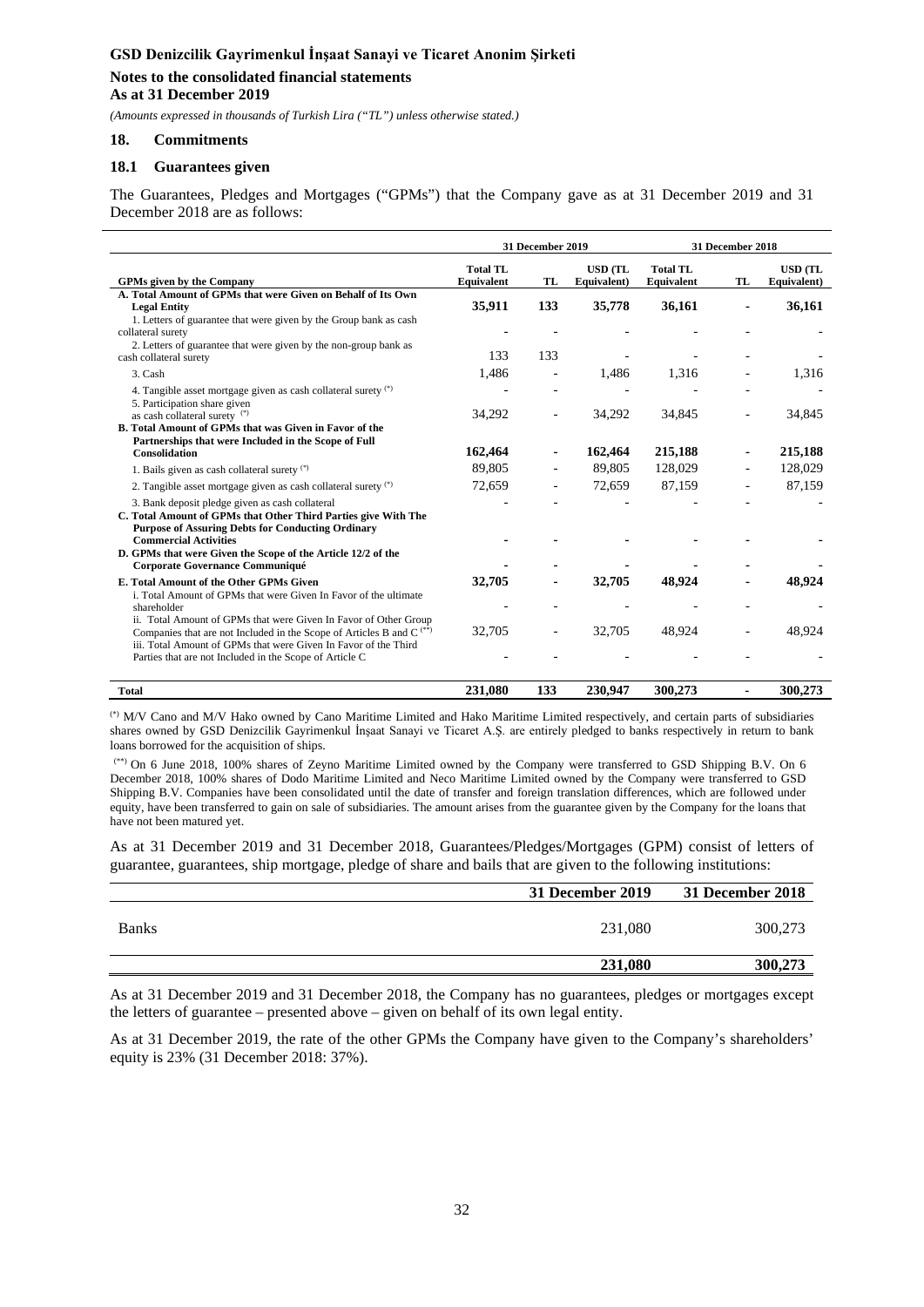# **Notes to the consolidated financial statements As at 31 December 2019**

*(Amounts expressed in thousands of Turkish Lira ("TL") unless otherwise stated.)*

### **18. Commitments (continued)**

### **18.2 Guarantees Taken**

As at 31 December 2019 and 31 December 2018, the details of the guarantees that were obtained in return for the Company's receivables from finance sector activities are as follows:

|           | 31 December 2019 | <b>31 December 2018</b> |
|-----------|------------------|-------------------------|
| Mortgages | 3,721            | 3.721                   |
|           | 3.721            | ີ                       |

### **18.3 Other**

As at 31 December 2019, GSD Holding has provided surety amounting to TL 408,449 to credit institutions as a guarantee against its open lines of credit (31 December 2018: TL 362,426).

### **19. Employee benefit obligations**

The Company does not have any employee benefit obligations as at 31 December 2019 (31 December 2018: None).

### **20. Deferred income**

As at 31 December 2019, the amount of deferred income amounting to TL 820 stems from early collection of monthly rents of ships (31 December 2018: TL 1,093).

### **21. Provision for employee benefits**

### **21.1 Provision for short-term employee benefits**

As at 31 December 2019 and 31 December 2018, details of provision for short-term employee benefits are as follows:

|                          | 31 December 2019 | 31 December 2018 |
|--------------------------|------------------|------------------|
| Employee bonus provision | 225              | 179              |
|                          | 225              | 179              |
|                          |                  |                  |

As at 31 December 2019 and 31 December 2018, the movement of employee bonus provision is as follows:

|                                       | 31 December 2019 | 31 December 2018 |
|---------------------------------------|------------------|------------------|
| Balance at the beginning of the year  | 179              | 160              |
| Paid provision for the current period | (179)            | (160)            |
| Provision for the current period      | 225              | 179              |
| Balance at the end of the period      | 225              | 179              |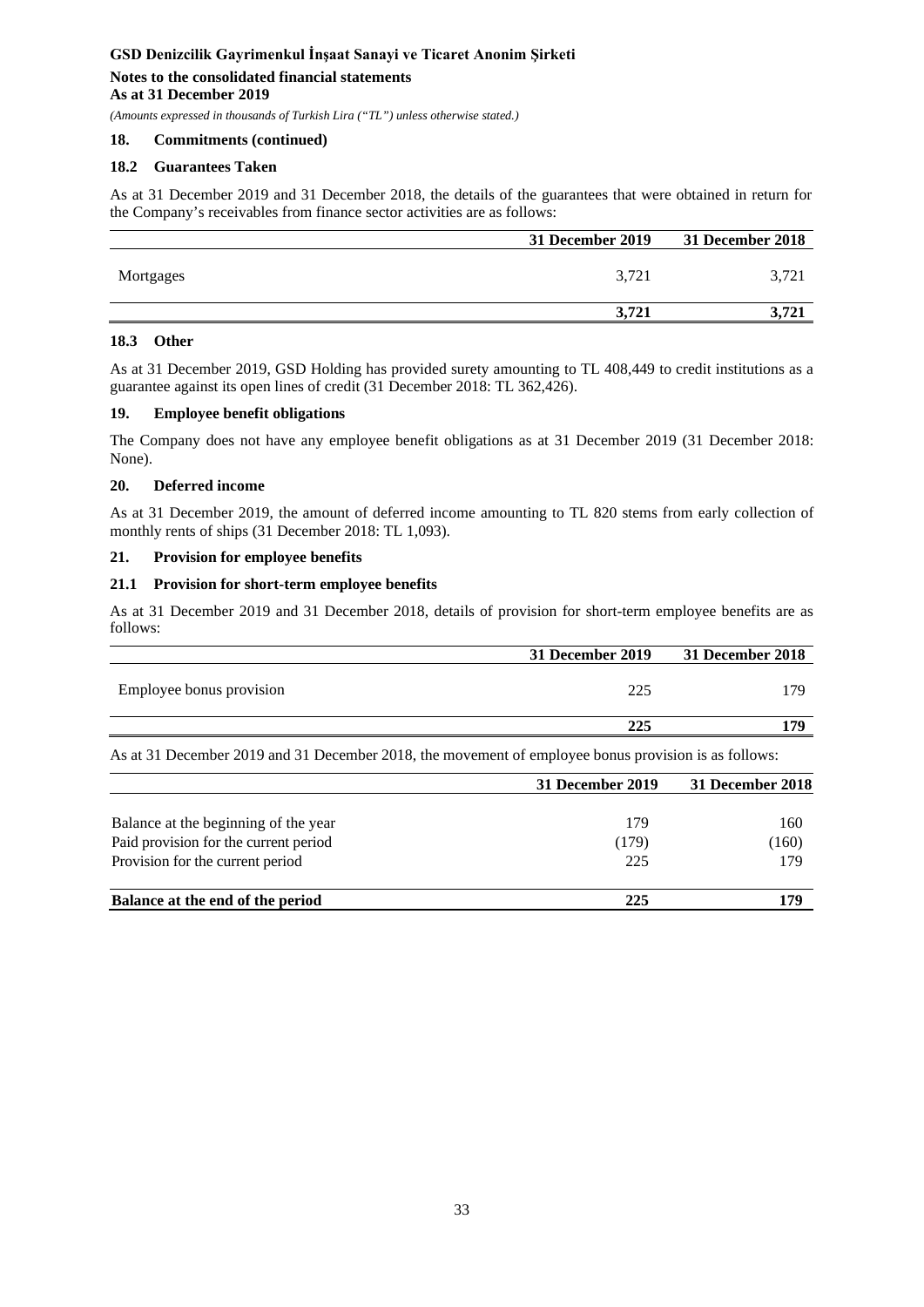### **Notes to the consolidated financial statements As at 31 December 2019**

*(Amounts expressed in thousands of Turkish Lira ("TL") unless otherwise stated.)*

### **21. Provision for employee benefits (continued)**

### **21.2 Provision for long-term employee benefits**

As at 31 December 2019 and 31 December 2018, details of provision for long-term employee benefits are as follows;

|                                        | 31 December 2019 | 31 December 2018 |
|----------------------------------------|------------------|------------------|
|                                        |                  |                  |
| Provision for employee benefits        | 909              | 672              |
| Employee termination benefit provision | 414              | 272              |
| Unused vacation provision              | 495              | 400              |
|                                        |                  |                  |
|                                        | 909              |                  |

#### *Employee termination benefit provision*

According to the Turkish Labor Law, there is an obligation to pay the severance pay to the employees whose employment contract is terminated to be entitled to severance pay. The severance payment equals to the monthly wage for every service year and this amount is limited to full TL 6,379.86 as at 31 December 2019 (31 December 2018: full TL 5,434.42). The Group recognized actuarial gain/(loss) under profit and loss and other comprehensive income according to the Employee Benefits (TAS 19) standard published on the official gazette on 12 March 2013, no. 28585.

As at 31 December 2019 and 31 December 2018, movement of provision for employee termination benefits is as follows:

|                                          | 31 December 2019 | 31 December 2018 |
|------------------------------------------|------------------|------------------|
|                                          |                  |                  |
| Balance at the beginning of the year     | 272              | 290              |
| Actuarial gain/loss                      | 89               | Q                |
| Interest cost                            | 17               |                  |
| Provision for the current period         | 36               | 29               |
| Provision payment for the current period |                  | (71)             |
| Balance at the end of the period         | 414              | 272              |

#### *Unused vacation provision*

According to the governing labor law in Turkey, in case the labor contract ends for some reason, the Company is obliged to pay the earning that the employees are entitled but did not use to that person or beneficiaries as at that person's earning on the contract ending date. According to TAS 19 unused vacation provisions identified as "Benefits to employees" are accrued in the earned periods and are not discounted. The provision for the unused leaves as at 31 December 2019 and 31 December 2018 is the total undiscounted liability amount that all the employees are entitled which corresponds to the days of their unused leaves.

As at 31 December 2019 and 31 December 2018, movement of provision for unused vacations is as follows:

|                                       | 31 December 2019 | 31 December 2018 |
|---------------------------------------|------------------|------------------|
| Balance at the beginning of the year  | 400              | 319              |
| Paid provision for the current period |                  | (13)             |
| Provision for the current period      | 95               | 94               |
| Balance at the end of the period      | 495              | 400              |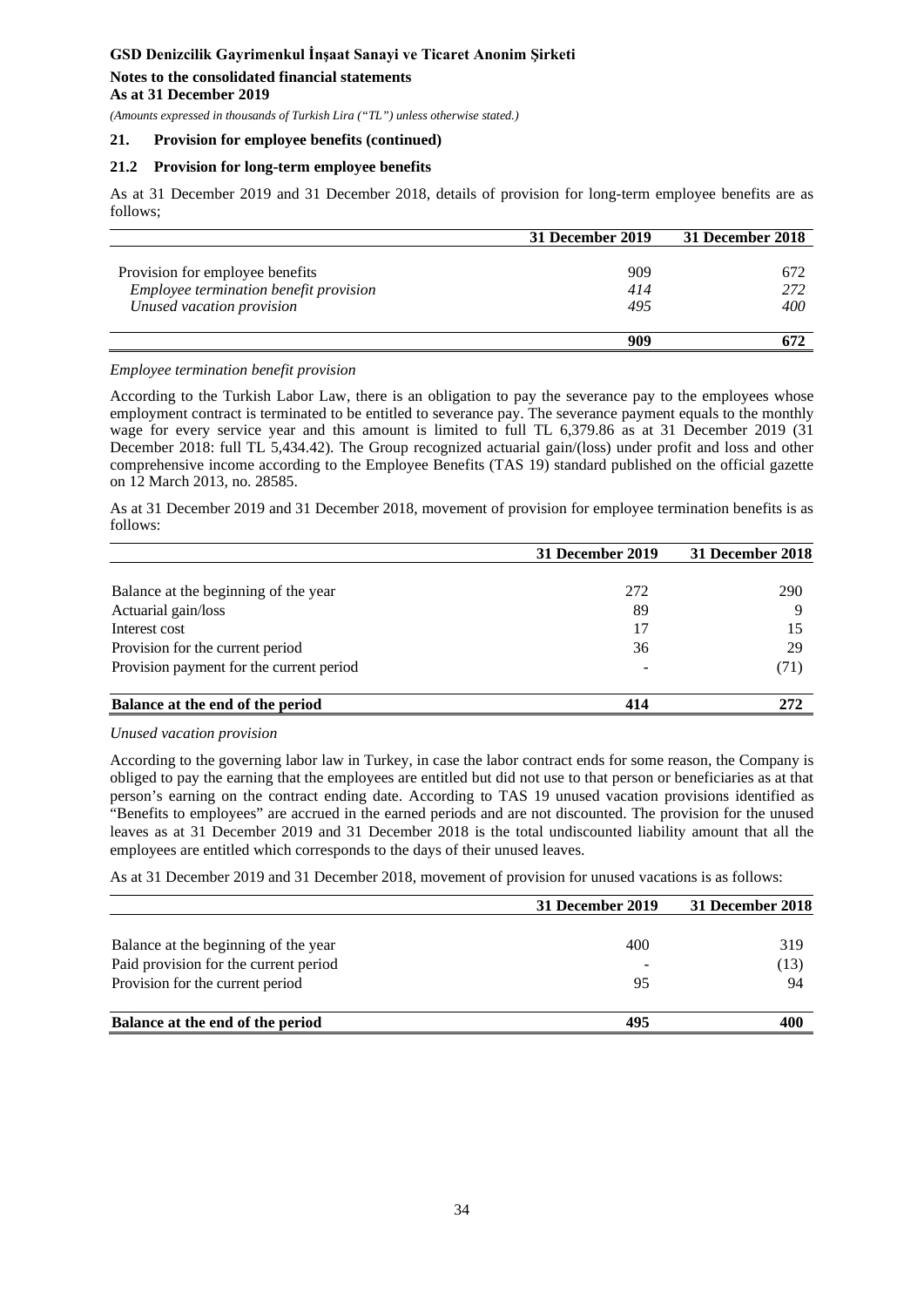#### **Notes to the consolidated financial statements As at 31 December 2019**

*(Amounts expressed in thousands of Turkish Lira ("TL") unless otherwise stated.)*

### **22. Other current and non-current assets**

As at 31 December 2019 and 31 December 2018, details of other current assets are as follows:

|                                                     | 31 December 2019                | 31 December 2018 |
|-----------------------------------------------------|---------------------------------|------------------|
| Deferred VAT<br>Advances given to personnel and job | 896<br>$\overline{\phantom{0}}$ | 742<br>19        |
|                                                     | 896                             | 761              |

As at 31 December 2019 and 31 December 2018, the Group does not have other non-current assets.

### **23. Equity**

### **23.1 Paid-in share capital**

As at 31 December 2019, the Company's nominal value of authorized share capital amounts to TL 52,181 (31 December 2018: TL 52,181 ) comprising 5,218,085,564 registered shares of par value of 1 Kuruş ("Kr") each. (One TL is equivalent to a hundred Kr). As at 31 December 2019 and 31 December 2018, the shareholding structure of the Company is disclosed in Note 1.

### **23.2 Adjustment to share capital**

As at 31 December 2019, the Company's inflation-adjustment differences amount to TL 24,085 (31 December 2018: TL 24,085).

### **23.3 Repurchase of shares (-)**

By the Board of Directors Meeting dated 26 July 2016, the Company has decided to repurchase its shares up to 10 percent of paid-in share capital according to the announcements of CMB on 21 July 2016 and 25 July 2016 in order to protect investors. The Company has repurchased 3,411 of TL nominal value of Group C shares amounting to TL 3,223 as at report date (31 December 2018: TL 3,223).

### **23.4 Share premium**

Premiums concerning shares consist of issuance premiums of shares. Issuance premiums of shares denote the cash inflows received as a result of shares sold with market prices. These premiums are recognized under shareholders' equity and cannot be distributed, however can be used for future capital increases. Losses of the Company sourcing from sales of repurchased shares at an amount of TL 140 have been tracked in premiums related to shares account.

As at 31 December 2019, share premium of the Company is TL 1 and sales losses of repurchased shares is TL 141 (31 December 2018: share premium is TL 1 and sales losses of repurchased shares is TL 141).

### **23.5 The effect of merger under common control**

The merger of these two companies through the acquisition of GSD Dış Ticaret Anonim Şirketi by GSD Denizcilik Gayrimenkul İnşaat Sanayi ve Ticaret A.Ş. as a whole with all assets, liabilities and all rights, receivables, payables and obligations, and the merger or these two companies within the body of GSD Denizcilik Gayrimenkul İnşaat Sanayi ve Ticaret A.Ş. is a merger covering jointly controlled entities and therefore is not subject to "TFRS 3 Business Combinations". In accordance with the decree of the Public Oversight, Accounting and Auditing Standards Authority dated July 21, 2013 *"in order to eliminate the differences which may occur in the implementation of the accounting policies; since recognition of jointly controlled entities using the pooling of interest method and therefore the exclusion of goodwill in the financial statements, when using the pooling of*  interests method, the adjustment of financial statements as if the merger was made as at the beginning of the *reporting period in which joint control occurred and the comparative presentation as at the beginning of the reporting period in which joint control occurred and seeing from the parent company's point in reflecting the jointly controlled business combinations in the financial statements will be appropriate, it is necessary to restate the financial statement in the consolidation process in accordance with the provisions of TAS on the date on which the company controlling the group acquired the control of the companies with joint control power and after as if preparing financial statements in accordance with TAS including business combination accounting and to use an account of "Effect of Mergers Covering Jointly Controlled Initiatives or Entities " under equity in order to eliminate the possible asset-liability inconsistency to occur due to the merger of jointly controlled entities."*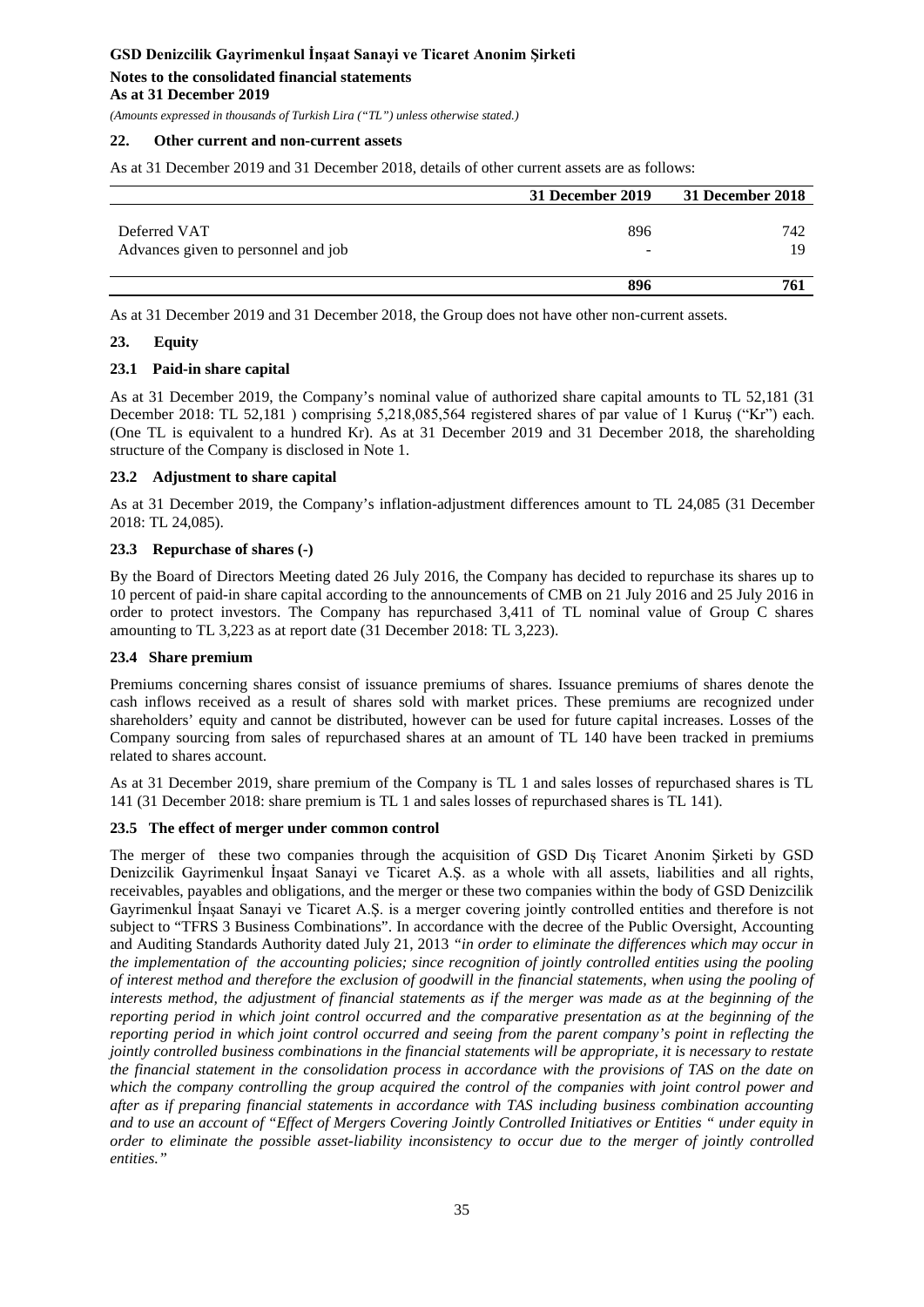# **Notes to the consolidated financial statements As at 31 December 2019**

*(Amounts expressed in thousands of Turkish Lira ("TL") unless otherwise stated.)*

### **23. Equity (continued)**

### **23.5 The effect of under common control business merger (continued)**

As at 31 December 2019, the Company has merger effects covering jointly controlled initiatives or entities amounting to TL (12,181) (31 December 2018: TL (12,181)).

### **23.6 Other comprehensive income or expenses not to be reclassified to profit or loss**

The Company's accumulated other comprehensive income and expenses arising from the reclassification to profit or loss measurement losses on defined benefit plans are summarized below.

Provision for employment termination benefits is calculated by estimating the present value of the future probable obligation arising from the retirement of the employees of the Group. The Group has adopted the amendments to TAS 19 which were applicable as at 1 January 2014 and recognized all actuarial gains and losses in other comprehensive income. Actuarial loss recognized under equity in the balance sheet amounts to TL 71 as at 31 December 2019 (31 December 2018: TL 7).

#### **23.7 Other comprehensive income or expenses to be reclassified to profit or loss**

#### *Foreign currency translation differences*

Assets and liabilities denominated in foreign currencies at the reporting date are retranslated to the functional currency at the exchange rate at that date. Foreign currency differences arising on translation of foreign currency transactions are recognised in the income statement. As at 31 December 2019, foreign currency translation differences of the Company amount to TL 98,537 (31 December 2018: TL 82,810).

#### **23.8 Restricted reserves**

According to the Turkish Commercial Code, legal retained earnings are composed of primary and secondary legal reserves. Until the primary legal reserves reach 20% of the Company's capital, they are reserved at the rate of 5% of the profit for the period. The secondary legal reserves are reserved at the rate of 10% of all the dividend distributions that exceed 5% of the Company capital. Primary and secondary legal reserves cannot be distributed unless they exceed 50% of the total capital however they can be used for covering the losses in case the voluntary reserves are consumed.

As at 31 December 2019 and 31 December 2018, restricted reserves movement is as follows:

|                                                      | 31 December 2019 | 31 December 2018 |
|------------------------------------------------------|------------------|------------------|
|                                                      |                  |                  |
| Primary legal reserves                               | 6,875            | 6,875            |
| Special funds                                        | 6,747            | 6,747            |
| Repurchased share provision / (classification) $(*)$ | 3,223            | 3,223            |
| Legal reserves inflation differences                 | 2,313            | 2,313            |
| Balance at the end of the period                     | 19,158           | 19,158           |

(\*) Arises from the context of press announcements related to the repurchased shares by CMB dated 21 July 2016 and 25 July 2016.

### **23.9 Prior years' profits/(losses)**

As at 31 December 2019 and 31 December 2018, movements of prior years' profits/(losses) are as follows:

|                                                 | 31 December 2019 | 31 December 2018 |
|-------------------------------------------------|------------------|------------------|
| Balance at 1 January                            | (67, 675)        | (51, 489)        |
| Profits/(losses) for the prior period           | 35,543           | (15,539)         |
| Repurchase of shares (provision)/classification |                  | (622)            |
| Gains/losses from defined benefits plan         | (7)              | (25)             |
| <b>Balance at end of period</b>                 | (32, 139)        | (67, 675)        |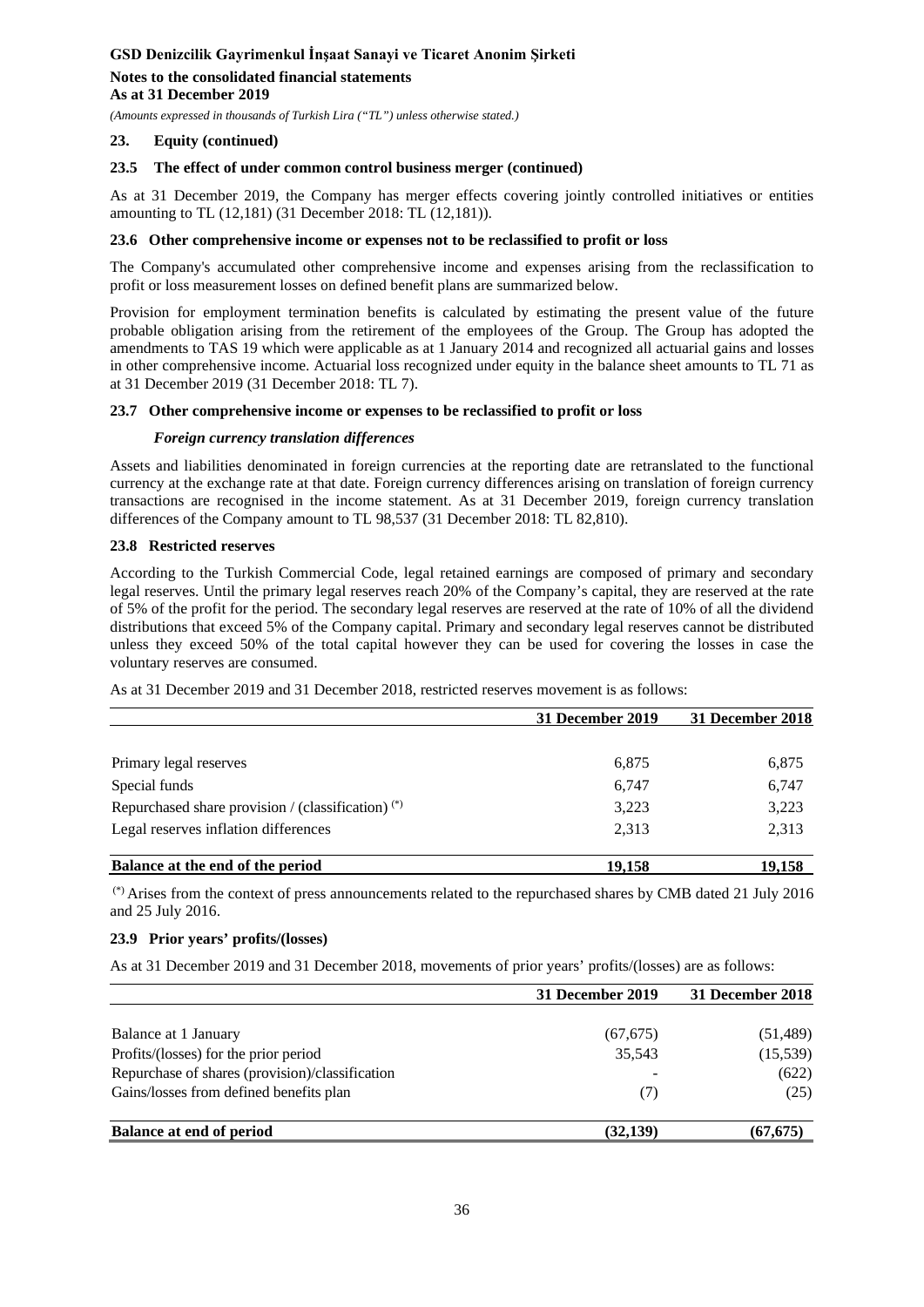# **Notes to the consolidated financial statements As at 31 December 2019**

*(Amounts expressed in thousands of Turkish Lira ("TL") unless otherwise stated.)*

### **23. Equity (continued)**

### **23.10 Distribution on earnings**

Listed companies distribute dividends as required by the Turkish Commercial Code ("TCC") and the CMB as follows:

According to the Turkish Commercial Code ("TCC"), legal retained earnings are composed of primary and secondary legal reserves. Until the primary legal reserves reach 20% of the Company's capital, they are reserved at the rate of 5% of the profit for the period. The secondary legal reserves are reserved at the rate of 10% of all the dividend distributions that exceed 5% of the company capital. Primary and secondary legal reserves cannot be distributed unless they exceed 50% of the total capital however they can be used for covering the losses in case the voluntary reserves are consumed.

The inflation adjustment differences arising at the initial application of inflation accounting which are recorded under "accumulated losses" could be netted off from the profit to be distributed based on CMB profit distribution regulations. In addition, the aforementioned amount recorded under "accumulated losses" could be netted off with net income for the period, if any, undistributed prior period profits, and inflation adjustment differences of extraordinary reserves, legal reserves and capital, respectively.

According to the regulations of Capital Markets Board (CMB) of Turkey, there is no minimum required profit distribution for the exchange-traded companies and the net distributable profit of an exchange-traded company preparing consolidated financial statements is calculated by taking into regard its net profit arising from its financial statements in accordance with Turkish Financial Reporting Standards as much as the total of the items that may be distributed as dividend arising from its statutory financial statements based on its books of account.

The exchange-traded companies in Turkey distribute their profits by the resolution of their general assemblies in accordance with the relevant legislations and within the guidelines stated in their profit distribution policies determined by their general assemblies. The profit distribution policies of the exchange-traded companies must contain at least whether any profit will be distributed or not and if it will be distributed, the profit distribution rate determined for shareholders and other profit-sharing persons; method of payment of the dividend; time of payment of the dividend providing that the dividend distribution process will start latest by the end of the accounting period during which the general assembly meeting was held; whether advance dividend will be distributed or not and, if it will be distributed, the related principles in respect of this.

The Company adopted a policy of not distributing cash or bonus dividend and distributing retained earnings by way of share capital increases through bonus issue by capitalization of internal resources within the regulatory framework of CMB and re-evaluating this policy every year, pursuant to its profit distribution policy explained below.

Dividends are distributed to all outstanding shares as at the distribution date equally in proportion to their ownership percentage in share capital regardless of the issue and acquisition dates of these shares. The rights arising from the dividend privilege are reserved. In the capital increases of public companies, bonus shares are distributed to outstanding shares as at the date of share capital increase.

### *Profit distribution policy*

The Ordinary General Assembly of the Company has resolved on 31 May 2018 that the profit distribution policy of Company for the year 2018 and the subsequent years pursuant to the Corporate Governance Principles is the distribution of profits as bonus shares by means of share capital increases from internal resources through the capitalisation of profits, to the extent that the criteria stipulated by the regulatory framework of CMB in relation to share capital increases through bonus issue are met, in order to finance the growth by way of retention of earnings in equity through the accumulation of profits in extraordinary reserves by considering the growth plans, investing activities and existing financial structures of the associated companies and subsidiaries and this policy is to be re-evaluated every year by taking into account the regulations of the Capital Markets Board regarding profit distribution and the liquidity position of the Company.

Pursuant to the article 16/8 of the Communiqué on Shares (VII-128.1) promulgated by the Capital Markets Board of Turkey (the CMB), without prejudice to statutory obligations with respect to share capital increase, the applications of publicly traded companies to the CMB for share capital increases by capitalisation of internal resources excluding period profit which will result in the adjusted share price dropping below full TL 2, the share price being calculated as the average of the weighted average trading prices in stock exchange within 30 days prior to the disclosure of share capital increase to the public, are not put into process by the CMB.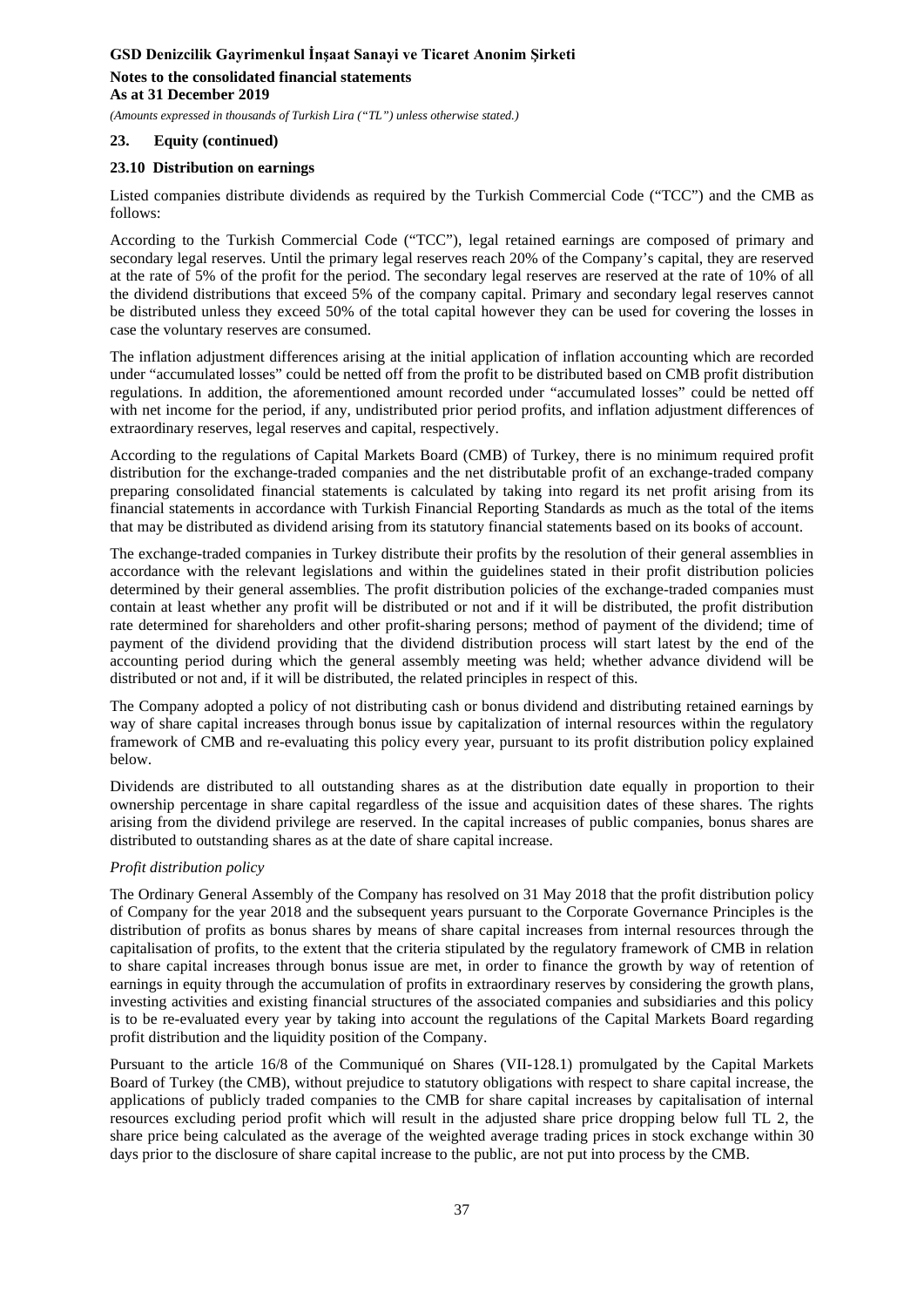# **Notes to the consolidated financial statements As at 31 December 2019**

*(Amounts expressed in thousands of Turkish Lira ("TL") unless otherwise stated.)*

### **23. Equity (continued)**

### **23.10 Distribution on earnings (continued)**

#### *Decision on distribution*

By the General Assembly Meeting of the year 2018 dated 23 May 2019, it has been decided to offset the net profit of TL 35,543 in the financial statements of the Company to the prior year's losses.

### **24. Marine sector revenues and expenses**

The details of marine sector revenues and expenses for the periods ended 31 December 2019 and 31 December 2018 are as follows:

|                                                   | 1 January-       | 1 January-       |
|---------------------------------------------------|------------------|------------------|
|                                                   | 31 December 2019 | 31 December 2018 |
|                                                   |                  |                  |
| Ship lease income                                 | 38,846           | 74,404           |
| Revenues from intra-group service activities      | 2,163            | 752              |
| Fuel purchasing and selling difference income     |                  | 109              |
| Other income                                      | 276              | 735              |
| <b>Marine sector income</b>                       | 41,285           | 76,000           |
|                                                   |                  |                  |
| Ship depreciation expense                         | (14, 553)        | (21, 150)        |
| Personnel expenses                                | (11,283)         | (19, 479)        |
| Various ship equipment, oil and fuel expenses     | (5, 455)         | (9,604)          |
| Ship insurance expenses                           | (1, 536)         | (2,621)          |
| Technical management fees                         | (1,378)          | (2,197)          |
| Maintanence and repair expenses                   | (28)             | (1,797)          |
| Rent expense paid back                            | (313)            | (743)            |
| Expenses from intra-group service activities      | (738)            | (132)            |
| Other expenses                                    | (98)             | (514)            |
| <b>Marine sector expenses</b>                     | (35, 382)        | (58, 237)        |
| Gross profit/(loss) from marine sector activities | 5,903            | 17,763           |

Subsidiaries of the Company registered in Malta with 100% shareholding each owns a ship. All ships generate revenue by time charter agreements.

### **25. Interest and other income/interest, commission and other expenses**

The details of interest and other income and interest, commission and other expenses for the periods ended 31 December 2019 and 31 December 2018 are as follows:

|                                                       | 1 January-<br>31 December 2019 | 1 January-<br>31 December 2018 |
|-------------------------------------------------------|--------------------------------|--------------------------------|
|                                                       |                                |                                |
| Finance lease interest income                         |                                | 52                             |
| Finance lease receivables default income              | 8                              |                                |
| Finance lease receivables foreign exchange gains      | $\overline{c}$                 | 2                              |
| Total interest and other income                       | 10                             | 58                             |
| Provision for finance operations                      | (292)                          | (684)                          |
| Total finance sector acivities income/(expenses), net | (292)                          | (684)                          |
| Gross profit/(loss) from finance sector activities    | (282)                          | (626)                          |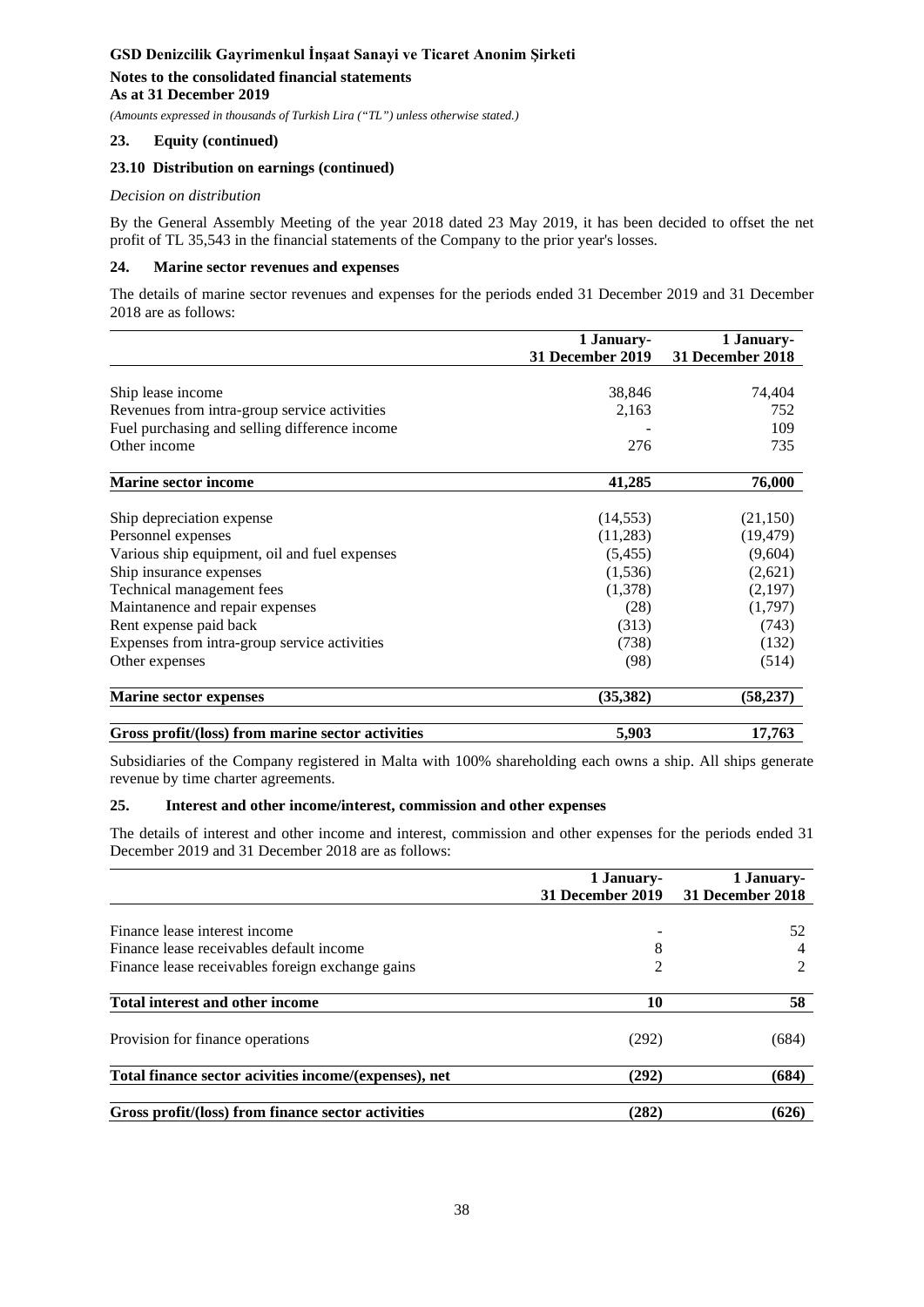### **Notes to the consolidated financial statements As at 31 December 2019**

*(Amounts expressed in thousands of Turkish Lira ("TL") unless otherwise stated.)*

### **26. General administrative expenses**

The details of general administrative expenses for the periods ended 31 December 2019 and 31 December 2018 are as follows:

|                                                     | 1 January-<br>31 December 2019 | 1 January-<br>31 December 2018 |
|-----------------------------------------------------|--------------------------------|--------------------------------|
|                                                     |                                |                                |
| Personnel expenses                                  | 3,790                          | 3,329                          |
| Depreciation expenses                               | 614                            | 120                            |
| Purchases of services from related parties expenses | 287                            | 261                            |
| Vehicle and travel expenses                         | 259                            | 283                            |
| Audit expenses                                      | 205                            | 138                            |
| Donation, support, social responsibility expenses   | 50                             | 85                             |
| Quotation expenses                                  | 8                              | 9                              |
| Tax, duty and charge expenses                       | 7                              | 119                            |
| Other                                               | 179                            | 582                            |
| <b>Total</b>                                        | 5,399                          | 4.926                          |

The details personnel expenses that are included in general administrative expenses for the periods ended 31 December 2019 and 31 December 2018 are as follows:

|                                                                                                                                                                                                           | 1 January-<br>31 December 2019 | 1 January-<br>31 December 2018 |
|-----------------------------------------------------------------------------------------------------------------------------------------------------------------------------------------------------------|--------------------------------|--------------------------------|
| Wages and salaries<br>Social security premium expenses – employer's share<br>Employee termination benefit, unused vacation and bonus<br>provision expenses<br>Employee termination benefit and bonus paid | 3,012<br>284<br>177<br>317     | 2,783<br>230<br>129<br>187     |
| <b>Total</b>                                                                                                                                                                                              | 3.790                          |                                |

### **27. Other operating income**

The details of other operating income for the periods ended 31 December 2019 and 31 December 2018 are as follows:

|                                                                                                                                               | 1 January-<br>31 December 2019 | 1 January-<br>31 December 2018 |
|-----------------------------------------------------------------------------------------------------------------------------------------------|--------------------------------|--------------------------------|
| Foreign currency exchange income from operations<br>Interest received from banks<br>Employee termination benefit cancellation income<br>Other | 7,197<br>1,010<br>249          | 10,203<br>596<br>71<br>192     |
| <b>Total</b>                                                                                                                                  | 8.456                          | 11.062                         |

### **28. Other operating expenses**

The details of other operating expenses for the periods ended 31 December 2019 and 31 December 2018 are as follows:

|                                                  | 1 January- | 1 January-<br>31 December 2019 31 December 2018 |
|--------------------------------------------------|------------|-------------------------------------------------|
| Foreign currency exchange losses from operations | 2,753      | 4.742                                           |
| <b>Total</b>                                     | 2.753      | 4.742                                           |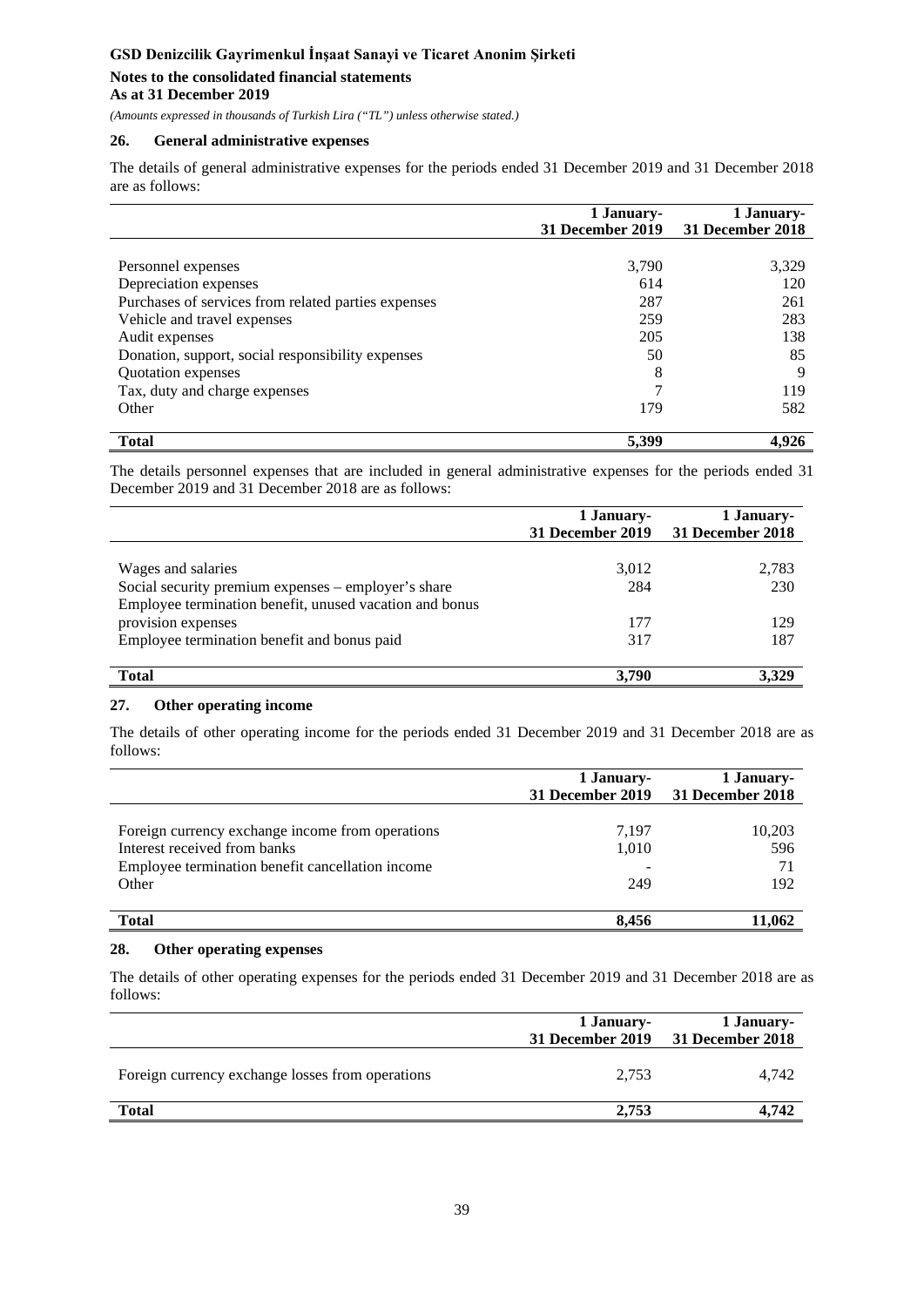### **Notes to the consolidated financial statements As at 31 December 2019**

*(Amounts expressed in thousands of Turkish Lira ("TL") unless otherwise stated.)*

#### **29. Income/expenses from investment activities**

The details of income from investment activities for the periods ended 31 December 2019 and 31 December 2018 are as follows;

|                                                               | 1 January-<br>31 December 2019 | 1 January-<br>31 December 2018 |
|---------------------------------------------------------------|--------------------------------|--------------------------------|
|                                                               |                                |                                |
| Gain on sale of subsidiaries and foreign currency translation |                                |                                |
| adjustments cancellation income <sup>(*)</sup>                |                                | 64,752                         |
| Dividend income                                               | 495                            | 60                             |
| Interest income from investments not included in long-term    |                                |                                |
| assets and cash equivalents                                   |                                | 26                             |
| Other income                                                  |                                |                                |
|                                                               |                                |                                |
| <b>Total</b>                                                  | 495                            | 64.842                         |

(\*) On 6 June 2018, 100% shares of Zeyno Maritime Limited owned by the Company were transferred to GSD Shipping B.V.. On 6 December 2018, 100% shares of Dodo Maritime Limited and Neco Maritime Limited owned by the Company were transferred to GSD Shipping B.V.. Companies have been consolidated until the date of transfer and foreign translation differences, which are followed under equity, have been transferred to gain on sale of subsidiaries.

The Group does not have any expenses related to the investment activities for the periods ended 31 December 2019 and 31 December 2018.

#### **30. Financial income and expenses**

The Group does not have any financial income for the periods ended 31 December 2019 and 31 December 2018.

The details of financial expenses for the periods ended 31 December 2019 and 31 December 2018 are as follows:

|                                                                      | 1 January-<br>31 December 2019 | 1 January -<br>31 December 2018 |
|----------------------------------------------------------------------|--------------------------------|---------------------------------|
|                                                                      |                                |                                 |
| Foreign currency exchange losses from borrowings<br>Interest expense | 4,681<br>7,402                 | 29,943<br>16,026                |
| Other financial expenses                                             | 75                             | 105                             |
| <b>Total</b>                                                         | 12,158                         | 46,074                          |

### **31. Tax Assets and Liabilities**

### *Corporation Tax*

As at 31 December 2019, corporation tax rate is 22% (31 December 2018: 22%). According to the provisional Article 10 of the Law No. 7061 of 5 December 2017, numbered 30261, "Amendments to Certain Tax Laws and Some Other Laws" and the Law No. 5520 on Corporate Income Tax Law, it is foreseen that the corporation tax that should be paid over the profits of the tax years 2018, 2019 and 2020 will be calculated as 22%. For the Company's estimated tax liabilities related to current period activity results, necessary provisions are booked in the accompanying financial statements.

The corporation tax rate on taxable corporation income is calculated by the addition of disallowable expenses and deduction of tax exempt income. (previous years' losses and investment incentives utilized, if any).

In Turkey advance tax is calculated and accrued on quarterly basis. In the period that ended on 31 December 2019, the advance tax rate is 22%. According to the Turkish tax legislation, the tax losses can be deducted from tax basis as long as they do not exceed 5 years. However tax losses cannot offset against retained earnings.

In Turkey, tax regulations do not provide a procedure for final agreement of tax assessments. The corporation tax declarations are submitted to the tax office until the evening of the 25th day of the fourth month following the end of the accounting period. Nevertheless, the authorities authorized to perform tax and audit can examine the accounting records for retrospective of five years and the tax amounts to be paid can change if any erroneous transaction is determined.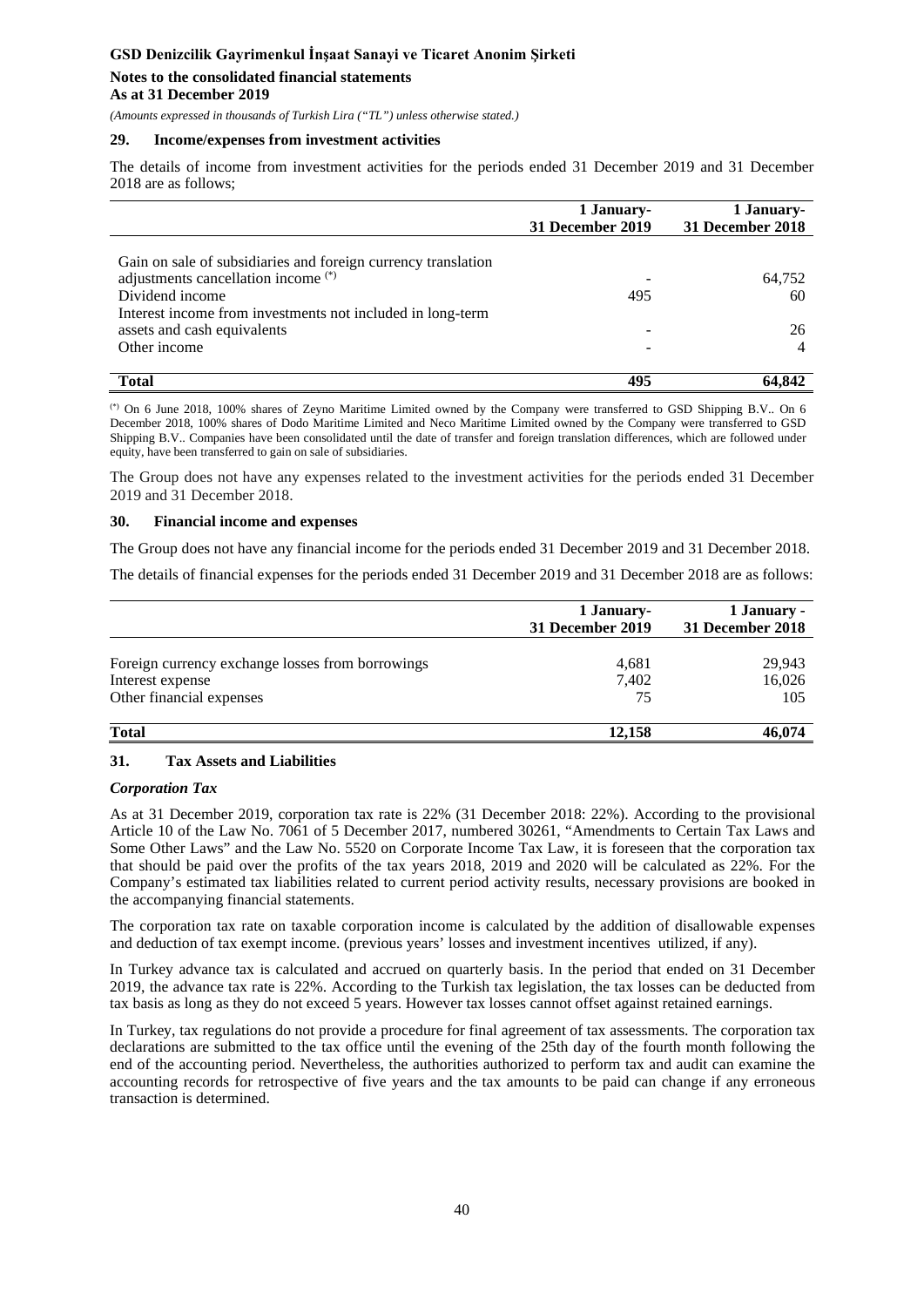**Notes to the consolidated financial statements As at 31 December 2019**

*(Amounts expressed in thousands of Turkish Lira ("TL") unless otherwise stated.)*

### **31. Tax Assets and Liabilities (continued)**

#### *Withholding Tax*

In addition to the corporation tax, withholding tax should be calculated on dividends distributed except for the ones distributed to resident corporations and Turkish branches of foreign companies. The income withholding tax was applied as 10% to all companies between the dates  $24$  April  $2003 - 22$  July 2006. This rate has been applied as 15% effective from 22 July 2006 based on the Decision of Council of Ministers no. 2006/10731. The dividends not distributed and added to capital are exempt from withholding tax.

For the investment incentive amount benefited in relation to investment incentive certificates obtained before 24 April 2003, withholding tax at 19.8% should be calculated. 40% of the investment expenditures incurred after such date, without investment incentive certificate, and directly relevant with companies' production activities can be deducted from the taxable income. No accrual is made for investment expenditures benefited without investment incentive certificates. The Company is obliged to accrue an Income Tax Withholding at a ratio of 19.8% as a result of using investment allowance belonging to previous period before 24 April 2003. The Income Tax Withholding amount of the Company, did not calculate based on Investment allowance belonging to period before 24 April 2003, as at 31 December 2019 and the final payment amount shall be the amount accrued through Corporate Tax Declaration.

#### *Investment Incentives*

The Provisional article 69 was added to the Income Tax Law no. 193 with the Law no. 5479 that came into force as at the date of 1 January 2006, and that was published on the official gazette on 8 April 2006, no. 26133. This article sets forth that the taxpayers can deduct their investment incentive amounts that they will calculate only from their incomes belonging to the years 2006, 2007 and 2008 according to the legislation clauses that are in effect on 31 December 2005 (including the clauses concerning tax rate). Thus the investment discount practice was abolished as at the date of 1 January 2006.

Within this frame, the taxpayers' – who did not use all their investment incentive exception rights or some of them in the three years of time – rights were removed as at the date of 31 December 2008. On the other hand, articles 2 and 15 of the Law no. 5479 and article 19 of the Income Tax Law were abolished as at the date of 1 January 2006 therefore it was not allowed to benefit from investment incentive exception based on the investment expenditures made between the dates 1 January 2006 and 8 April 2006.

However, in accordance with the decision of Turkish Constitutional Court made in the meeting dated 15 October 2009, the abolishment decision of 1 January 2006 about the aforementioned provisional article no. 69 about investment incentive, clauses of 2006, 2007 and 2008 of the Income Tax Law, and article no. 19 was cancelled due to being unconstitutional. The time limit regarding the investment incentive has been removed as well. In accordance with the decision of the Turkish Constitutional Court, the cancellation about the investment incentive is to enter into force with its publication on the Official Gazette. Therefore the Constitutional Court decision was published on the Official Gazette on 8 January 2010, no. 27456 and entered into force.

According to this, the investment incentive amounts that are transferred to the year 2006 due to lack of income, and the investment incentive amounts that stem from the investments that started before 2006 and continued after this date within the scope of economic and technical wholeness can be used not only in 2006, 2007 and 2008 but in the following years as well. With the new regulation, it is provided to continue to benefit from the investment incentive exception that could not be deducted and transferred to the following periods without limiting the number of years. "The Income Tax Law and the Law about the Amendments of Some Laws and Decree Laws" was published on the Official Gazette on 1 August 2010, no. 27659. With the law, it is stated that the amount that will be deducted as investment incentive exception cannot exceed 25% of the current year income. With the amendment, the principle that the corporation tax rate of the institutions to be benefited from investment discount to be the current rate (20%) instead of 30% is adopted.

Constitutional Court decided – date 9 February 2012, decision no. 2012/9 (Docket No: 2010/93) – the sentence "the discount amount as the investment incentive exception in determining tax bases cannot exceed 25% of the relevant income" to be unconstitutional and to be cancelled. The aforementioned sentence was added to the article 5 of the Law no. 6009 and provisional article no. 69, sub clause no. 1 of the Income Tax Law. After the decision of the Constitutional Court, the necessary regulations were made by the Revenue Administration. According to these regulations, taxpayers can benefit from the investment incentive without considering the 25% limit in the 2011 Annual Corporation Tax Declaration they will submit.

The Company has a remaining investment allowance stock at an amount of TL 135,267 thousand, which belongs to period before 24 April 2003, as at 31 December 2018. The Company is obliged to accrue Income Tax Withholding at a ratio of 19.8 % because of its use of investment allowance belonging to period 24 April 2003.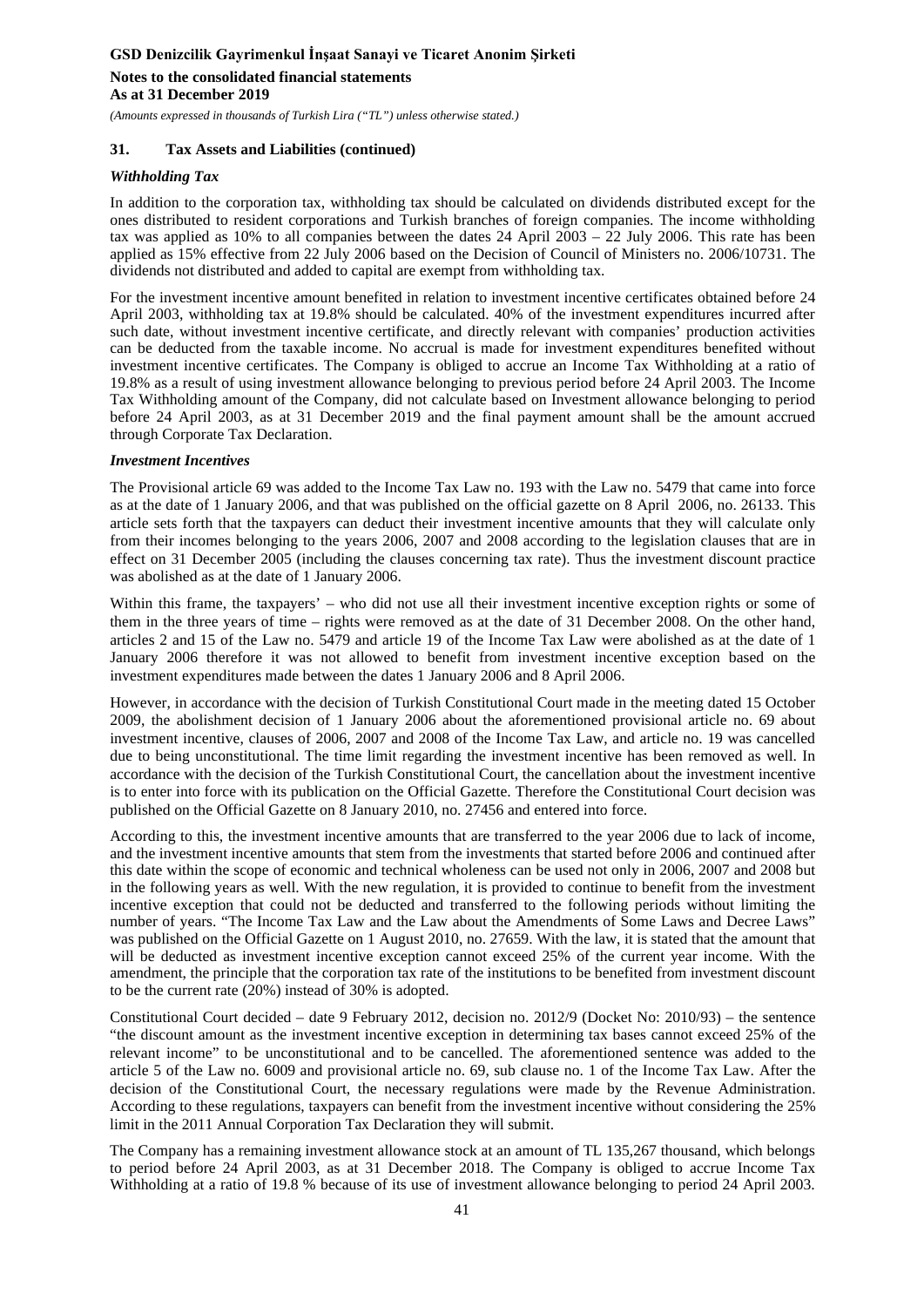# **Notes to the consolidated financial statements As at 31 December 2019**

*(Amounts expressed in thousands of Turkish Lira ("TL") unless otherwise stated.)*

### **31. Tax Assets and Liabilities (continued)**

#### *Investment Incentives (continued)*

As at 31 December 2019, the Company has no used investment allowance which belongs to period before 24 April 2003 and withholding tax related to investment allowance and the final payment amount shall be the amount accrued through Corporate Tax Declaration.

Articles of Income Tax Law related to Investment Allowance have been amended with the Law numbered 4842 and dated 9 April 2003 and it is mentioned that investment allowance exemption shall be 40% of the investment which is made in scope of criteria included in the Law for the acquisition of investment goods. Income tax withholding is not applied in Investment Allowance Exemptions benefited in accordance with the aforementioned provision. The Company has used an investment allowance in scope of Law numbered 4842, the investment incentive allowance of the Company has ended within the scope of the Law numbered 4842.

As at 31 December 2019, the Group will be able to use the unused investment discount that amounts to TL 160,707 (31 December 2018: TL 135,267) by deducting from the future income. The Group does not calculate any deferred tax assets over the unused investment incentive.

#### *Transfer Pricing*

In Turkey, transfer pricing regulations are indicated in the article 13 – titled "hidden income distribution via transfer pricing" – of the Corporation Tax Law. The notification dated 18 November 2007 regarding hidden income distribution via transfer pricing regulates the details about the practice.

If the taxpayer purchases goods or services from/to its related parties at a value or price that is considered to be non arm's length, then such income is regarded fully or partially distributed in a hidden way via transfer pricing. Hidden income distribution via this kind of transfer pricing is considered non-deductable expense for corporation tax base. Buying, selling, production and construction transactions, renting and subletting transactions, borrowing and lending money, transactions that require payments like premium, wage, etc. are considered buying or selling goods or services under all circumstances.

Companies are obliged to fill out the transfer pricing form that is attached to the annual corporation tax declaration. In this form, all the amounts belonging to the transactions performed with the related companies in the accounting period and the transfer pricing methods relating to these transactions are indicated.

The tax provisions for the periods ended 31 December 2019 and 31 December 2018 consist of the following:

| Current period income tax                                       | 1 January-<br>31 December 2019 | 1 January-<br>31 December 2018 |  |
|-----------------------------------------------------------------|--------------------------------|--------------------------------|--|
|                                                                 |                                |                                |  |
| Current period corporation tax income/(expenses) <sup>(*)</sup> | 669                            | 1.111                          |  |
| Deferred tax income/(expenses)                                  | (676)                          | (2,867)                        |  |
| Total tax income/(expenses)                                     |                                | (1,756)                        |  |

(\*) Current period corporation tax income arises from the foreign exchange differences of the due from subsidiaries and recognised in the statement of profit or loss and affect the current period taxation. There is no deferred tax effect of these receivables and current period tax.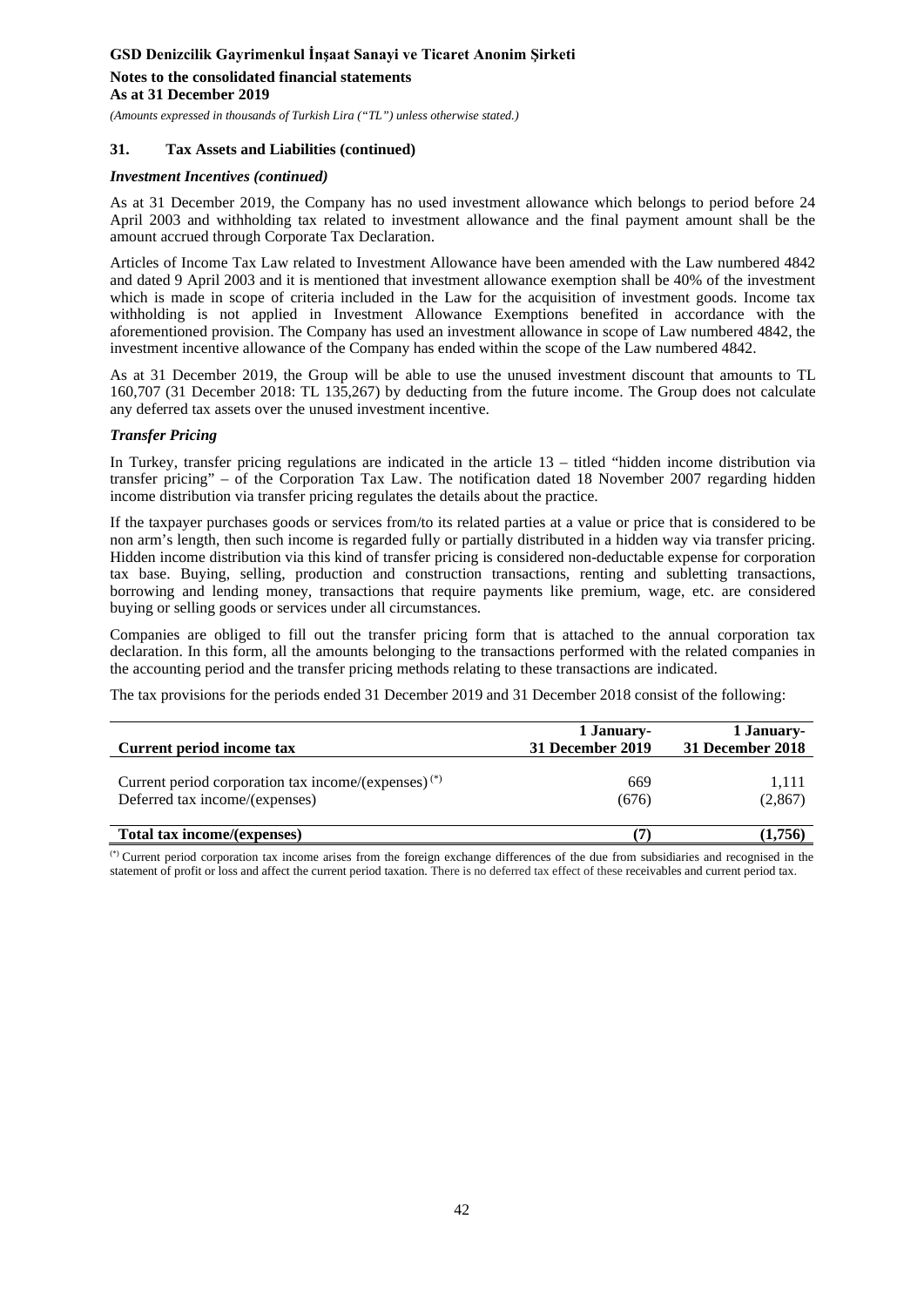### **Notes to the consolidated financial statements As at 31 December 2019**

*(Amounts expressed in thousands of Turkish Lira ("TL") unless otherwise stated.)*

### **31. Tax assets and liabilities (continued)**

For the periods ended 31 December 2019 and 31 December 2018, the provision for income tax in the statement of profit or loss is different from the amount computed by applying the statutory tax rate of income before tax:

|                                                          | 1 January-<br>31 December 2019 | 1 January-<br>31 December 2018 |
|----------------------------------------------------------|--------------------------------|--------------------------------|
|                                                          |                                |                                |
| Profit/(loss) before the reported tax                    | (5,738)                        | 37,299                         |
| Tax calculated based on the reported profit/loss         | 1,262                          | (8,205)                        |
| Amount of disallowable expenses                          | (471)                          | (258)                          |
| Amount of tax exempt income                              | 292                            | 150                            |
| Subsidiary tax effect $(*)$                              | (1,312)                        | (19)                           |
| Effect of cash dividend income                           | 109                            | 13                             |
| Reversal of deferred tax asset/liability <sup>(**)</sup> |                                | 5,625                          |
| Effect of corporation tax exemption on profit of         |                                |                                |
| sale of subsidiary shares                                |                                | 927                            |
| Other                                                    | 113                            | 11                             |
|                                                          |                                |                                |
| Tax income/(expense)                                     | (7)                            | (1.756)                        |

(\*) The Company's subsidiaries in Malta are exempt from tax according to the laws of the country they are registered. The current or prior period profits of subsidiaries are subject to 22% corporate tax in Turkey to be taxed in the current period profit of the Company for the years 2018, 2019 and 2020, in the period when they are recognized as profit by the Company that has 100% capital shares, having been received through dividend distribution in cash or by bonus issue or through share capital increase by bonus issue.

(\*\*) On 6 June 2018, 100% shares of Zeyno Maritime Limited owned by the Company were transferred to GSD Shipping B.V.. On 6 December 2018, 100% shares of Dodo Maritime Limited and Neco Maritime Limited owned by the Company were transferred to GSD Shipping B.V.. Companies have been consolidated until the date of transfer, foreign currency translation difference reversal income is the result of the cancellation of foreign currency translation differences followed under other comprehensive income statement and equity in the scope of consolidation.

The Company calculates deferred tax assets and liabilities arising from the effecs of the evaluation differences between TFRS and Tax Procedural Law (TPL).

As at 31 December 2019 and 31 December 2018, the list of temporary differences and related deferred tax assets and liabilities by using current tax rates are as follows:

|                                                         | 31 December 2019 | 31 December 2018 |  |
|---------------------------------------------------------|------------------|------------------|--|
|                                                         |                  |                  |  |
| Tax losses carried                                      |                  | 795              |  |
| Provision for doubtful receivables                      | 643              | 585              |  |
| Employee termination benefits and other employee rights | 232              | 174              |  |
| Other                                                   | 21               |                  |  |
| <b>Deferred tax assets</b>                              | 896              | 1.554            |  |
| Deferred tax assets, net                                | 896              | 1.554            |  |

The corporate tax rate for corporate earnings for 2018, 2019 and 2020 periods will be applied as 22%. Since this change will be effective in taxation of the periods beginning on 1 January 2018, 22% is used for the temporary differences which are likely to be recovered in 2018, 2019 and 2020, and 20% is used for the part which are likely to be recovered over three years in the calculation of deferred tax.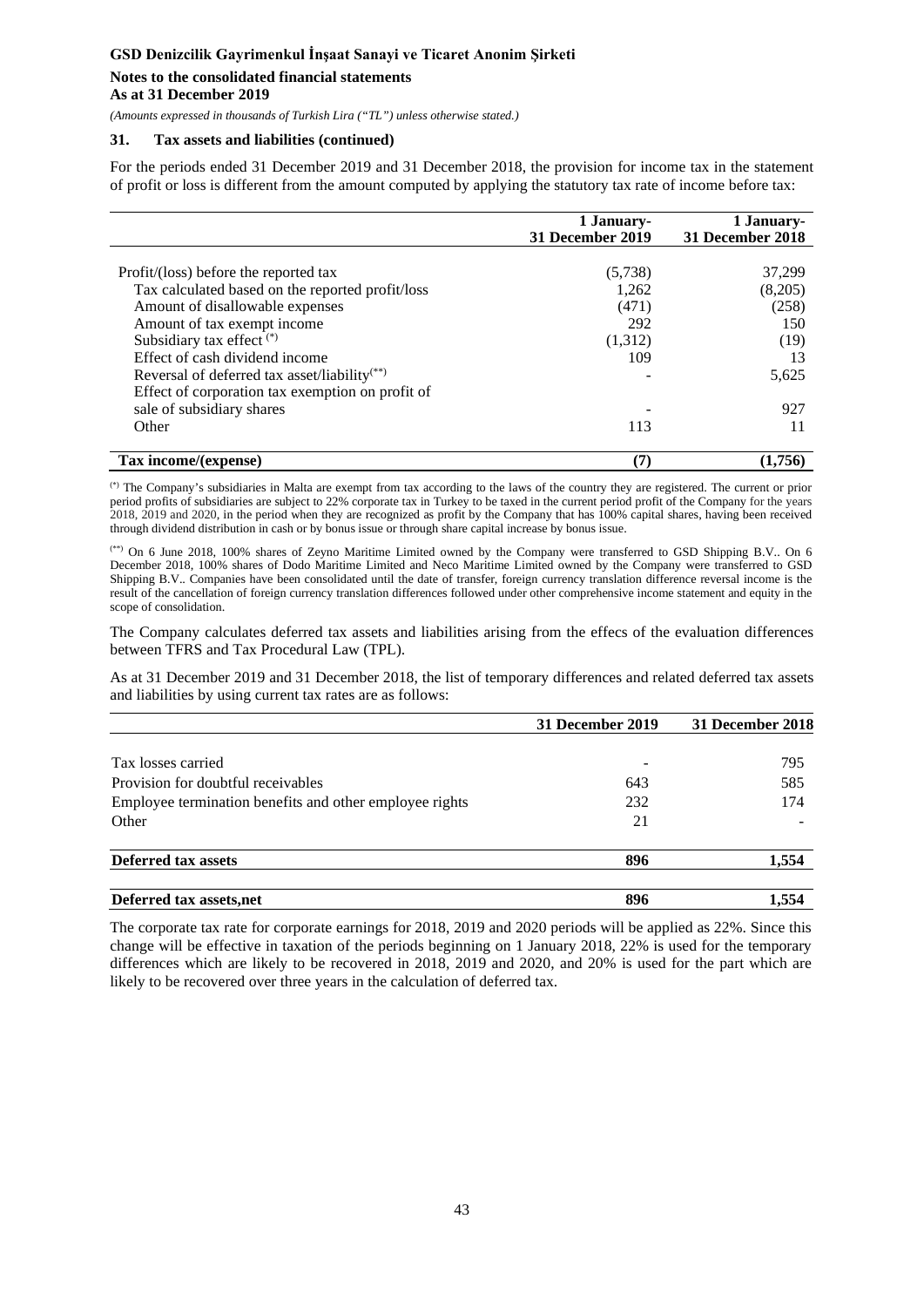### **Notes to the consolidated financial statements As at 31 December 2019**

*(Amounts expressed in thousands of Turkish Lira ("TL") unless otherwise stated.)*

### **31. Tax assets and liabilities (continued)**

The expiration date of the Company for unused tax losses is given below:

|                  | 31 December 2019         | 31 December 2018 |
|------------------|--------------------------|------------------|
| 31 December 2022 | -                        | 2,608            |
| 31 December 2023 | $\overline{\phantom{0}}$ | 1,006            |
|                  |                          | 3.614            |

As at 31 December 2019 and 31 December 2018, movement of deferred tax assets is as follows;

|                                                                    | 31 December 2019 | 31 December 2018 |
|--------------------------------------------------------------------|------------------|------------------|
|                                                                    |                  |                  |
| Opening balance                                                    | 1,554            | 1,180            |
| Deferred tax income/(expense) that is recognized in profit or loss | (676)            | (2,867)          |
| Deferred tax that is recognized in shareholders' equity            | 18               | 3,241            |
| Balance at the end of period                                       | 896              | l.554            |

### **32. Earnings/(losses) per share**

Earnings/(losses) per share calculation for the periods ended 31 December 2019 and 31 December 2018 are as follows:

|                                                                                                | 1 January-<br>31 December 2019 | 1 January-<br>31 December 2018 |  |
|------------------------------------------------------------------------------------------------|--------------------------------|--------------------------------|--|
| Net profit /(loss) for the period<br>Weighted average number of ordinary shares <sup>(*)</sup> | (5,745)<br>48,770              | 35,543<br>49.266               |  |
| Basic earnings/(losses) expressed in 1 TL per share                                            | (0.118)                        | 0.721                          |  |

(\*) By the Board of Directors Meeting dated 26 July 2016, the Company has decided to repurchase its shares according to the announcements of CMB on 21 July 2016 and 25 July 2016 in order to protect investors. As at 31 December 2019, the Company has repurchased TL 3,411 nominal value of C group shares amounting to TL 3,223 as at the report date (31 December 2018: Repurchased TL 3,411 nominal value of C group shares amounting to TL 3,223.).

### **33. The nature and level of the risks that stem from financial instruments**

### **33.1 Financial risk management purposes and policies**

The Group Companies are exposed to various risks during their activities:

- Credit Risk
- Liquidity Risk
- **Market Risk**

This note is disclosed to give information about the targets, policies and processes in the risk management of the Group companies in case the Group companies are exposed to the aforementioned risks.

The Board of Directors of the Group companies is generally responsible for the establishment and supervision of the risk management frame of the companies.

The risk management policies of the Group companies are formed to determine and analyze the risks that the companies can be exposed to. The purpose of the risk management policies is to form the appropriate risk limit controls, to supervise risks and to adhere to the limits. The Company creates a disciplined and constructive control environment and helps all the employees understand their roles and responsibilities via various training and management standards and processes.

### *33.1.1 Credit risk*

The Group is exposed to credit risk because of its dry cargo transportation. Credit risk is the risk that one party in a mutual relationship suffers a financial loss as a result of the other party not fulfilling his/her commitment regarding a financial instrument. The Company tries to manage credit risk by limiting the transactions made with certain parties and evaluating continuously the trustworthiness of the parties.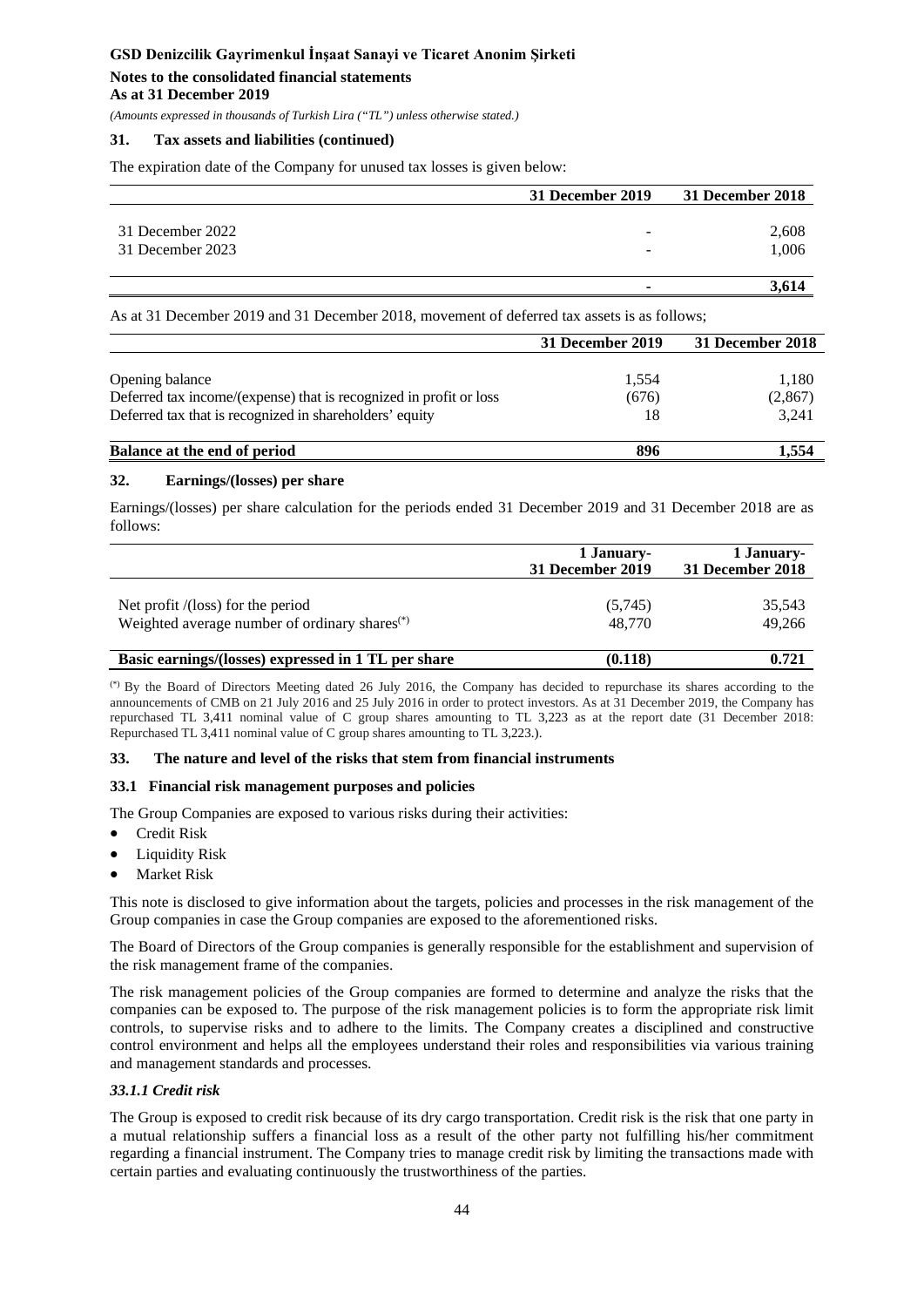**Notes to the consolidated financial statements As at 31 December 2019**

*(Amounts expressed in thousands of Turkish Lira ("TL") unless otherwise stated.)*

### **33. The nature and level of the risks that stem from financial instruments (continued)**

### **33.1 Financial risk management purposes and policies (continued)**

### *33.1.1 Credit risk (continued)*

Credit risk concentration is about certain companies operating in similar lines of business or being located in the same geographical region. This concentration is also about changes – that can occur under economic, political and similar other conditions – affecting the commitments of these companies that stem from contracts. Credit risk concentration reveals the Company's sensitivity about its performance of being effective to a certain branch of industry or geographical region.

The Group tries to manage its credit risk by working with International companies which are specialized in their sectors and by doing business in terms of International law.

### *33.1.2 Liquidity risk*

Liquidity risk come in sight during the funding of the Group companies' activities. This risk includes both the risk of not being able to fund the Group companies' assets in appropriate maturities and dates and the risk of not being able to liquidate an asset with a reasonable price and in an appropriate timeframe. The Group fulfills its funding needs through banks. The Company continuously evaluates liquidity risk by determining the changes and watching the course of these changes in the fund resources that are necessary to reach the company targets.

#### *33.1.3 Market Risk*

The Group protects itself with respect to changing market conditions by using instruments of purchase and sale. The market risk is managed by purchase and sale of derivative financial instruments, within the limits determined by the Company management, and by getting preventive positions.

#### *(i) Foreign currency risk*

The Group carries the foreign currency risk due to the transactions conducted in foreign currencies (such as marine operations, investment activities and bank credits). Since the financial statements of the Group are prepared based on Turkish Lira, the mentioned financial statements are affected by the floating of the foreign currencies with respect to Turkish Lira.

#### *(ii) Interest rate risk*

The activities of the Group companies are exposed to the risk of changes in interest rates when its receivables and loans on interest are redeemed or reprised on different times or amounts. Furthermore, the Group, in case it has loans involving flexible interest rates such as Libor or Eurolibor rates, may also be exposed to the risk of interest rate due to the reprising thereof. The risk management activities aim to optimize the net interest income if the market interest rates in compliance with the basic strategies of the Company are considered.

Sensitivity of the assets, liabilities and off-balance sheet items to interest is evaluated daily and monthly by the Company Management while also taking the developments in the market into account.

The Group deals with interest rate risk in terms of market risk management and asset-liability management.

#### **33.2***.* **Disclosures related to financial risk management**

Sectoral distribution of the receivables originating from finance sector activities is as follows;

|              | 31 December 2019 |     | % 31 December 2018 | $\frac{6}{9}$ |
|--------------|------------------|-----|--------------------|---------------|
| Textile      |                  | 100 | 26                 | 100           |
| <b>Total</b> |                  | 100 |                    | 100           |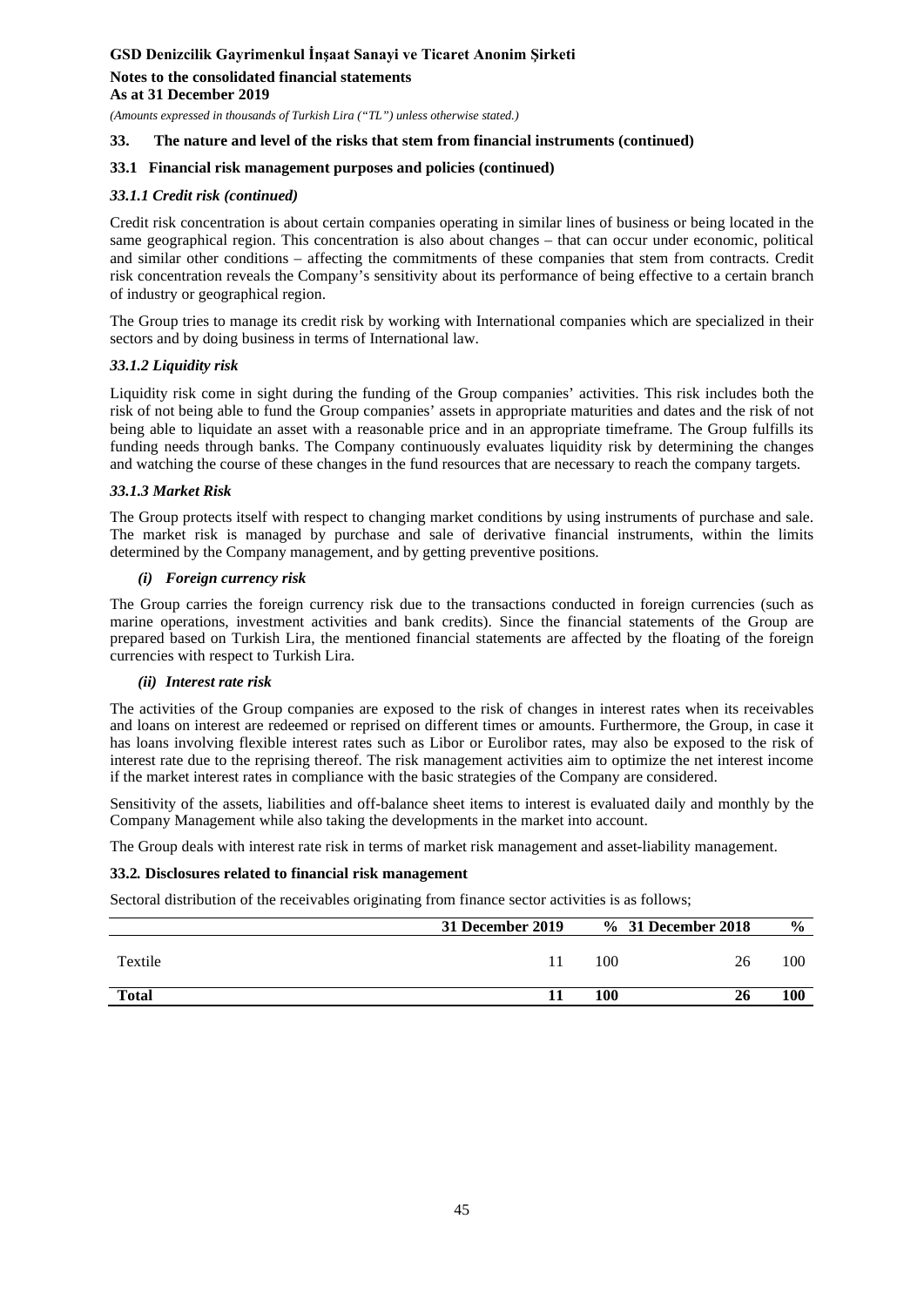#### **Notes to the consolidated financial statements As at 31 December 2019**

*(Amounts expressed in thousands of Turkish Lira ("TL") unless otherwise stated.)*

### **33. The nature and level of the risks that stem from financial instruments (continued)**

### **33.2 Disclosures related to financial risk management (continued)**

### *33.2.1 Credit risk (continued)*

As at 31 December 2019 and 31 December 2018, the assets of the Company which are qualified as credits exposed to credit risk are as in the following table:

|                                                                                           | Receivables originating from |               |                                    |               |                      |
|-------------------------------------------------------------------------------------------|------------------------------|---------------|------------------------------------|---------------|----------------------|
|                                                                                           | finance sector activities    |               | <b>Trade and other receivables</b> |               |                      |
|                                                                                           | <b>Related</b>               |               | <b>Related</b>                     |               |                      |
| 31 December 2019                                                                          | parties                      | Third parties | parties                            | Third parties | <b>Bank deposits</b> |
|                                                                                           |                              |               |                                    |               |                      |
| Maximum loan risks to be endured as at the end of the reporting period                    |                              |               |                                    |               |                      |
| $(A+B+C+D+E)$                                                                             |                              | 11            | 230                                | 2,250         | 5,061                |
| A. Net book value of the financial assets which are undue and have not been impaired      |                              |               | 230                                | 2,250         | 5,061                |
| B. Net book value of the financial assets conditions of which have been re-negotiated and |                              |               |                                    |               |                      |
| which will otherwise be considered as due or impaired                                     |                              |               |                                    |               |                      |
| C. Net book value of the assets which are due but have not been impaired                  |                              |               |                                    |               |                      |
| - portion guaranteed by securities etc.                                                   |                              |               |                                    |               |                      |
| D. Net book value of impaired assets                                                      |                              |               |                                    |               |                      |
| - Due (gross registered value)                                                            |                              | 4,113         |                                    | 1,980         |                      |
| - Impairment (-)                                                                          |                              | (4,113)       |                                    | (1,980)       |                      |
| - Portion of the net value guaranteed by securities etc.                                  |                              |               | $\overline{\phantom{0}}$           |               |                      |
| - Undue (gross registered value)                                                          |                              |               |                                    |               |                      |
| - Impairment (-)                                                                          |                              |               |                                    |               |                      |
| - Portion of the net value guaranteed by securities etc.                                  |                              |               |                                    |               |                      |
| E. Elements comprising off-balance sheet loan risk                                        |                              |               |                                    |               |                      |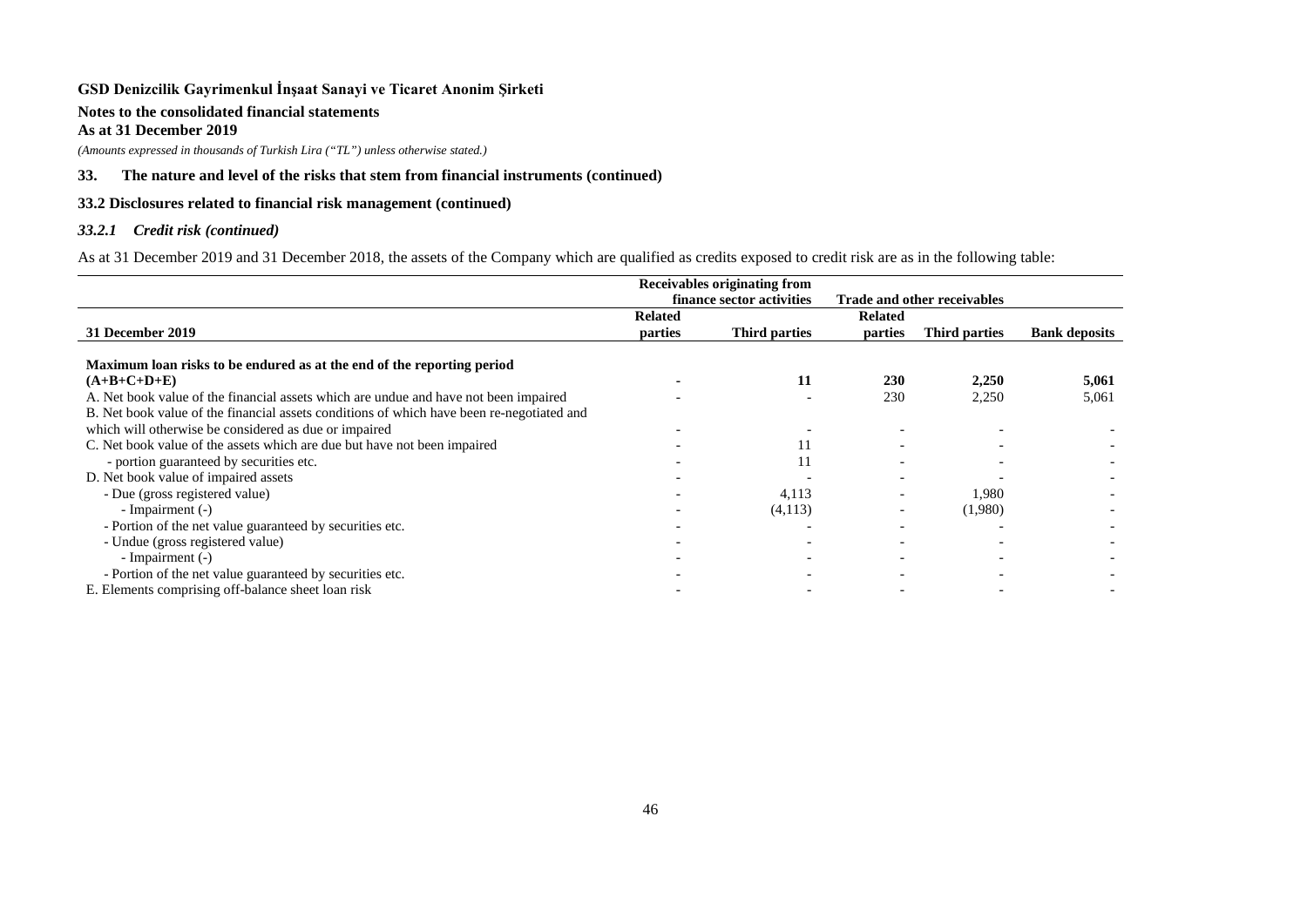### **Notes to the consolidated financial statements As at 31 December 2019**

*(Amounts expressed in thousands of Turkish Lira ("TL") unless otherwise stated.)*

### **33. The nature and level of the risks that stem from financial instruments (continued)**

### **33.2 Disclosures related to financial risk management (continued)**

### *33.2.1 Credit risk (continued)*

|                                                                                       |                | <b>Receivables</b> |                                    |              |                      |
|---------------------------------------------------------------------------------------|----------------|--------------------|------------------------------------|--------------|----------------------|
|                                                                                       |                | originating from   |                                    |              |                      |
|                                                                                       |                | finance sector     |                                    |              |                      |
|                                                                                       |                | activities         | <b>Trade and other receivables</b> |              |                      |
|                                                                                       | <b>Related</b> |                    | <b>Related</b>                     | <b>Third</b> |                      |
| 31 December 2018                                                                      | parties        | Third parties      | parties                            | parties      | <b>Bank deposits</b> |
| Maximum loan risks to be endured as at the end of the reporting period                |                |                    |                                    |              |                      |
| $(A+B+C+D+E)$                                                                         |                | 26                 | 179                                | 2,422        | 77,623               |
| A. Net book value of the financial assets which are undue and have not been impaired  |                |                    | 179                                | 2,422        | 77,623               |
| B. Net book value of the financial assets conditions of which have been re-negotiated |                |                    |                                    |              |                      |
| and which will otherwise be considered as due or impaired                             |                |                    |                                    |              |                      |
| C. Net booked value of the assets which are due but have not been impaired            |                | 26                 |                                    |              |                      |
| - portion guaranteed by securities etc.                                               |                | 26                 |                                    |              |                      |
| D. Net book value of impaired assets                                                  |                |                    |                                    |              |                      |
| - Due (gross registered value)                                                        |                | 3,822              |                                    | 1,980        |                      |
| - Impairment (-)                                                                      |                | (3,822)            |                                    | (1,980)      |                      |
| - Portion of the net value guaranteed by securities etc.                              |                |                    |                                    |              |                      |
| - Undue (gross registered value)                                                      |                |                    |                                    |              |                      |
| - Impairment (-)                                                                      |                |                    | $\overline{\phantom{0}}$           |              |                      |
| - Portion of the net value guaranteed by securities etc.                              |                |                    |                                    |              |                      |
| E. Elements comprising off-balance sheet loan risk                                    |                |                    |                                    |              |                      |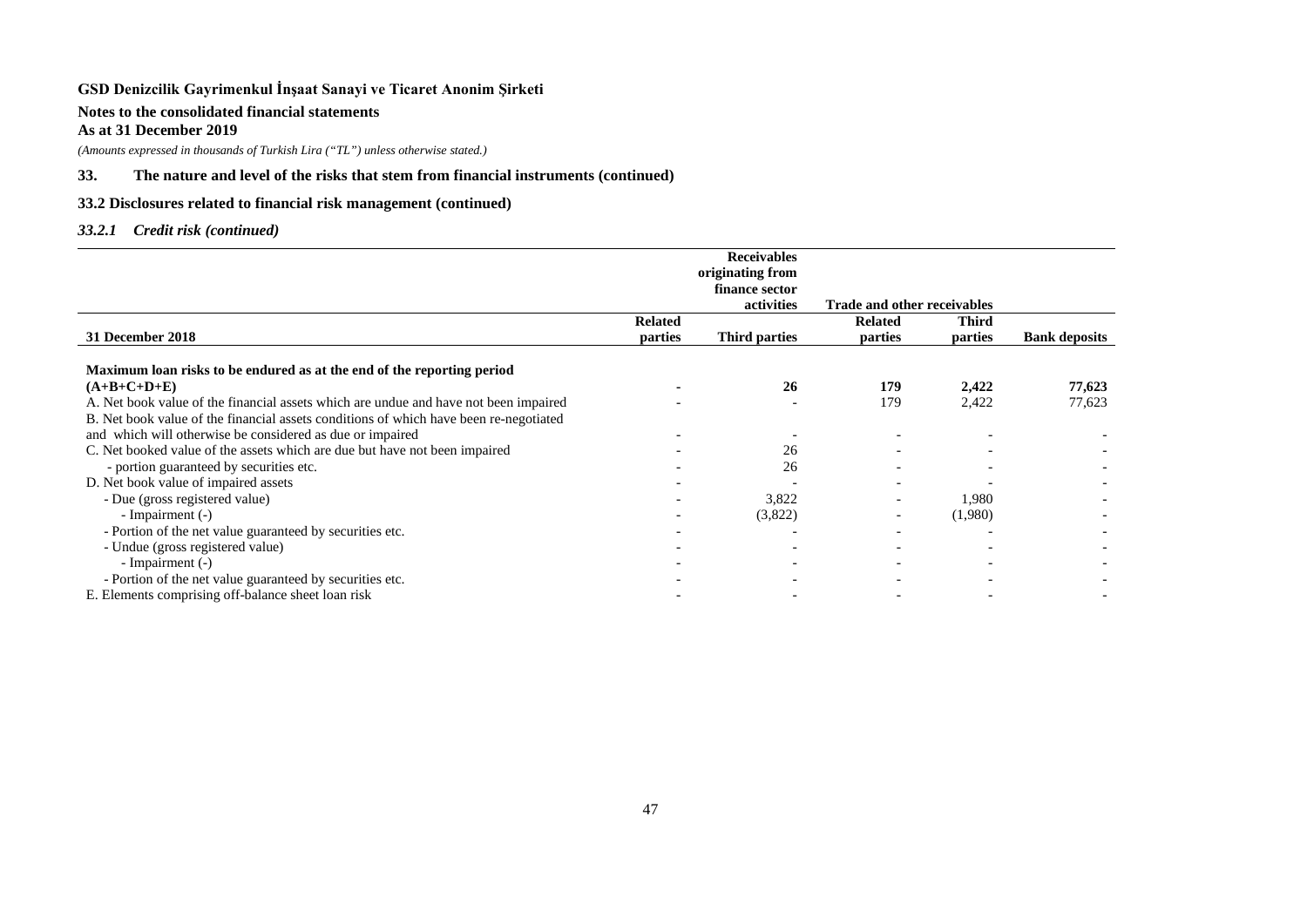#### **Notes to the consolidated financial statements As at 31 December 2019**

*(Amounts expressed in thousands of Turkish Lira ("TL") unless otherwise indicated.)*

#### **33. The nature and level of the risks that stem from financial instruments (continued)**

### **33.2 Disclosures related to financial risk management (continued)**

### *33.2.2 Liquidity risk*

The chart below provides the maturity analysis of the financial liabilities of the Group companies based on the remaining maturities as at balance sheet date. The amounts indicated in the chart represent undiscounted amounts based on contracts:

### **31 December 2019**

| Due Dates In Relation to the<br>Contract              | Carrying<br>value | Sum of cash<br>outflow in<br>relation to the<br>contract | Less than 3<br>months | <b>Between 3-</b><br>12 months | <b>Between 1-</b><br>5 years | More<br>than 5<br>vears  |
|-------------------------------------------------------|-------------------|----------------------------------------------------------|-----------------------|--------------------------------|------------------------------|--------------------------|
|                                                       |                   |                                                          |                       |                                |                              |                          |
| <b>Non-derivative Financial</b><br><b>Liabilities</b> | 104.481           | (109, 867)                                               | (18, 142)             | (38.307)                       | (53, 418)                    |                          |
|                                                       |                   |                                                          |                       |                                |                              |                          |
| Bank loans                                            | 104.144           | (109, 530)                                               | (17,805)              | (38, 307)                      | (53, 418)                    |                          |
| Payables from finance sector                          |                   |                                                          |                       |                                |                              |                          |
| activities                                            | 41                | (41)                                                     | (41)                  | $\overline{\phantom{0}}$       | $\overline{\phantom{0}}$     |                          |
| Trade payables                                        | 165               | (165)                                                    | (165)                 | $\overline{\phantom{0}}$       | $\overline{\phantom{0}}$     | $\overline{\phantom{0}}$ |
| Other payables                                        | 131               | (131)                                                    | (131)                 | $\overline{\phantom{a}}$       | $\overline{\phantom{a}}$     | $\overline{\phantom{a}}$ |
| 31 December 2018                                      |                   |                                                          |                       |                                |                              |                          |

| Due Dates In Relation to the<br>Contract              | Carrying<br>value | <b>Total cash</b><br>outflow in<br>relation to the<br>contract | Up to<br>3 months | <b>Between 3-</b><br>12 months | <b>Between 1-</b><br>5 years | More<br>than 5<br>vears |
|-------------------------------------------------------|-------------------|----------------------------------------------------------------|-------------------|--------------------------------|------------------------------|-------------------------|
| <b>Non-derivative Financial</b><br><b>Liabilities</b> | 164,504           | (179, 517)                                                     | (39,730)          | (57,082)                       | (82,705)                     |                         |
| Bank loans<br>Payables from finance sector            | 164.192           | (179, 205)                                                     | (39, 418)         | (57,082)                       | (82,705)                     |                         |
| activities                                            | 57                | (57)                                                           | (57)              | $\overline{\phantom{0}}$       | -                            |                         |
| Trade payables                                        | 141               | (141)                                                          | (141)             |                                |                              |                         |
| Other payables                                        | 114               | (114)                                                          | (114)             |                                |                              |                         |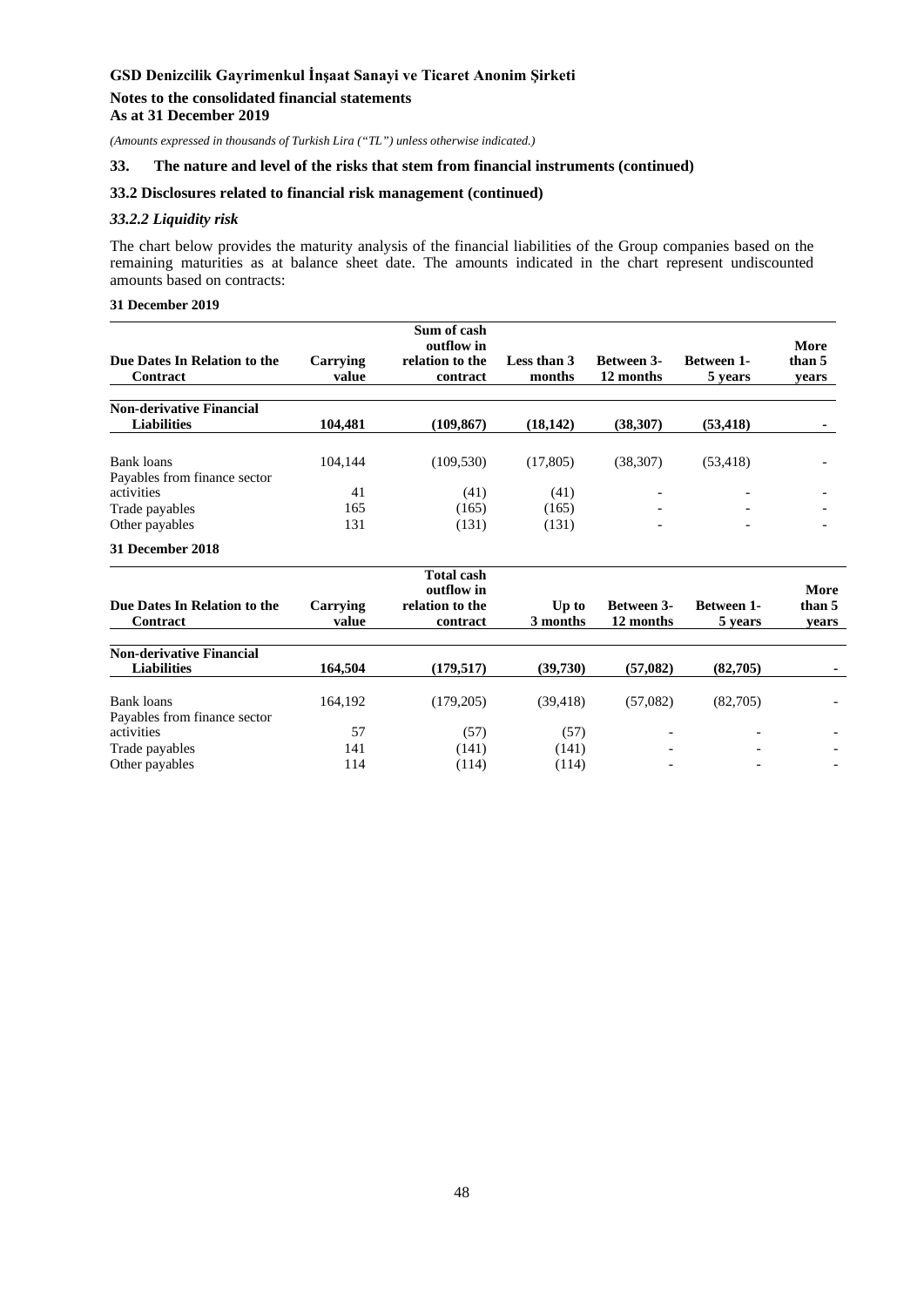### **Notes to the consolidated financial statements As at 31 December 2019**

*(Amounts expressed in thousands of Turkish Lira ("TL") unless otherwise stated.)*

### **33. The nature and level of the risks that stem from financial instruments (continued)**

### *33.2.3 Market risk*

#### *Interest rate risk*

The Company is exposed to the interest rate risk due to the effect of the changes in interest rates on assets yielding interest. The mentioned risk of interest rate is managed by making use of liquid assets as short term investment.

|                                                     | Interest rate position table |        |                         |
|-----------------------------------------------------|------------------------------|--------|-------------------------|
| <b>Financial instruments with</b>                   |                              |        | 31 December 31 December |
| fixed interest                                      |                              | 2019   | 2018                    |
|                                                     |                              |        |                         |
|                                                     | Finance lease receivables    | 11     | 26                      |
|                                                     | Time deposits                | 2,079  | 76,097                  |
|                                                     | Bank loans                   | 14.339 | 77,033                  |
| <b>Financial instruments with floating interest</b> |                              |        |                         |
|                                                     | Bank loans                   | 89,805 | 87,159                  |
|                                                     |                              |        |                         |

### *Interest rate risk sensitivity analysis*

If the interest rates of the financial instruments with floating interest, on the renewal dates were 100 base points higher/lower and all other variables were to remain stable, the net loss for the period would be TL 48 higher/lower on 31 December 2019 (31 December 2018: TL 143).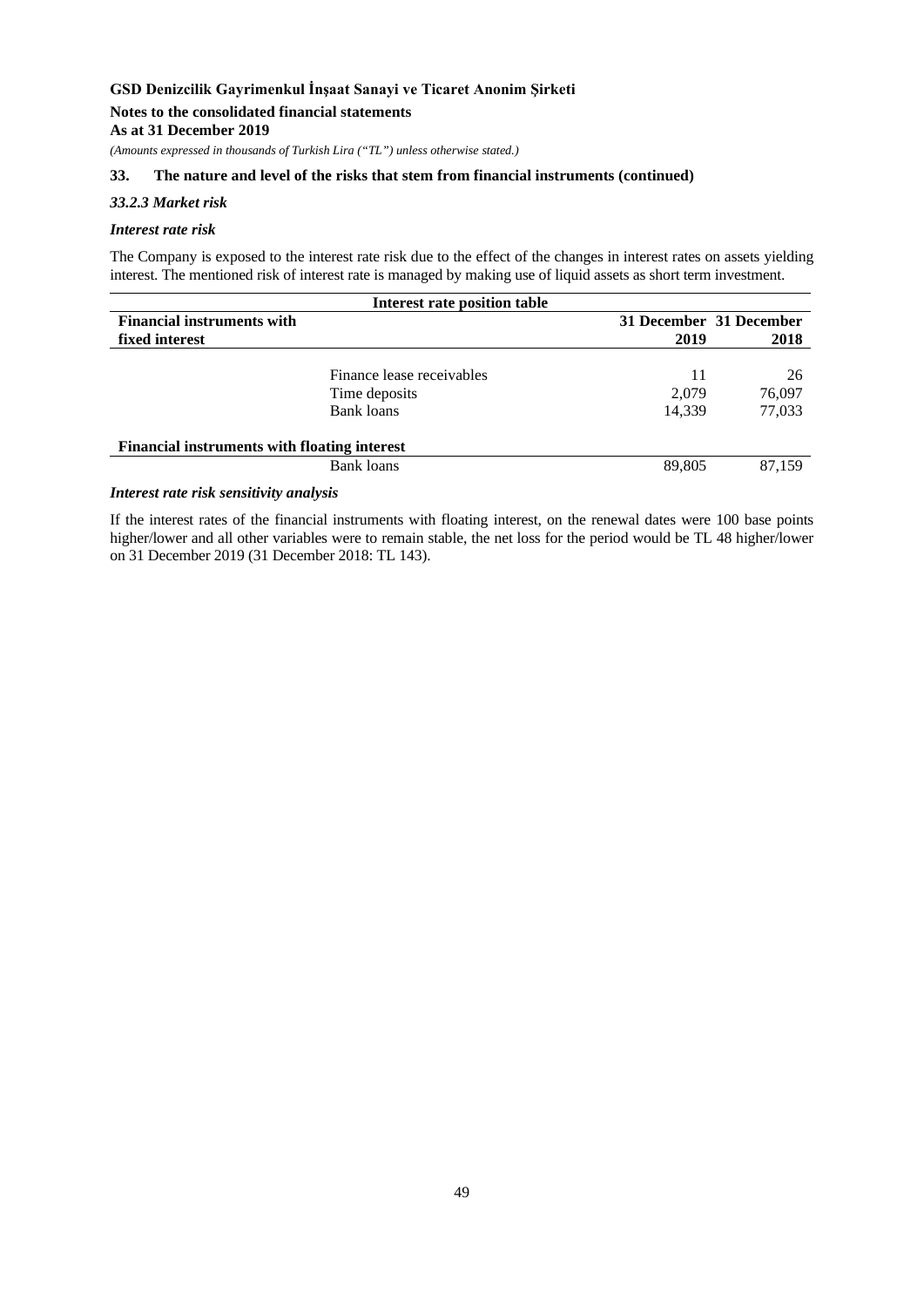# **Notes to the consolidated financial statements**

**As at 31 December 2019**

*(Amounts expressed in thousands of Turkish Lira ("TL") unless otherwise stated.)*

#### **33. The nature and level of the risks that stem from financial instruments (continued)**

#### *33.2.3 Market risk (continued)*

#### *Foreign currency risk*

Foreign currency risk is the risk arising from the change in the value of a financial instrument depending on the changes in foreign exchange rate. The Company is exposed to the risk of currency due to the changes in exchange rates while converting its foreign currency assets to Turkish Liras. Risks of currency are managed by the using of foreign currency liquid assets as short term investment.

The chart below summarizes the foreign currency position risk of the Group in detail as at the dates of 31 December 2019 and 31 December 2018. Foreign currency assets and liabilities of the Group are as follows in foreign currency:

|                                                                                                                                                                                                                             | Foreign currency position chart  |                                         |                                   |                                |                                    |                                         |                                   |                                    |
|-----------------------------------------------------------------------------------------------------------------------------------------------------------------------------------------------------------------------------|----------------------------------|-----------------------------------------|-----------------------------------|--------------------------------|------------------------------------|-----------------------------------------|-----------------------------------|------------------------------------|
|                                                                                                                                                                                                                             |                                  | 31 December 2019                        |                                   |                                |                                    |                                         | 31 December 2018                  |                                    |
|                                                                                                                                                                                                                             | <b>Total TL</b><br>Equivalent    | <b>USD</b> (in<br><b>Turkish Liras)</b> | Euro (in<br><b>Turkish Liras)</b> | Other (in<br>Turkish<br>Liras) | <b>Total TL</b><br>Equivalent      | <b>USD</b> (in<br><b>Turkish Liras)</b> | Euro (in<br><b>Turkish Liras)</b> | Other (in<br><b>Turkish Liras)</b> |
| 1. Trade Receivables<br>2a. Monetary financial assets (including cash and bank accounts)<br>2b. Non monetary financial assets<br>3. Other<br>4. Current assets $(1+2+3)$                                                    | 2.248<br>5,028<br>1,071<br>8,347 | 2,248<br>5,018<br>1,071<br>8,337        | 10<br>10                          |                                | 2.420<br>77,619<br>1,074<br>81,113 | 2.420<br>77,607<br>1,068<br>81.095      | 12<br>6<br>18                     |                                    |
| 5. Trade receivables<br>6a. Monetary financial assets<br>6b. Non monetary financial assets<br>7. Other<br>8. Non-current assets $(5+6+7)$                                                                                   | 235,200<br>235,200               | 235,200<br>235,200                      |                                   |                                | 211,783<br>211,783                 | 211,783<br>211,783                      |                                   | $\blacksquare$                     |
| 9. Total assets $(4+8)$                                                                                                                                                                                                     | 243,547<br>27                    | 243,537<br>27                           | 10                                |                                | 292,896<br>21                      | 292,878<br>21                           | 18                                |                                    |
| 10. Trade payables<br>11. Financial liabilities<br>12a. Other (Monetary)<br>12b. Other (Non monetary)                                                                                                                       | 52,277<br>820                    | 52,277<br>820                           | 53                                |                                | 85,008<br>1,093                    | 84,990<br>1.093                         | 18                                |                                    |
| $13.$ Short-term liabilities $(10+11+12)$<br>14. Trade payables<br>15. Financial Liabilities                                                                                                                                | 53,124<br>51,887                 | 53,124<br>51,887                        | 53                                |                                | 86,122<br>79,229                   | 86,104<br>79,229                        | 18                                | . .                                |
| 16 a. Other (Monetary)                                                                                                                                                                                                      |                                  |                                         |                                   |                                |                                    |                                         |                                   |                                    |
| 16 b. Other (Non monetary)<br>17. Long-term liabilities $(14+15+16)$                                                                                                                                                        | 51,887                           | 51,887                                  |                                   |                                | 79,229                             | 79,229                                  |                                   |                                    |
| 18. Total liabilities $(13+17)$                                                                                                                                                                                             | 105,011                          | 105,011                                 | 53                                |                                | 165,351                            | 165,333                                 | 18                                | $\sim$                             |
| 19. Net Asset/(Liability) Position of the Off-Balance Sheet Foreign Currency Derivative<br>Instruments (19a-19b)<br>19b. Sum of the Off-Balance Sheet Foreign Currency Derivative Products with Passive<br><b>Character</b> |                                  |                                         |                                   | $\blacksquare$                 |                                    |                                         |                                   |                                    |
| 20. Net Foreign Currency Asset/(Liability) Position (9-18+19)                                                                                                                                                               | 138,536                          | 138,526                                 | (43)                              | $\blacksquare$                 | 127,545                            | 127,545                                 | (6)                               | $\sim$                             |
| 21. Monetary Items Net Foreign Currency Asset/(Liability) Position (=1+2a+5+6a-10-11-<br>$12a-14-15-16a$                                                                                                                    | (96, 915)                        | (96, 925)                               | (43)                              |                                | (84,219)                           | (84,219)                                | (6)                               | $\blacksquare$                     |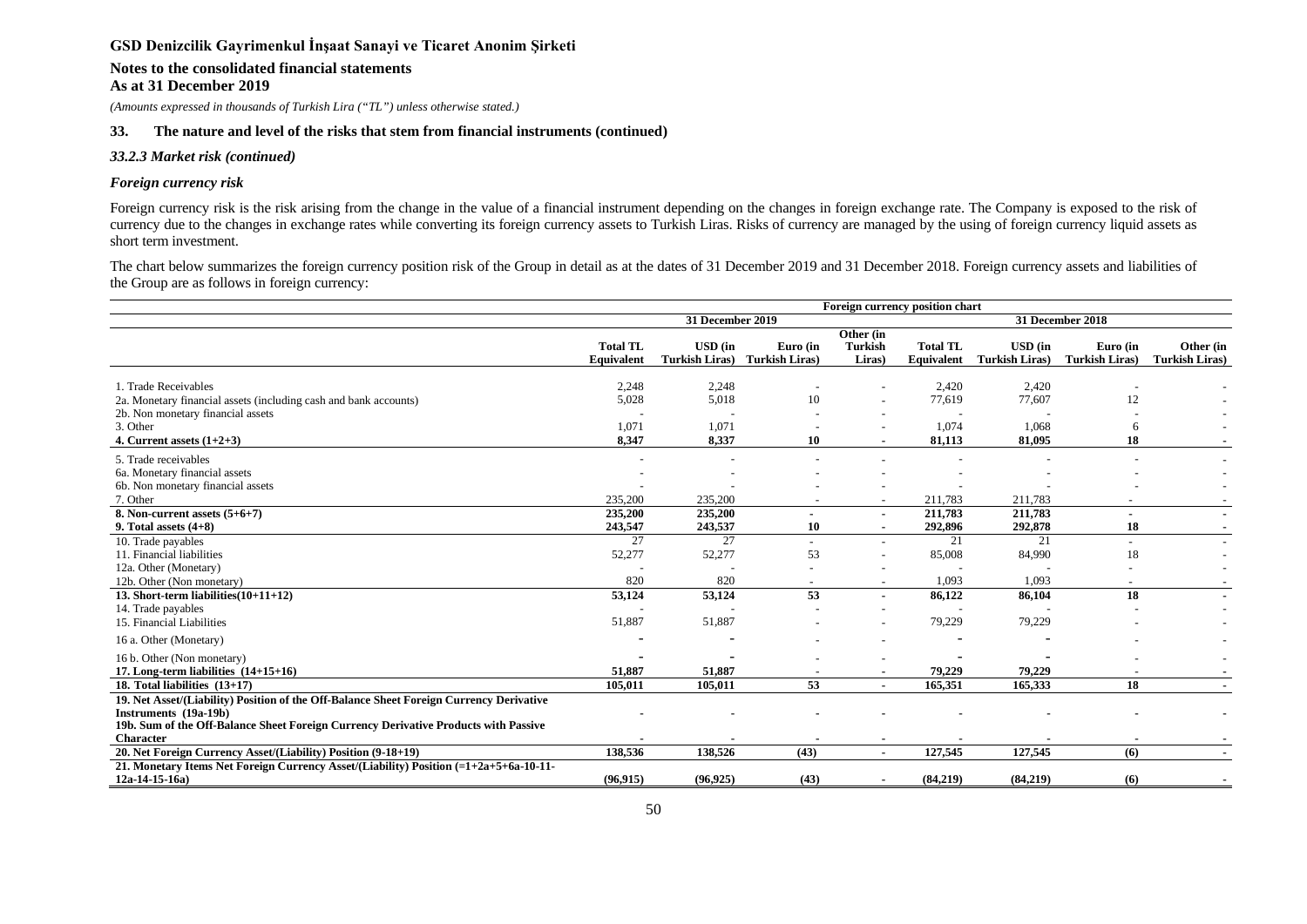### **Notes to the consolidated financial statements**

**As at 31 December 2019**

*(Amounts expressed in thousands of Turkish Lira ("TL") unless otherwise stated.)*

### **33. The nature and level of the risks that stem from financial instruments (continued)**

### *33.2.3 Market risk (continued)*

#### *Foreign currency risk (continued)*

A 10 percent depreciation of the TL against the following currencies at 31 December 2019 and 31 December 2018 would have increased equity and profit or loss by the amounts shown below. This analysis assumes that all other variables, in particular interest rates, remain constant.

| <b>Foreign Exchange Rate Sensitivity Analysis Table</b>                                                                                      |                                    |                                    |                                    |                                    |  |
|----------------------------------------------------------------------------------------------------------------------------------------------|------------------------------------|------------------------------------|------------------------------------|------------------------------------|--|
| 31 December 2019                                                                                                                             |                                    |                                    |                                    |                                    |  |
|                                                                                                                                              | Profit/(Loss)                      |                                    | Equity                             |                                    |  |
|                                                                                                                                              | Foreign<br>currency<br>appreciates | Foreign<br>currency<br>depreciates | Foreign<br>currency<br>appreciates | Foreign<br>currency<br>depreciates |  |
| Change of USD by 10% against TL:<br>1. USD net asset/liability<br>2. Secured portion from USD risk (-)                                       | (1,872)                            | 1,872                              | 16,423                             | (16, 423)                          |  |
| Change of EUR by 10% against TL:<br>3. Euro net asset/liability<br>4. Secured portion from EUR risk (-)                                      | (3)                                | 3                                  |                                    |                                    |  |
| Change of other currencies by 10% against TL:<br>5. Other currencies net asset/liability<br>6. Secured portion from other currencies risk(-) |                                    |                                    |                                    |                                    |  |

|                                                                                                                                              | <b>Foreign Exchange Rate Sensitivity Analysis Table</b> |                                    |                                    |                                    |  |  |
|----------------------------------------------------------------------------------------------------------------------------------------------|---------------------------------------------------------|------------------------------------|------------------------------------|------------------------------------|--|--|
| 31 December 2018                                                                                                                             |                                                         |                                    |                                    |                                    |  |  |
|                                                                                                                                              | Profit/(Loss)                                           |                                    | <b>Equity</b>                      |                                    |  |  |
|                                                                                                                                              | Foreign<br>currency<br>appreciates                      | Foreign<br>currency<br>depreciates | Foreign<br>currency<br>appreciates | Foreign<br>currency<br>depreciates |  |  |
| Change of USD by 10% against TL:<br>1. USD net asset/liability<br>2. Secured portion from USD risk (-)                                       | 345                                                     | (345)                              | 12,342                             | (12, 342)                          |  |  |
| Change of EUR by 10% against TL:<br>3. Euro net asset/liability<br>4. Secured portion from EUR risk (-)                                      |                                                         |                                    |                                    |                                    |  |  |
| Change of other currencies by 10% against TL:<br>5. Other currencies net asset/liability<br>6. Secured portion from other currencies risk(-) |                                                         |                                    |                                    |                                    |  |  |

#### *Other price risks:*

The Group is exposed to stock price risk arising from the stock investments. Stock investments are conducted for strategic purposes rather than commercial goals. The Group does not actively purchase-sale such investments.

### **34. Financial Instruments**

#### *Fair value of financial instruments*

The estimated fair values of financial instruments have been determined by the Group, using available market information and appropriate valuation methodologies. However, judgment is necessarily required to interpret market data to estimate the fair value. Accordingly, the estimates presented herein are not necessarily indicative of the amounts the Group could realize in a current market exchange.

The following methods and assumptions were used to estimate the fair value of the financial instruments for which is practicable to estimate fair value: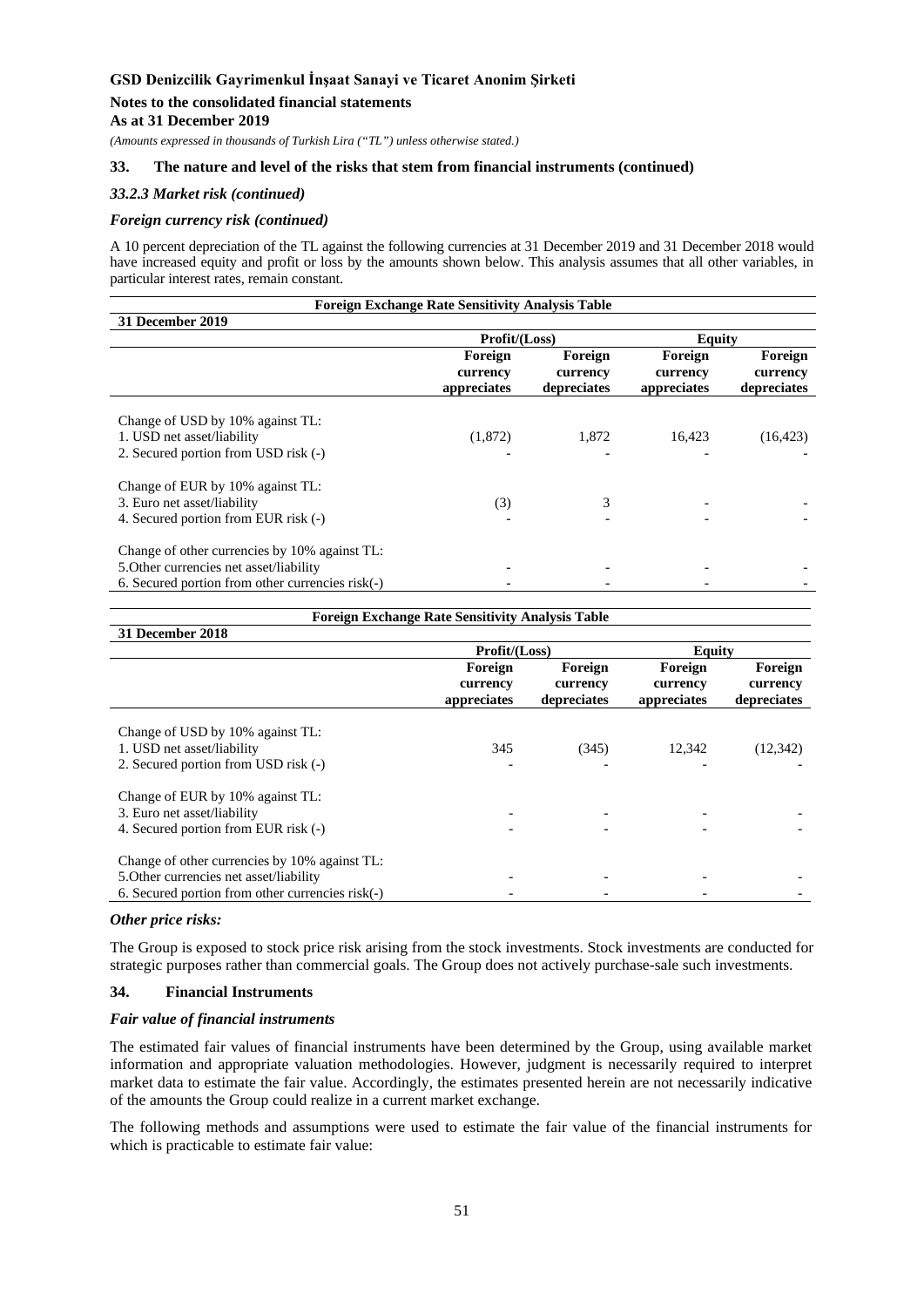*(Amounts expressed in thousands of Turkish Lira ("TL") unless otherwise stated.)*

### **34. Financial Instruments (continued)**

#### *Fair value of financial instruments (continued)*

### *Financial Assets*

The carrying values of financial assets including cash and cash equivalents which are accounted with their costs are estimated to be their fair values since they are short term.

The carrying values of receivables from finance sector activities as at 31 December 2019 are different from current interest rates along with the related calculated their fair values.

#### *Financial Liabilities*

The carrying values of finance sector payables, borrowings and short term trade payables are estimated to be their fair values.

Carrying and fair values of the financial assets and liabilities which are not reflected at their fair values in the financial statements as at 31 December 2019 and 31 December 2018 are shown in the table below:

|                                            |                   | 31 December 2019 | 31 December 2018  |               |
|--------------------------------------------|-------------------|------------------|-------------------|---------------|
|                                            | Carrying<br>value | Fair<br>value    | Carrying<br>value | Fair<br>value |
|                                            |                   |                  |                   |               |
| <b>Financial assets and liabilities</b>    |                   |                  |                   |               |
| Cash and cash equivalents                  | 5,063             | 5,063            | 77,624            | 77,624        |
| Trade receivables                          | 2,248             | 2,248            | 2,420             | 2,420         |
| Other receivables                          | 232               | 232              | 181               | 181           |
| Receivables from finance sector activities | 11                | 11               | 26                | 26            |
| Payables from finance sector activities    | 41                | 41               | 57                | 57            |
| Trade payables                             | 165               | 165              | 141               | 141           |
| Other payables                             | 131               | 131              | 114               | 114           |
| <b>Bank borrowings</b>                     | 104.144           | 104,169          | 164.192           | 164.199       |

#### *Classification of the fair value measurement*

The chart below discloses the valuation methods of the financial instruments reflected at their fair values. The valuation methods according to different levels are defined as follows**;**

- Level 1: Quoted prices (unadjusted) in active markets for identical assets or liabilities.
- Level 2: Inputs other than quoted prices included within Level 1 that are observable for the asset or liability, either directly (i.e. as prices) or indirectly (i.e. derived from prices).
- Level 3: Inputs for the asset or liabilities that are not based on observable market data (unobservable inputs).

As at the 31 December 2019, there is no financial investment carried at fair value (31 December 2018: None).

#### **35. Events after the reporting period**

In accordance with paragraph 2 of Article 6 of the Capital Market Board Communiqué No II-18.1 of the Capital Markets Board, the validity period of the existing registered capital ceiling of GSD Denizcilik Gayrimenkul İnşaat Sanayi ve Ticaret A.Ş. expired in 2019. The Company's Articles of Association, titled "Registered Capital", has been amended to keep the registered capital ceiling of the Company, which is TL 250,000,000, until the end of 2024 (5 years), and the Company applied to the Capital Markets Board and the Turkish Ministry of Customs and Trade to obtain the necessary permissions

In accordance with the special case announcement regarding the sale of repurchase shares on 29 January 2020 the Company sold its C group share with a nominal value of TL 172 for a total price of TL 628.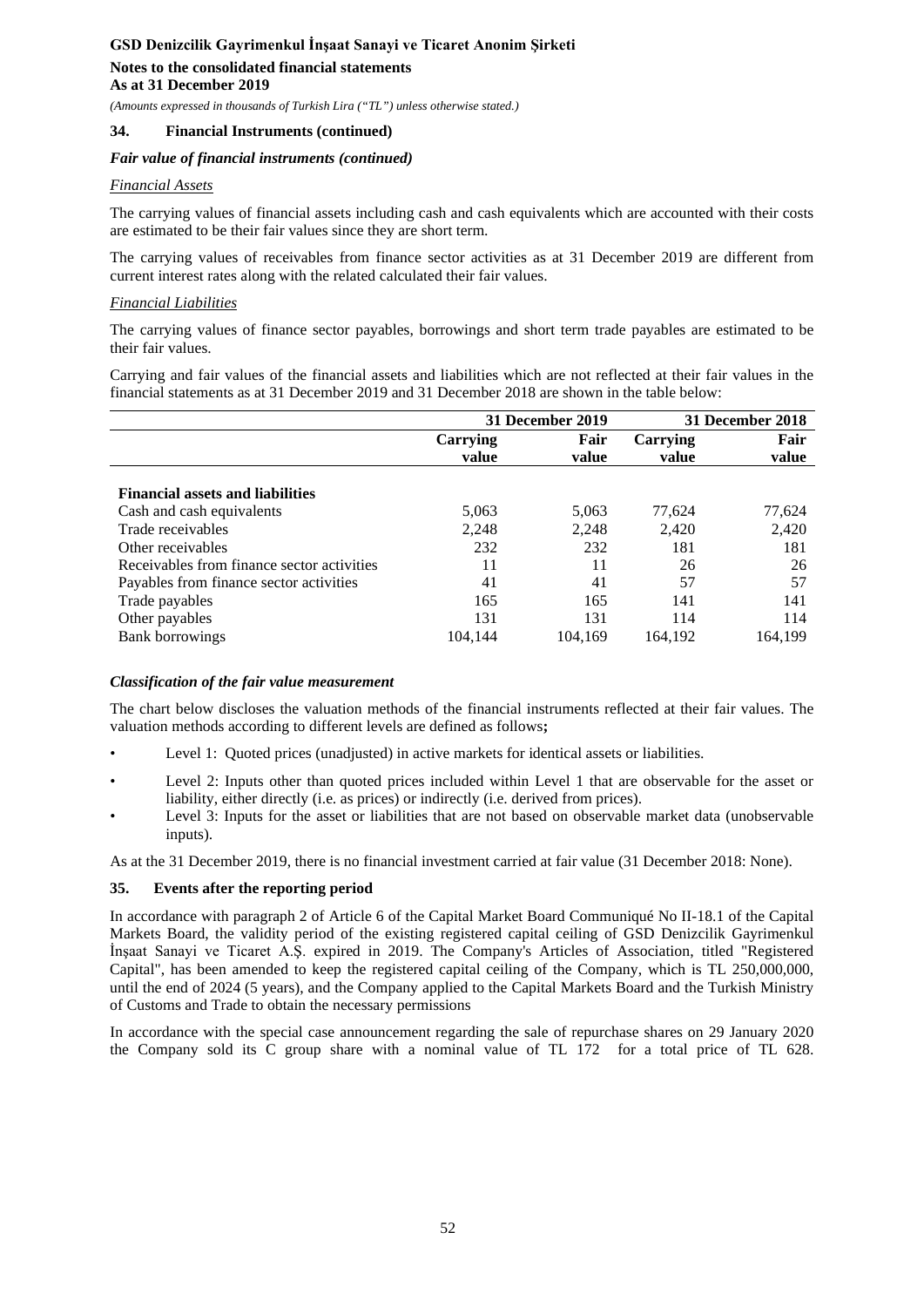# **GSD Denizcilik Gayrimenkul İnşaat Sanayi ve Ticaret Anonim Şirketi Notes to the consolidated financial statements As at 31 December 2019**

*(Amounts expressed in thousands of Turkish Lira ("TL") unless otherwise stated.)*

### **35. Events after the reporting period (continue)**

By the Board of Directors' decision dated 3 February 2020 of GSD Denizcilik Gayrimenkul İnşaat Sanayi ve Ticaret A.Ş., the subsidiaries established in Malta as Cano Maritime Ltd and Hako Maritime Ltd, have agreed to settle parts of the receivables amounting USD 8,500,000 from Cano Maritime Ltd. and USD 3,200,000 from Hako Maritime Ltd to convert into a capital share in the capital increases to be made by these subsidiaries in these amounts fully paid up capital. And for this purpose, "Capital Contribution Agreements" are signed and other necessary works and transactions are carried to put these receivables as capital increases to be made by these subsidiaries.

In accordance with the special case announcement regarding the sale of repurchase shares on 5 February 2020 the Company sold its C group share with a nominal value of TL 271 for a total price of TL 967 .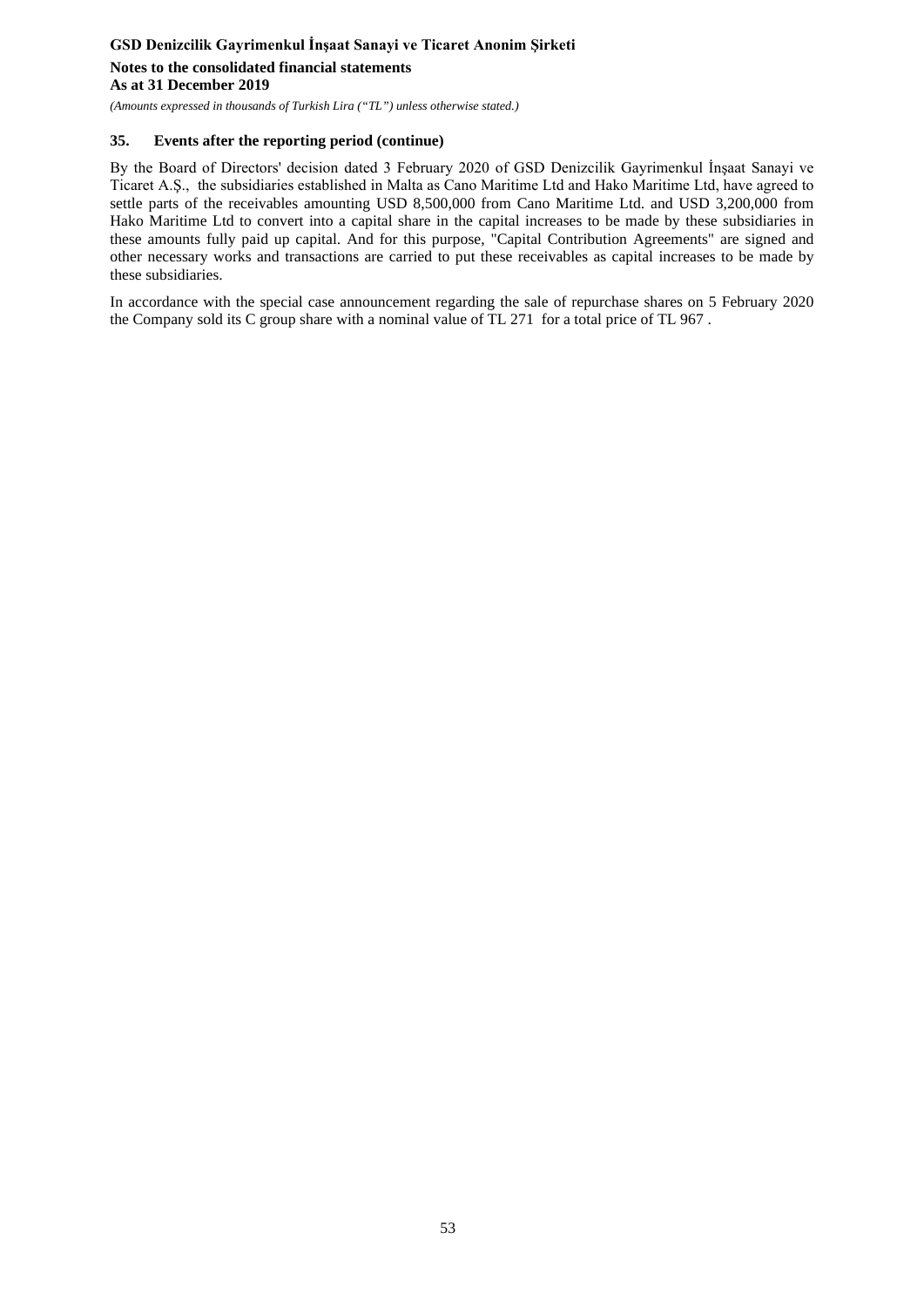# **GSD Denizcilik Gayrimenkul İnşaat Sanayi ve Ticaret Anonim Şirketi Supplementary Information Convenience Translation to US Dollars As at 31 December 2019**

#### **36. Convenience conversion of financials**

The US Dollar ("USD") amounts shown in the statement of financial position and statement of profit or loss and other comprehensive income on the following pages have been included solely for the convenience of the reader. For the current period's financial statements, USD amounts are translated from TL financial statements using the official TL exchange rate of 5.9402 TL/USD prevailing on 31 December 2019. For the prior year's financial statements, USD amounts are translated from TL financial statements using the official TL exchange rate of 5.2609 TL/USD prevailing on 31 December 2018. Such translation should not be construed as a representation that the TL amounts have been converted into USD pursuant to the requirements of IFRSs or Generally Accepted Accounting Principles in the United States of America or in any other country.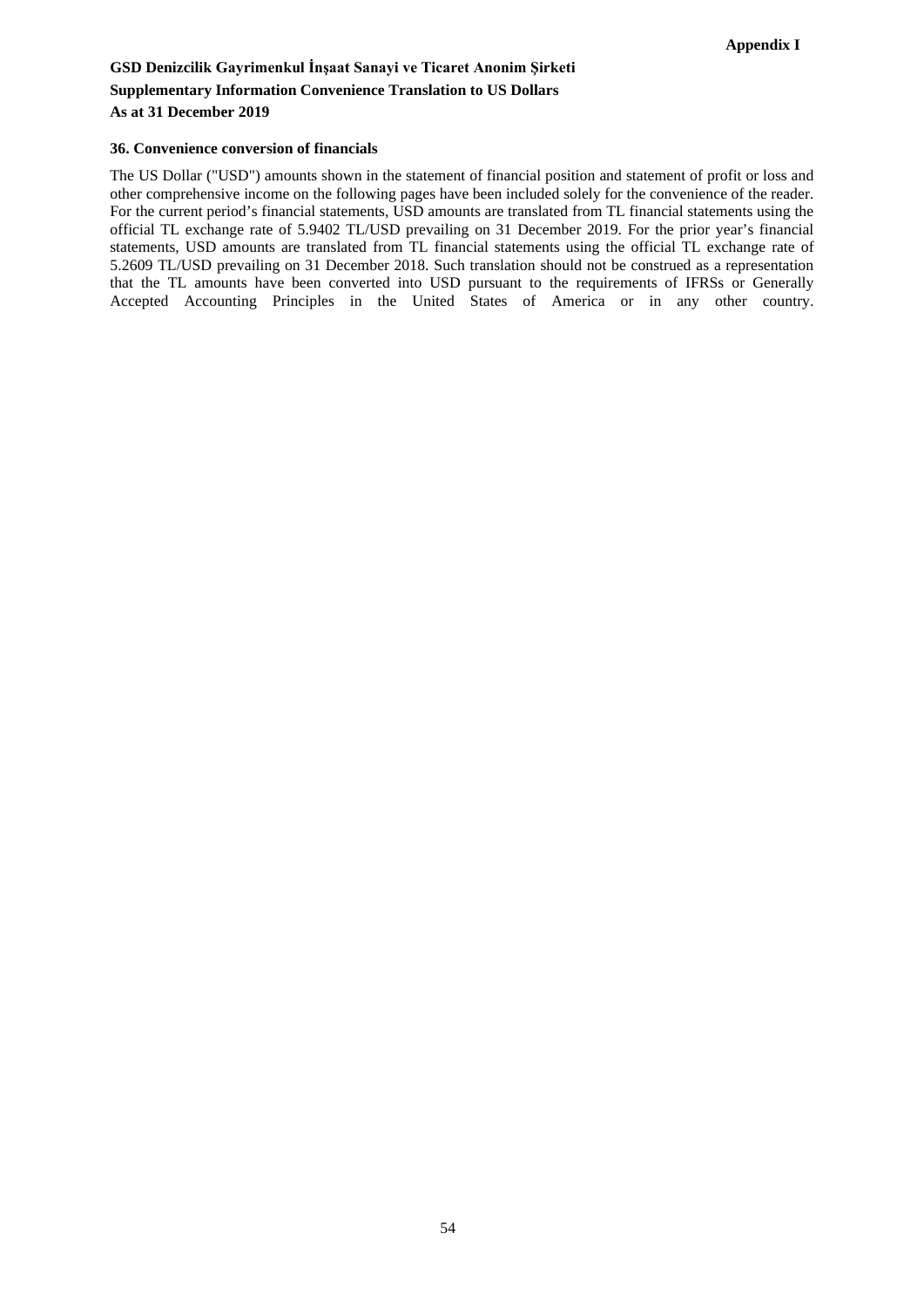# **GSD Denizcilik Gayrimenkul İnşaat Sanayi ve Ticaret Anonim Şirketi Consolidated statement of financial position (Balance sheet)**

# **As at 31 December 2019**

| Audited          | Audited          |
|------------------|------------------|
| 31 December 2019 | 31 December 2018 |
| <b>Assets</b>    |                  |

| <b>Current assets</b>                      | 1,656          | 15,606 |
|--------------------------------------------|----------------|--------|
|                                            |                |        |
| Cash and cash equivalents                  | 852            | 14,755 |
| Trade receivables                          | 378            | 460    |
| - Due from third parties                   | 378            | 460    |
| Receivables from finance sector activities | 2              | 5      |
| - Due from third parties                   | $\overline{c}$ | 5      |
| Other receivables (net)                    | 39             | 34     |
| - Due from related parties                 | 39             | 34     |
| - Due from third parties                   |                |        |
| Inventories (net)                          | 112            | 98     |
| Prepaid expenses                           | 75             | 77     |
| - Due from third parties                   | 75             | 77     |
| Current income tax assets                  | 33             | 18     |
| Other current assets                       | 151            | 146    |
| - Due from third parties                   | 151            | 146    |
| <b>Subtotal</b>                            | 1,642          | 15,593 |
| Assets held for sale                       | 14             | 14     |
| <b>Non-current assets</b>                  | 40,251         | 40,847 |
| Financial investments                      | 245            | 183    |
| Tangible assets                            | 39,665         | 40,338 |
| - Vehicles                                 | 39,642         | 40,330 |
| - Furnite and fixtures                     | 23             | 8      |
| Right of use asset                         | 156            |        |
| Intangible asset                           | 34             | 31     |
| - Other intangible asset                   | 34             | 31     |
| Deferred tax assets                        | 151            | 295    |
| <b>Total assets</b>                        | 41,907         | 56,454 |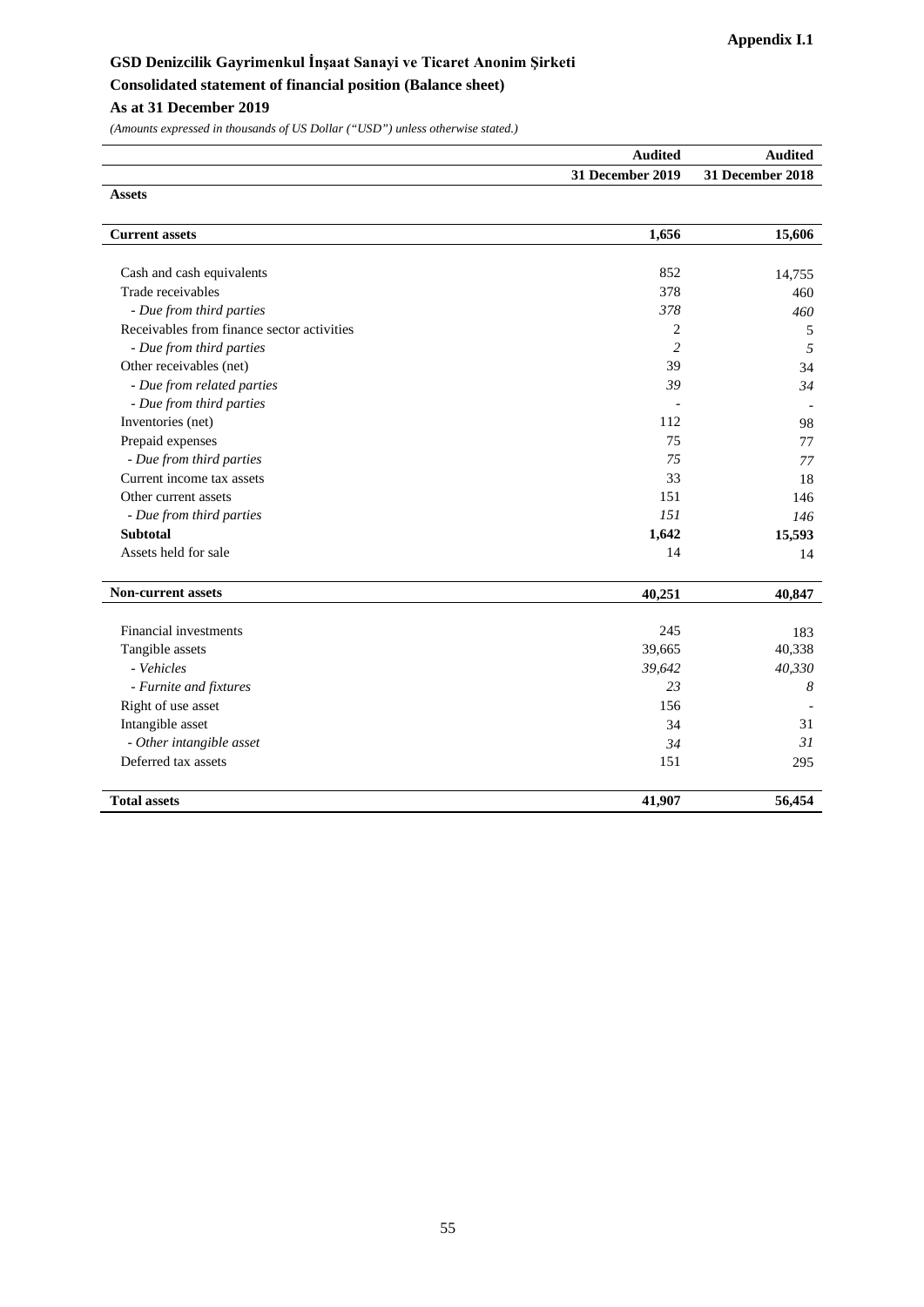# **GSD Denizcilik Gayrimenkul İnşaat Sanayi ve Ticaret Anonim Şirketi Consolidated statement of financial position (Balance sheet) As at 31 December 2019**

|                                                                                                | <b>Audited</b>   | <b>Audited</b>   |
|------------------------------------------------------------------------------------------------|------------------|------------------|
|                                                                                                | 31 December 2019 | 31 December 2018 |
| <b>Liabilities</b>                                                                             |                  |                  |
| <b>Current liabilities</b>                                                                     | 9,276            | 16,450           |
| Short term financial borrowings                                                                | 2,414            |                  |
| Due to third parties                                                                           | 2,414            |                  |
| - Bank loans                                                                                   | 2,414            |                  |
| Short term portion of long term financial liabilities                                          | 6,458            | 16,150           |
| Due to related parties                                                                         | 52               |                  |
| -Payables from lease transactions                                                              | 52               |                  |
| Due to third parties                                                                           | 6,406            | 16,150           |
| - Bank loans                                                                                   | 6,383            | 16,150           |
| -Payables from lease transactions                                                              | 23               |                  |
| Trade payables                                                                                 | 28               | 27               |
| - Due to related parties                                                                       | 3                | 3                |
| - Due to third parties                                                                         | 25               | 24               |
| Payables from finance sector activities                                                        | 7                | 11               |
| - Due to third parties                                                                         | 7                | 11               |
| Other payables                                                                                 | 23               | 20               |
| - Due to third parties                                                                         | 23               | 20               |
| Deferred income                                                                                | 138              | 208              |
| - Due to third parties                                                                         | 138              | 208              |
| Current tax liability                                                                          | 170              |                  |
| Short term provisions                                                                          | 38               | 34               |
| - Provisions for employee benefits                                                             | 38               | 34               |
| <b>Non-current liabilities</b>                                                                 | 8,985            | 15,188           |
| Long-term financial liabilities                                                                | 8,832            | 15,060           |
| Due to related parties                                                                         | 65               |                  |
| - Bank loans                                                                                   | 65               |                  |
| Due to third parties                                                                           | 8,767            | 15,060           |
| - Bank loans                                                                                   | 8,735            | 15,060           |
| -Lease liabilities                                                                             | 32               |                  |
| Long term provisions                                                                           | 153              | 128              |
| - Provisions for employee benefits                                                             | 153              | 128              |
| Equity                                                                                         | 23,646           | 24,816           |
| Paid-in share capital                                                                          | 8,784            | 9,919            |
| Adjustment to share capital                                                                    | 4,055            | 4,578            |
| Repurchase of shares (-)                                                                       | (543)            | (613)            |
| Premium on the shares/discount                                                                 | (24)             | (27)             |
| Effect of merger under common control                                                          | (2,050)          | (2,315)          |
| Accumulated other comprehensive income that will not be reclassified to profit or loss         | (12)             | (1)              |
| - Gains/losses from the revaluation and reclassification                                       | (12)             | (1)              |
| Accumulated other comprehensive income that may be reclassified subsequently to profit or loss | 16,588           | 15,741           |
| - Currency translation differences                                                             | 16,588           | 15,741           |
| Restricted reserves                                                                            | 3,225            | 3,642            |
| Prior years' profits/(losses)                                                                  | (5,410)          | (12, 864)        |
| Net profit / (loss) for the period                                                             | (967)            | 6,756            |
| <b>Total equity and liabilities</b>                                                            | 41,907           | 56,454           |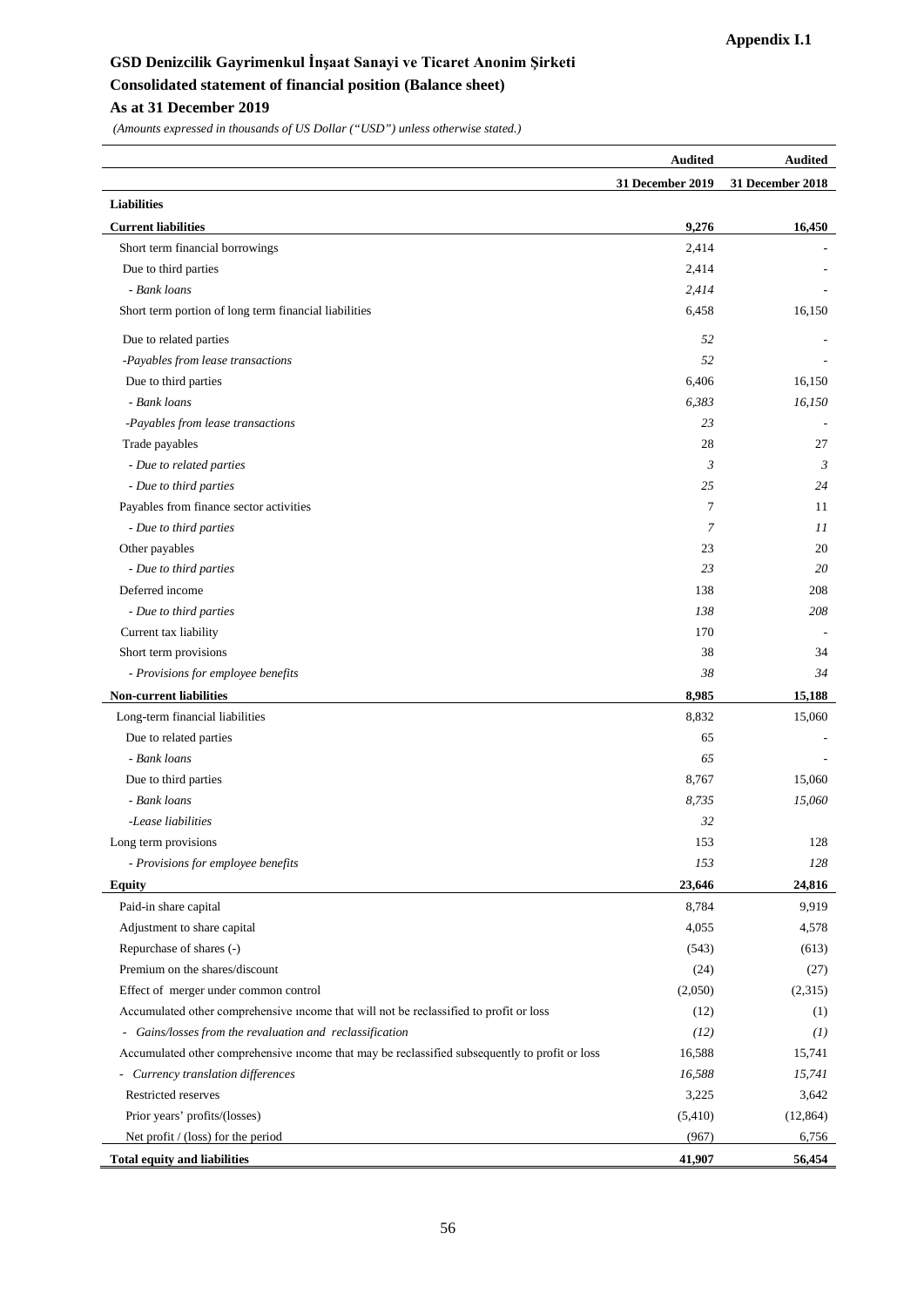#### **Consolidated statement of profit or loss**

#### **For the year ended 31 December 2019**

|                                                            | <b>Audited</b>   | <b>Audited</b>   |
|------------------------------------------------------------|------------------|------------------|
|                                                            | 31 December 2019 | 31 December 2018 |
|                                                            | <b>Audited</b>   | <b>Audited</b>   |
| <b>Continuing operations</b>                               |                  |                  |
| Marine sector revenues                                     | 6,950            | 14,446           |
| Marine sector expenses (-)                                 | (5,956)          | (11,070)         |
| Gross profit/(loss) of marine sector activities            | 994              | 3,376            |
|                                                            |                  |                  |
| Gross profit/(loss) from trading activities                | 994              | 3,376            |
| Finance sector operating income                            | $\mathbf{1}$     | 11               |
| Foreign exchange gain                                      |                  |                  |
| Interest income                                            |                  | 10               |
| Finance sector other operating income                      | 1                | -1               |
| Cost of finance sector activities (-)                      | (49)             | (130)            |
| Finance sector provision expense                           | (49)             |                  |
| Other finance sector operating income/(expenses), net      | (48)             | (130)            |
| Gross profit/ (loss) from finance sector activities        | $\mathbf{1}$     | (119)            |
|                                                            |                  |                  |
| Gross profit/(loss)                                        | 946              | 3,257            |
| General administrative expenses (-)                        | (909)            | (936)            |
| Other operating income                                     | 1,424            | 2,103            |
| Other operating expenses (-)                               | (463)            | (901)            |
| <b>Operating profit/ (loss)</b>                            | 998              | 3,523            |
| Income from investment activities                          | 83               | 12,325           |
| Operating profit/(loss) before financial income (expenses) | 1,081            | 15,848           |
| Financial expenses (-)                                     | (2,047)          | (8,758)          |
| Profit/ (loss) before tax from continued operations        | (966)            | 7,090            |
| Tax income/expenses of continued operations                | (1)              | (334)            |
| - Taxation on income / (expenses)                          | 113              | 211              |
| - Deferred tax income / (expenses)                         | (114)            | (545)            |
| Profit/(loss) for the period                               | (967)            | 6,756            |
| Earnings / (losses) per share                              | (0.02)           | 0.14             |